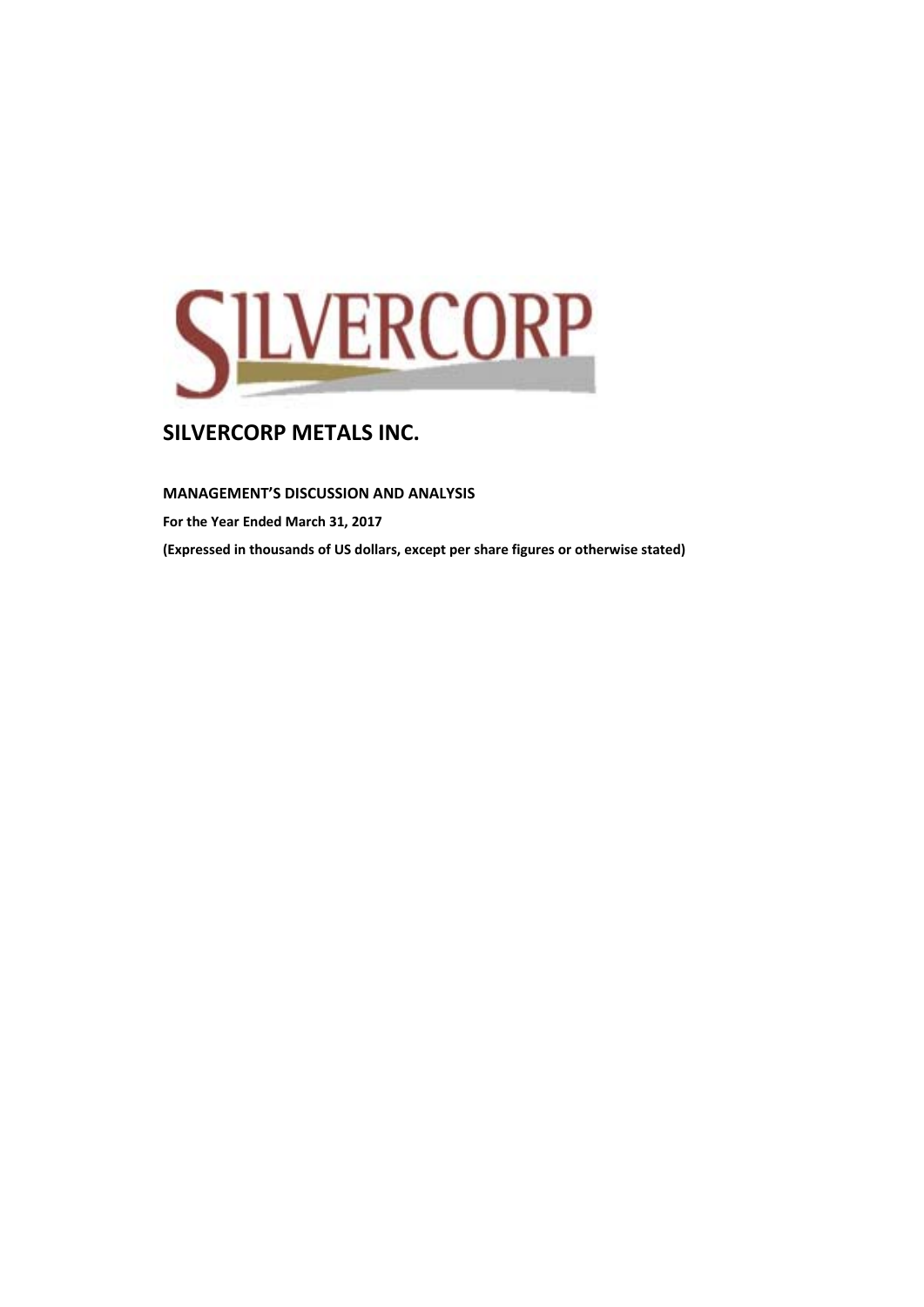# **Table of Contents**

| 1.  |                                                                         |  |
|-----|-------------------------------------------------------------------------|--|
| 2.  |                                                                         |  |
| З.  |                                                                         |  |
| 4.  |                                                                         |  |
| 5.  |                                                                         |  |
| 6.  |                                                                         |  |
| 7.  |                                                                         |  |
| 8.  |                                                                         |  |
| 9.  |                                                                         |  |
| 10. |                                                                         |  |
|     |                                                                         |  |
| 12. |                                                                         |  |
| 13. |                                                                         |  |
|     |                                                                         |  |
| 15. |                                                                         |  |
| 16. |                                                                         |  |
| 17. |                                                                         |  |
|     | 18. Management's Report on Internal Control over Financial Reporting 35 |  |
| 19. |                                                                         |  |
|     |                                                                         |  |
|     |                                                                         |  |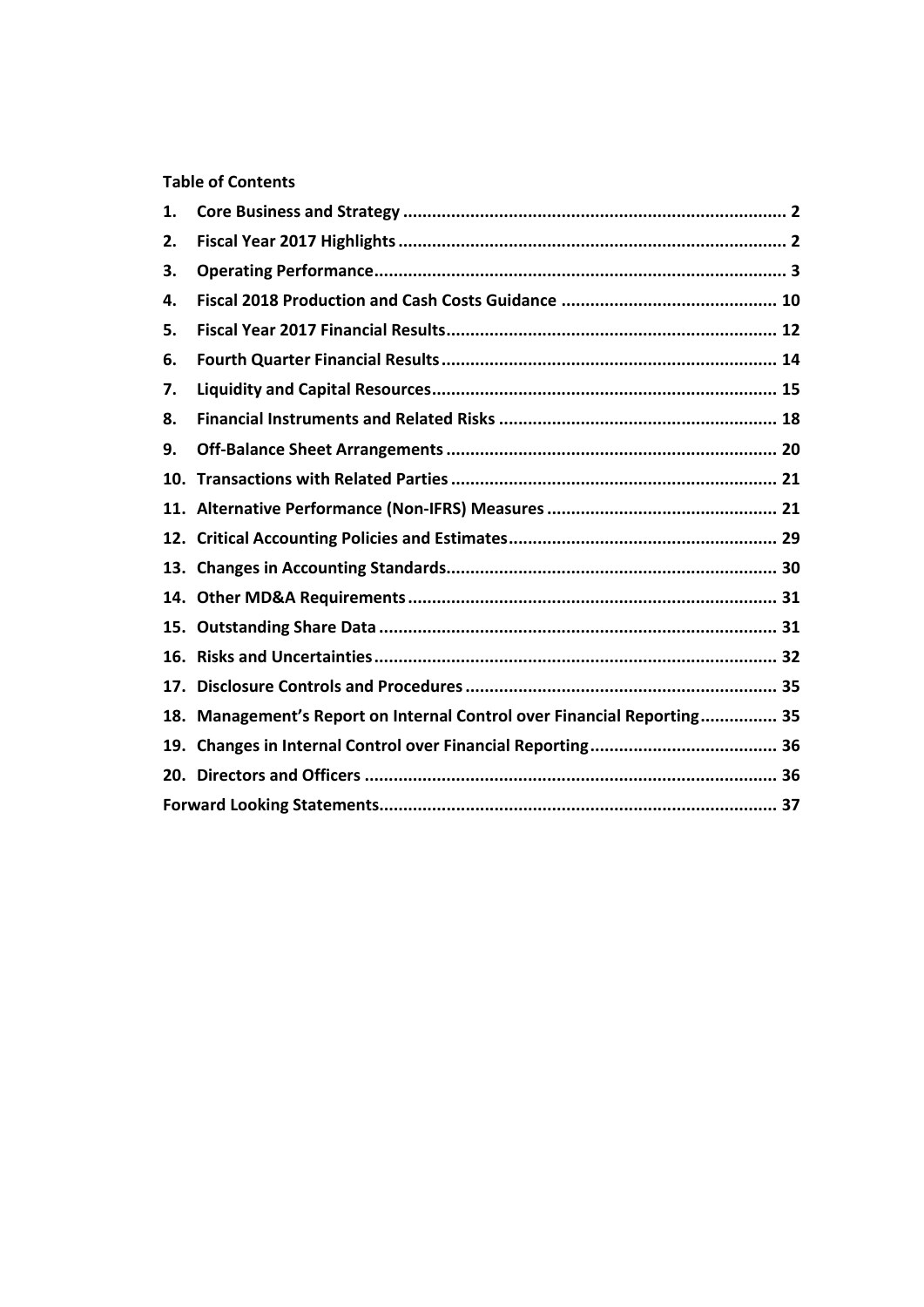#### **Management's Discussion and Analysis For the Year Ended March 31, 2017 (Expressed in thousands of U.S. dollars, unless otherwise stated)**

*Management's Discussion and Analysis ("MD&A") is intended to help the reader understand the significant factors* that have affected Silvercorp Metals Inc. and its subsidiaries' ("Silvercorp" or the "Company") performance and such factors that may affect its future performance. This MD&A should be read in conjunction with the Company's *audited consolidated financial statements for the year ended March 31, 2017 and the related notes contained* therein. The Company reports its financial position, results of operations and cash flow in accordance with *International Financial Reporting Standards as issued by the International Accounting Standards Board ("IFRS").* Silvercorp's significant accounting policies are set out in Note 2 of the audited consolidated financial statements for the year ended March 31, 2017. This MD&A refers to various non-IFRS measures, such as total and cash costs per ounce of silver, net of by-product credits, all-in & all-in sustaining costs per ounce of silver, net of by-product credits, and production costs per tonne. Non-IFRS measures do not have standardized meanings under IFRS. Accordingly, non-IFRS measures should not be considered in isolation or as a substitute for measures of performance prepared in accordance with IFRS. To facilitate a better understanding of these measures as calculated by the Company, we have provided detailed descriptions and reconciliations, in section 11 of this MD&A. This MD&A is prepared as of May 24, 2017 and expressed in thousands of U.S. dollars, except share, per share, unit cost, and production data, *unless otherwise stated. Figures may not tie due to rounding.*

#### **1. Core Business and Strategy**

Silvercorp Metals Inc. is engaged in the acquisition, exploration, development and mining of high‐grade silver-related mineral properties in China. Silvercorp is the largest primary silver producer in China through the operation of several silver‐lead‐zinc mines at the Ying Mining District in Henan Province, China and its GC silver‐lead‐zinc mine in Guangdong Province, China. The Company's shares are traded on Toronto Stock Exchange and commencing May 15, 2017, on NYSE MKT Stock Exchange.

#### **2. Fiscal Year 2017 Highlights**

- Net income attributable to equity shareholders of \$43.7 million, or \$0.26 per share<sup>1</sup>, up 589% compared to net income attributable to equity shareholders of \$6.3 million, or \$0.04 per share in the prior year. Adjusted net income attributable<sup>2</sup> to equity shareholders of \$38.6 million or \$0.23 per share, up 509% from prior year after adjustment to net impairment recovery of \$5.1 million;
- Silver, lead, and zinc metals sold up 29%, 34%, and 5%, respectively from the prior year, to approximately 6.5 million ounces silver, 70.5 million pounds lead, and 18.3 million pounds zinc.
- Silver production of approximately 6.4 million ounces, surpassing the Fiscal 2017 annual production guidance by 25%.
- Sales of \$163.5 million, up 51% compared to \$107.9 million in the prior year.
- A 12%, 16%, and 15% increase in the head grades of silver, lead, and zinc compared to the prior year.
- Gross margin of 54% compared with 33% in the prior year.
- Cash flow from operations of \$80.4 million, an increase of \$48.5 million compared to \$31.9 million in the prior year.
- **•** Cash production cost per tonne ore<sup>2</sup> decreased by 11% to \$59.84 from \$67.39 in the prior year.
- Cash cost per ounce of silver<sup>2</sup>, net of by-product credits, of negative \$3.03, compared to \$1.44 in the prior year.
- All-in sustaining cost per ounce of silver<sup>2</sup>, net of by-product credits, of \$3.82, compared to \$10.20 in the prior year; and
- Ended the fiscal year with \$96.5 million in cash and cash equivalents and short‐term investments, an increase of \$34.5 million or 56% compared to \$62.0 million as at March 31, 2016.

 <sup>1</sup> *Earnings per share refers to basic earnings per share*

<sup>2</sup> *Non IFRS measure, please see section 11 for reconciliation*

**Management's Discussion and Analysis Page 2**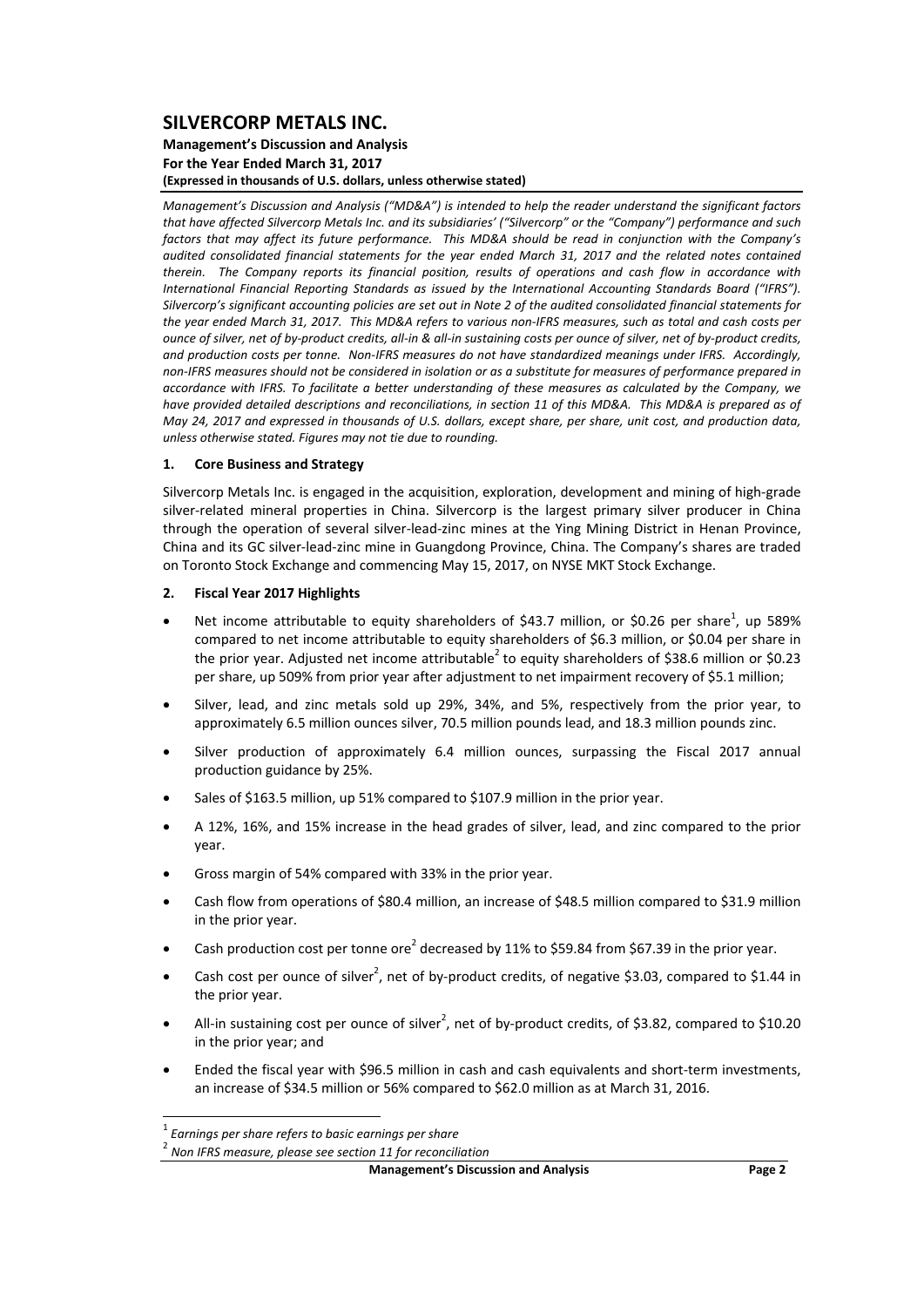**Management's Discussion and Analysis** 

**For the Year Ended March 31, 2017**

**(Expressed in thousands of U.S. dollars, unless otherwise stated)**

#### 3. **Operating Performance**

The following table summarizes consolidated and each mining district's operational information for the year ended March 31, 2017:

|                   |                                                                                                  |                       | Year ended March 31, 2017 |                     |
|-------------------|--------------------------------------------------------------------------------------------------|-----------------------|---------------------------|---------------------|
|                   |                                                                                                  | <b>Ying Mining</b>    |                           |                     |
|                   |                                                                                                  | District <sup>1</sup> | GC <sup>2</sup>           | <b>Consolidated</b> |
|                   | <b>Production Data</b>                                                                           |                       |                           |                     |
|                   | <b>Mine Data</b>                                                                                 |                       |                           |                     |
|                   | Ore Mined (tonne)                                                                                | 636,760               | 260,746                   | 897,506             |
|                   | Ore Milled (tonne)                                                                               | 638,211               | 260,696                   | 898,907             |
|                   |                                                                                                  |                       |                           |                     |
| $\ddot{}$         | Mining cost per tonne of ore mined (\$)                                                          | 74.04                 | 40.03<br>32.10            | 64.16<br>46.07      |
|                   | Cash mining cost per tonne of ore mined (\$)<br>Non cash mining cost per tonne of ore mined (\$) | 51.79<br>22.25        | 7.93                      | 18.09               |
|                   |                                                                                                  |                       |                           |                     |
|                   | Unit shipping costs(\$)                                                                          | 3.88                  |                           | 2.75                |
|                   | Milling costs per tonne of ore milled (\$)                                                       | 11.73                 | 17.78                     | 13.49               |
|                   | Cash milling costs per tonne of ore milled (\$)                                                  | 9.50                  | 14.73                     | 11.02               |
|                   | Non cash milling costs per tonne of ore milled (\$)                                              | 2.23                  | 3.05                      | 2.47                |
|                   |                                                                                                  |                       |                           |                     |
|                   | <b>Average Production Costs</b>                                                                  |                       |                           |                     |
|                   | Silver (\$ per ounce)                                                                            | 5.74                  | 7.03                      | 6.07                |
|                   | Gold (\$ per ounce)                                                                              | 412                   |                           | 446                 |
|                   | Lead (\$ per pound)                                                                              | 0.33<br>0.30          | 0.51<br>0.48              | 0.35<br>0.32        |
|                   | Zinc (\$ per pound)                                                                              |                       | 0.03                      | 0.02                |
|                   | Other (\$ per pound)                                                                             |                       |                           |                     |
|                   | Total production costs per ounce of Silver, net of by-product credits (\$)                       | (0.18)                | (1.69)                    | (0.31)              |
| $\ddot{}$         | Total cash costs per ounce of Silver, net of by-product credits (\$)                             | (2.70)                | (6.47)                    | (3.03)              |
|                   |                                                                                                  |                       |                           |                     |
| $\ddot{}$         | All-in sustaining costs per ounce of Silver, net of by-product credits (\$)                      | 2.61                  | 0.20                      | 3.82                |
|                   | All-in costs per ounce of Silver, net of by-product credits (\$)                                 | 3.18                  | 0.80                      | 4.40                |
|                   | <b>Recovery Rates</b>                                                                            |                       |                           |                     |
|                   | Silver (%)                                                                                       | 95.5                  | 75.7                      | 93.2                |
|                   | Lead $(*)$                                                                                       | 96.5                  | 85.7                      | 95.3                |
|                   | Zinc (%)                                                                                         | 46.0                  | 84.7                      | 67.2                |
|                   | <b>Head Grades</b>                                                                               |                       |                           |                     |
|                   | Silver (gram/tonne)                                                                              | 303                   | 94                        | 242                 |
|                   | Lead $(%)$                                                                                       | 4.7                   | 1.4                       | 3.7                 |
|                   | Zinc (%)                                                                                         | 1.0                   | 2.8                       | 1.5                 |
|                   |                                                                                                  |                       |                           |                     |
|                   | Concentrate in stock                                                                             |                       |                           |                     |
|                   | Lead concentrate (tonne)<br>Zinc concentate (tonne)                                              | 2,293<br>480          | 198<br>1,503              | 2,491<br>1,983      |
|                   |                                                                                                  |                       |                           |                     |
| <b>Sales Data</b> |                                                                                                  |                       |                           |                     |
|                   | <b>Metal Sales</b>                                                                               |                       |                           |                     |
|                   | Silver (in thousands of ounces)                                                                  | 5,930                 | 564                       | 6,494               |
|                   | Gold (in thousands of ounces)                                                                    | 3.3                   |                           | 3.3                 |
|                   | Lead (in thousands of pounds)                                                                    | 63,418                | 7,055                     | 70,473              |
|                   | Zinc (in thousands of pounds)                                                                    | 5,848                 | 12,446                    | 18,294              |
|                   | Other (in thousands of pounds)                                                                   |                       | 12,025                    | 12,025              |
|                   | <b>Metal Sales</b>                                                                               |                       |                           |                     |
|                   | Silver (in thousands of \$)                                                                      | 83,606                | 5,950                     | 89,556              |
|                   | Gold (in thousands of \$)                                                                        | 3,344                 |                           | 3,344               |
|                   | Lead (in thousands of \$)                                                                        | 51,479                | 5,373                     | 56,852              |
|                   | Zinc (in thousands of \$)                                                                        | 4,332                 | 8,909                     | 13,241              |
|                   | Other (in thousands of \$)                                                                       |                       | 478                       | 478                 |
|                   |                                                                                                  | 142,761               | 20,710                    | 163,471             |
|                   | Average Selling Price, Net of Value Added Tax and Smelter Charges                                |                       |                           |                     |
|                   | Silver (\$ per ounce)                                                                            | 14.10                 | 10.55                     | 13.79               |
|                   | Gold (\$ per ounce)                                                                              | 1,013                 |                           | 1,013               |
|                   | Lead (\$ per pound)                                                                              | 0.81                  | 0.76                      | 0.81                |
|                   | Zinc (\$ per pound)                                                                              | 0.74                  | 0.72                      | 0.72                |

1 Ying Mining District includes mines: SGX, TLP, HPG,LM, BCG and HZG.

2GC Silver recovery rate consists of 53.7% from lead concentrates and 21.9% from zinc concentrates.

2GC Silversold in zinc concentrates is subjected to highersmelter and refining charges which lowers the netsilverselling price.

+ Non‐IFRS measures, see section 11 for reconciliation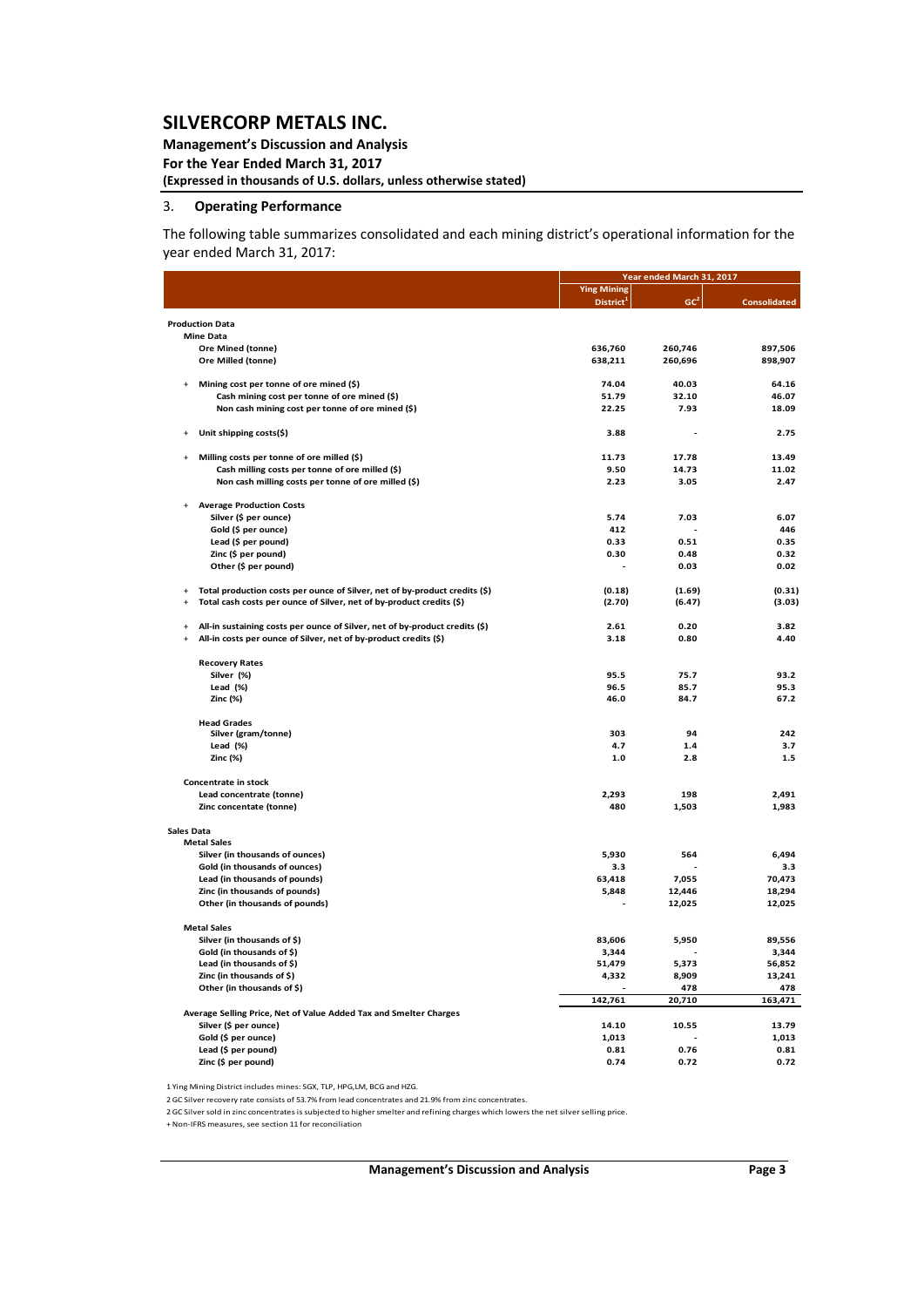#### **Management's Discussion and Analysis**

**For the Year Ended March 31, 2017**

## **(Expressed in thousands of U.S. dollars, unless otherwise stated)**

The following table summarizes consolidated and each mining district's operational information for the year ended March 31, 2016:

|                                                                                       |                       | Year ended March 31, 2016 |                     |  |  |
|---------------------------------------------------------------------------------------|-----------------------|---------------------------|---------------------|--|--|
|                                                                                       | <b>Ying Mining</b>    |                           |                     |  |  |
|                                                                                       | District <sup>1</sup> | GC <sup>2</sup>           | <b>Consolidated</b> |  |  |
|                                                                                       |                       |                           |                     |  |  |
| <b>Production Data</b><br><b>Mine Data</b>                                            |                       |                           |                     |  |  |
| Ore Mined (tonne)                                                                     | 589,766               | 257,575                   | 847,341             |  |  |
| Ore Milled (tonne)                                                                    | 587,450               | 256,862                   | 844,312             |  |  |
|                                                                                       |                       |                           |                     |  |  |
| + Mining costs per tonne of ore mined (\$)                                            | 79.93                 | 46.49                     | 69.76               |  |  |
| Cash mining costs per tonne of ore mined $(\xi)$                                      | 56.90                 | 38.23                     | 51.22               |  |  |
| Non cash mining costs per tonne of ore mined $(\xi)$                                  | 23.03                 | 8.26                      | 18.54               |  |  |
|                                                                                       |                       |                           |                     |  |  |
| Unit shipping costs(\$)                                                               | 4.01                  |                           | 2.79                |  |  |
| + Milling costs per tonne of ore milled (\$)                                          | 14.91                 | 18.30                     | 15.93               |  |  |
| Cash milling costs per tonne of ore milled (\$)                                       | 12.34                 | 15.79                     | 13.38               |  |  |
| Non cash milling costs per tonne of ore milled (\$)                                   | 2.57                  | 2.51                      | 2.55                |  |  |
|                                                                                       |                       |                           |                     |  |  |
| + Average Production Costs                                                            |                       |                           |                     |  |  |
| Silver $(\xi$ per ounce)                                                              | 7.61                  | 8.80                      | 8.02                |  |  |
| Gold (\$ per ounce)                                                                   | 492                   | 699                       | 532                 |  |  |
| <b>Lead</b> (\$ per pound)                                                            | 0.42                  | 0.58                      | 0.45                |  |  |
| <b>Zinc</b> (\$ per pound)                                                            | 0.34                  | 0.49                      | 0.36                |  |  |
| Other ( $$per$ pound)                                                                 |                       | 0.01                      | 0.01                |  |  |
| Total production costs per ounce of Silver, net of by-product credits (\$)<br>$_{+}$  | 4.62                  | 6.66                      | 4.88                |  |  |
| Total cash costs per ounce of Silver, net of by-product credits (\$)<br>$\ddot{}$     | 1.38                  | 1.85                      | 1.44                |  |  |
|                                                                                       |                       |                           |                     |  |  |
| All-in sustaining costs per ounce of Silver, net of by-product credits (\$)<br>$_{+}$ | 8.60                  | 8.81                      | 10.20               |  |  |
| All-in costs per ounce of Silver, net of by-product credits (\$)<br>$\ddot{}$         | 10.10                 | 18.54                     | 12.74               |  |  |
| <b>Recovery Rates</b>                                                                 |                       |                           |                     |  |  |
| Silver $(%)$                                                                          | 95.0                  | 78.9                      | 90.1                |  |  |
| Lead $(%)$                                                                            | 95.6                  | 88.2                      | 93.4                |  |  |
| Zinc $(%)$                                                                            | 54.1                  | 82.9                      | 62.7                |  |  |
| <b>Head Grades</b>                                                                    |                       |                           |                     |  |  |
| Silver (gram/tonne)                                                                   | 268                   | 94                        | 216                 |  |  |
| Lead $(%)$                                                                            | 3.9                   | 1.8                       | 3.2                 |  |  |
| Zinc $(%)$                                                                            | 0.8                   | 2.5                       | 1.3                 |  |  |
|                                                                                       |                       |                           |                     |  |  |
| Concentrate in stock                                                                  |                       |                           |                     |  |  |
| Lead concentrate (tonne)                                                              | 3,205                 | 71                        | 3,276               |  |  |
| Zinc concentate (tonne)                                                               | 280                   | 34                        | 314                 |  |  |
| <b>Sales Data</b>                                                                     |                       |                           |                     |  |  |
| <b>Metal Sales</b>                                                                    |                       |                           |                     |  |  |
| Silver (in thousands of ounces)                                                       | 4,395                 | 637                       | 5,032               |  |  |
| Gold (in thousands of ounces)                                                         | 2.3                   | 0.1                       | 2.4                 |  |  |
| Lead (in thousands of pounds)                                                         | 43,469                | 9,042                     | 52,511              |  |  |
| <b>Zinc</b> (in thousands of pounds)                                                  | 5,155                 | 12,302                    | 17,457              |  |  |
| Other (in thousands of pound)                                                         |                       | 46,932                    | 46,932              |  |  |
| <b>Metal Sales</b>                                                                    |                       |                           |                     |  |  |
| <b>Silver</b> (in thousands of \$)                                                    | 54,314                | 6,265                     | 60,579              |  |  |
| Gold (in thousands of $\zeta$ )                                                       | 1,871                 | 42                        | 1,913               |  |  |
| Lead (in thousands of $\zeta$ )                                                       | 29,520                | 5,799                     | 35,319              |  |  |
| <b>Zinc</b> (in thousands of $\zeta$ )                                                | 2,806                 | 6,674                     | 9,480               |  |  |
| Other (in thousands of $\$$ )                                                         |                       | 649                       | 649                 |  |  |
|                                                                                       | 88,511                | 19,429                    | 107,940             |  |  |
| Average Selling Price, Net of Value Added Tax and Smelter Charges                     |                       |                           |                     |  |  |
| Silver (\$ per ounce)                                                                 | 12.36                 | 9.83                      | 12.04               |  |  |
| Gold $(5$ per ounce)                                                                  | 799                   | 781                       | 798                 |  |  |
| Lead $(5$ per pound)                                                                  | 0.68                  | 0.64                      | 0.67                |  |  |
| Zinc $(S$ per pound)                                                                  | 0.54                  | 0.54                      | 0.54                |  |  |

<sup>1</sup> Ying Mining District includes mines: SGX, TLP, HPG,LM, BCG and HZG.

<sup>2</sup> GC Silver recovery rate consists of 59.17% from lead concentrates and 19.71% from zinc concentrates.

 $2$  GC Silver sold in zinc concentrates is subjected to higher smelter and refining charges which lower the net silver selling price.

+ Non‐IFRS measures, see section 11 for reconciliation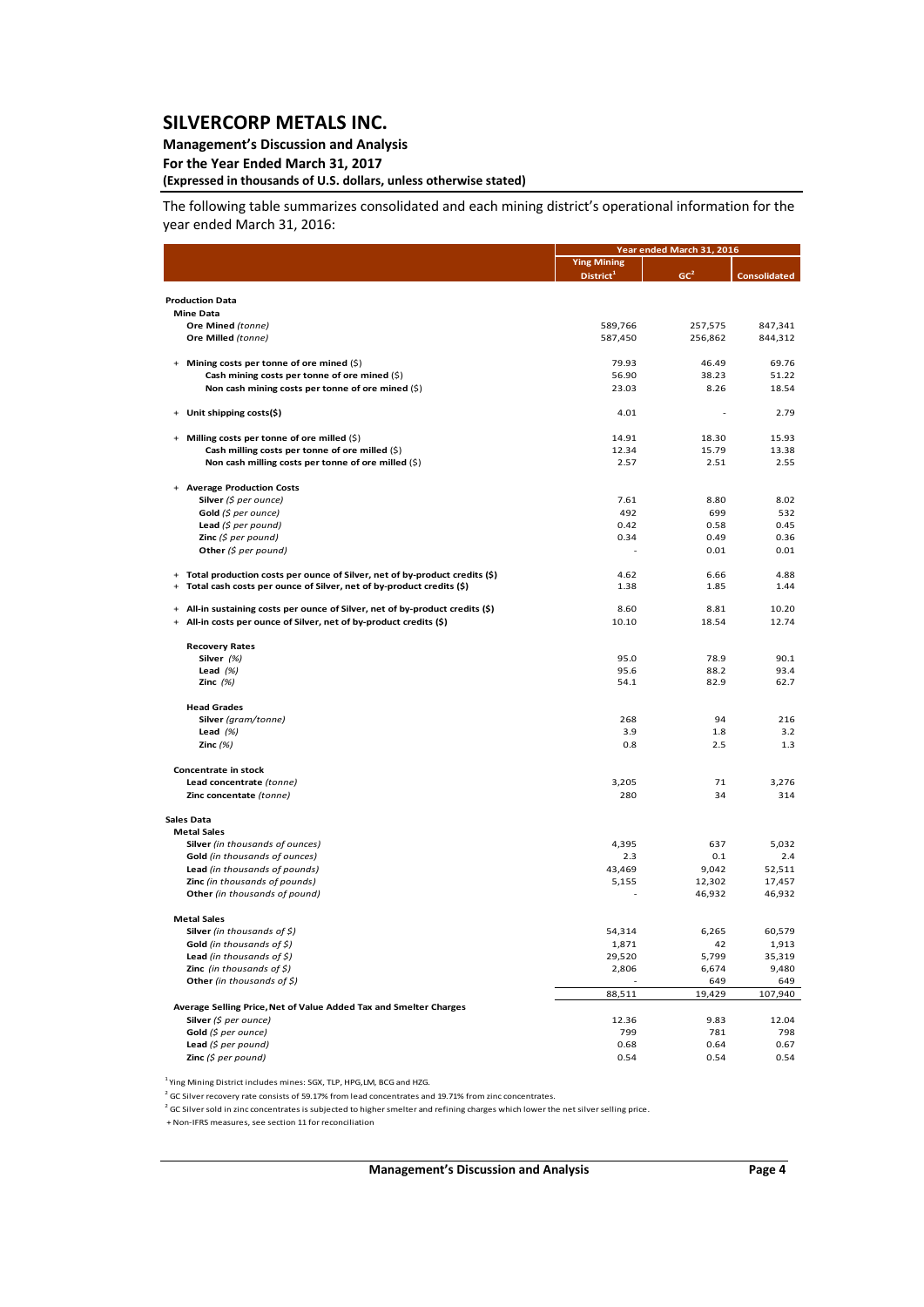#### **Management's Discussion and Analysis For the Year Ended March 31, 2017 (Expressed in thousands of U.S. dollars, unless otherwise stated)**

#### (a) Mine and Milling Production

For the year ended March 31, 2017 ("Fiscal 2017"), on a consolidated basis, the Company mined 897,506 tonnes of ore, up 6% compared to 847,341 tonnes in the year ended March 31, 2016 ("Fiscal 2016"). The increase in ore mined was mainly due to: i) 8% or 46,994 tonnes, increase at the Ying Mining District, and ii) 3,171 tonnes ore increase from the GC Mine. Ore milled had a corresponding increase of 6% to 898,907 tonnes of ore compared to 844,312 tonnes in Fiscal 2016.

#### (b) Metal Sales

In Fiscal 2017, the Company sold 6.5 million ounces of silver, 3,300 ounces of gold, 70.5 million pounds of lead, and 18.3 million pounds of zinc, compared to 5.0 million ounces of silver, 2,400 ounces of gold, 52.5 million pounds of lead, and 17.5 million pounds of zinc, respectively, in Fiscal 2016. The increase of metals sold was mainly due to: i) a 6% increase in ore milled, and ii) a 12%, 16% and 15% increase in the head grades of silver, lead and zinc head grades, resulting largely from the ongoing dilution control measures and operation management improvements at the Ying Mining District.

The significant improvement in the head grades of silver, lead and zinc can be attributed in part to an internal "Enterprise Blog" system in the management of Mine Production and Safety Information which the Company has implemented since August 2015.

#### (c) Mining and Milling Costs

In Fiscal 2017, the consolidated total mining costs and cash mining costs were \$64.16 and \$46.07 per tonne, a decrease of 8% and 10% compared to \$69.76 and \$51.22 per tonne, respectively, in Fiscal 2016. The decrease in cash mining costs were mainly due to: i) a 2% decrease in per tonne labor costs, and ii) a 28% decrease in per tonne mining preparation costs.

The consolidated total milling costs and cash milling costs in Fiscal 2017 were \$13.49 and \$11.02 per tonne, a decrease of 15% and 18% compared to \$15.93 and \$13.38 per tonne, respectively, in Fiscal 2016. The decrease in cash milling costs was mainly due to: i) a 3% decrease in per tonne labor costs, ii) a 7% reduction in per tonne utility costs, iii) a 14% decrease in per tonne raw material costs, and iv) exclusion of mineral resources tax from milling costs. Prior to June 30, 2016, mineral resource tax was levied at RMB¥13.0 per tonne of ore milled and included as part of milling costs. Effective July 1, 2016, the mineral resource tax has been changed to a levy based on a certain percentage of sales, and therefore such tax is excluded from milling costs but expensed and included directly as part of cost of sales.

Correspondingly, the consolidated cash production costs per tonne of ore processed in Fiscal 2017 decreased by 11% to \$59.84 from \$67.39 in the prior year.

(d) Total and Cash Cost per Ounce of Silver, Net of By‐Product Credits

In Fiscal 2017, the consolidated total production costs and cash costs per ounce of silver, net of byproduct credits, were negative \$0.31 and negative \$3.03 compared to \$4.88 and \$1.44 respectively, in the prior year. The overall decrease in cash cost per ounce of silver, net of by-product credits, is mainly due to lower per tonne cash production costs as discussed above and a 56% increase in by‐product credits, arising from more lead and zinc sold and higher lead and zinc selling prices. Sales from lead and zinc accounted for 43% of the total sales and amounted to \$70.1 million, an increase of \$25.3 million, compared to \$44.8 million in the prior year.

(e) All‐in Sustaining Cost per Ounce of Silver, Net of By‐Product Credits

In Fiscal 2017, the consolidated all-in sustaining cost per ounce of silver, net of by-product credits, is \$3.82 compared to \$10.20 in Fiscal 2016. The decrease was mainly due to the lower per tonne cash production costs and the increase of by-product credits as discussed above.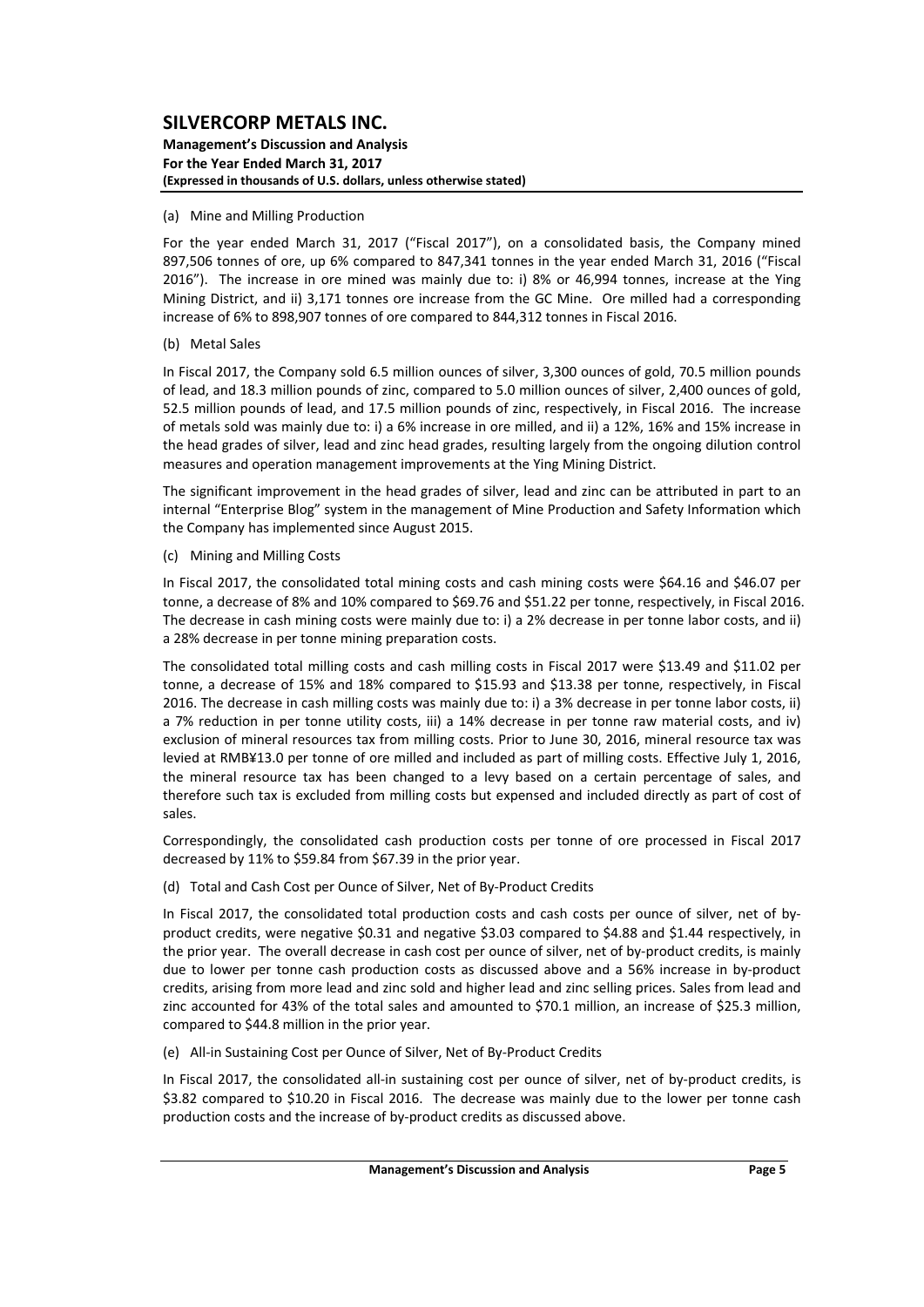**Management's Discussion and Analysis For the Year Ended March 31, 2017 (Expressed in thousands of U.S. dollars, unless otherwise stated)**

#### (f) Operation Review

*(i) Ying Mining District* 

The Ying Mining District consists of several mines, including SGX, HPG, TLP, LM, PCG, and HZG mines, and is the Company's primary source of production.

The operational results at the Ying Mining District for the past five quarters and for the years ended March 31, 2017 and 2016 are summarized in the table below:

| <b>Operational results - Ying Mining District</b> |                |                   |                    |               |                |         |                             |  |  |  |  |  |
|---------------------------------------------------|----------------|-------------------|--------------------|---------------|----------------|---------|-----------------------------|--|--|--|--|--|
|                                                   | Q4 2017        | Q3 2017           | Q2 2017            | 01 2017       | Q4 2016        |         | Fiscal year ended March 31, |  |  |  |  |  |
|                                                   | March 31, 2017 | December 31, 2016 | September 30, 2016 | June 30, 2016 | March 31, 2016 | 2017    | 2016                        |  |  |  |  |  |
| <b>Ore Mined (tonne)</b>                          | 112,755        | 171.303           | 179.194            | 173,508       | 99.415         | 636.760 | 589,766                     |  |  |  |  |  |
| Ore Milled (tonne)                                | 108,051        | 182,259           | 180,154            | 167,747       | 99,203         | 638,211 | 587,450                     |  |  |  |  |  |
| <b>Head Grades</b>                                |                |                   |                    |               |                |         |                             |  |  |  |  |  |
| Silver (gram/tonne)                               | 298            | 303               | 302                | 308           | 310            | 303     | 268                         |  |  |  |  |  |
| Lead (%)                                          | 4.8            | 4.8               | 4.9                | 4.4           | 4.0            | 4.7     | 3.9                         |  |  |  |  |  |
| Zinc (%)                                          | 0.8            | 0.8               | 1.1                | 1.1           | 0.9            | 1.0     | 0.8                         |  |  |  |  |  |
| <b>Recoveries</b>                                 |                |                   |                    |               |                |         |                             |  |  |  |  |  |
| Silver (%)                                        | 96.6           | 95.1              | 95.5               | 95.7          | 95.0           | 95.5    | 95.0                        |  |  |  |  |  |
| Lead $(*)$                                        | 95.6           | 96.7              | 96.3               | 96.4          | 96.3           | 96.5    | 95.6                        |  |  |  |  |  |
| Zinc (%)                                          | 46.2           | 47.5              | 42.9               | 48.4          | 57.6           | 46.0    | 54.1                        |  |  |  |  |  |
| <b>Metal Sales</b>                                |                |                   |                    |               |                |         |                             |  |  |  |  |  |
| Silver (in thousands of ounce)                    | 1,255          | 1,555             | 1,630              | 1,490         | 857            | 5,930   | 4,395                       |  |  |  |  |  |
| Gold (in thousands of ounce)                      | 0.7            | 0.7               | 1.0                | 0.9           | 0.3            | 3.3     | 2.3                         |  |  |  |  |  |
| Lead (in thousands of pound)                      | 13,520         | 17,269            | 17,768             | 14,861        | 7,379          | 63,418  | 43,469                      |  |  |  |  |  |
| Zinc (in thousands of pound)                      | 1,033          | 1,210             | 1,785              | 1,820         | 999            | 5,848   | 5,155                       |  |  |  |  |  |
| Cash mining costs (\$ per tonne)                  | 49.99          | 55.21             | 49.13              | 52.33         | 54.63          | 51.79   | 56.90                       |  |  |  |  |  |
| Total mining costs (\$ per tonne)                 | 53.50          | 80.53             | 76.30              | 78.64         | 83.24          | 74.04   | 79.93                       |  |  |  |  |  |
| Cash milling costs (\$ per tonne)                 | 10.43          | 9.09              | 8.85               | 10.07         | 13.70          | 9.50    | 12.34                       |  |  |  |  |  |
| Total milling costs (\$ per tonne)                | 13.60          | 11.03             | 10.86              | 12.25         | 17.38          | 11.73   | 14.91                       |  |  |  |  |  |
| Cash production costs (\$ per tonne)              | 64.34          | 68.22             | 61.79              | 66.27         | 71.90          | 65.17   | 73.25                       |  |  |  |  |  |
|                                                   |                |                   |                    |               |                |         |                             |  |  |  |  |  |
| Cash costs per ounce of silver (\$)               | (3.73)         | (4.60)            | (2.68)             | 0.12          | 2.83           | (2.70)  | 1.38                        |  |  |  |  |  |
| All-in sustaining costs per ounce of              |                |                   |                    |               |                |         |                             |  |  |  |  |  |
| silver (\$)                                       | 0.74           | 1.34              | 2.33               | 5.80          | 8.92           | 2.61    | 8.60                        |  |  |  |  |  |

In Fiscal 2017, the total ore mined at the Ying Mining District was 636,760 tonnes, an 8% increase compared to 589,766 tonnes mined in the prior year. Correspondingly, ore milled increased by 9% to 638,211 tonnes from 587,450 tonnes in the prior year. Silver, lead and zinc head grades improved by 13%, 20% and 19%, respectively, to 303 grams per ton ("g/t") for silver, 4.7% for lead and 1.0% for zinc from 268 g/t for silver, 3.9% for lead and 0.8% for zinc in the prior year, resulting largely from the ongoing dilution control and operation management improvements.

Silver, gold, lead, and zinc metals sold in Fiscal 2017 at the Ying Mining District was up by 35%, 43%, 46% and 13%, respectively, to approximately 5.9 million ounces silver, 3,300 ounces gold, 63.4 million pounds lead, and 5.8 million pounds zinc from 4.4 million ounces silver, 2,300 ounces gold, 43.5 million pounds lead, and 5.2 million pounds of zinc.

Total and cash mining costs per tonne at the Ying Mining District in Fiscal 2017 were \$74.04 and \$51.79 per tonne, respectively, compared to \$79.93 and \$56.90 per tonne in the prior year. The decrease in cash mining costs was mainly due to: i) a 4% decrease in per tonne labour costs, and ii) a 28% decrease in per tonne mining preparation costs.

Total and cash milling costs per tonne at the Ying Mining District in Fiscal 2017 were \$11.73 and \$9.50, a decrease of 21% and 23%, respectively, compared to \$14.91 and \$12.34 in Fiscal 2016. The decrease in cash milling costs was mainly due to: i) an 8% decrease in per tonne labor costs, ii) a 20% reduction in raw material costs, iii) a 10% decrease in per tonne utility costs, and iv) the exclusion of mineral resources tax from milling costs. Prior to June 30, 2016, mineral resource tax was levied at RMB¥13.0 per tonne of ore milled and included as part of milling costs. Effective July 1, 2016, the mineral resource tax has been changed to a levy based on a certain percentage of sales, and therefore such tax is excluded from milling costs but expensed and included directly as part of cost of sales.

Correspondingly, cash production cost per tonne of ore processed in Fiscal 2017 at the Ying Mining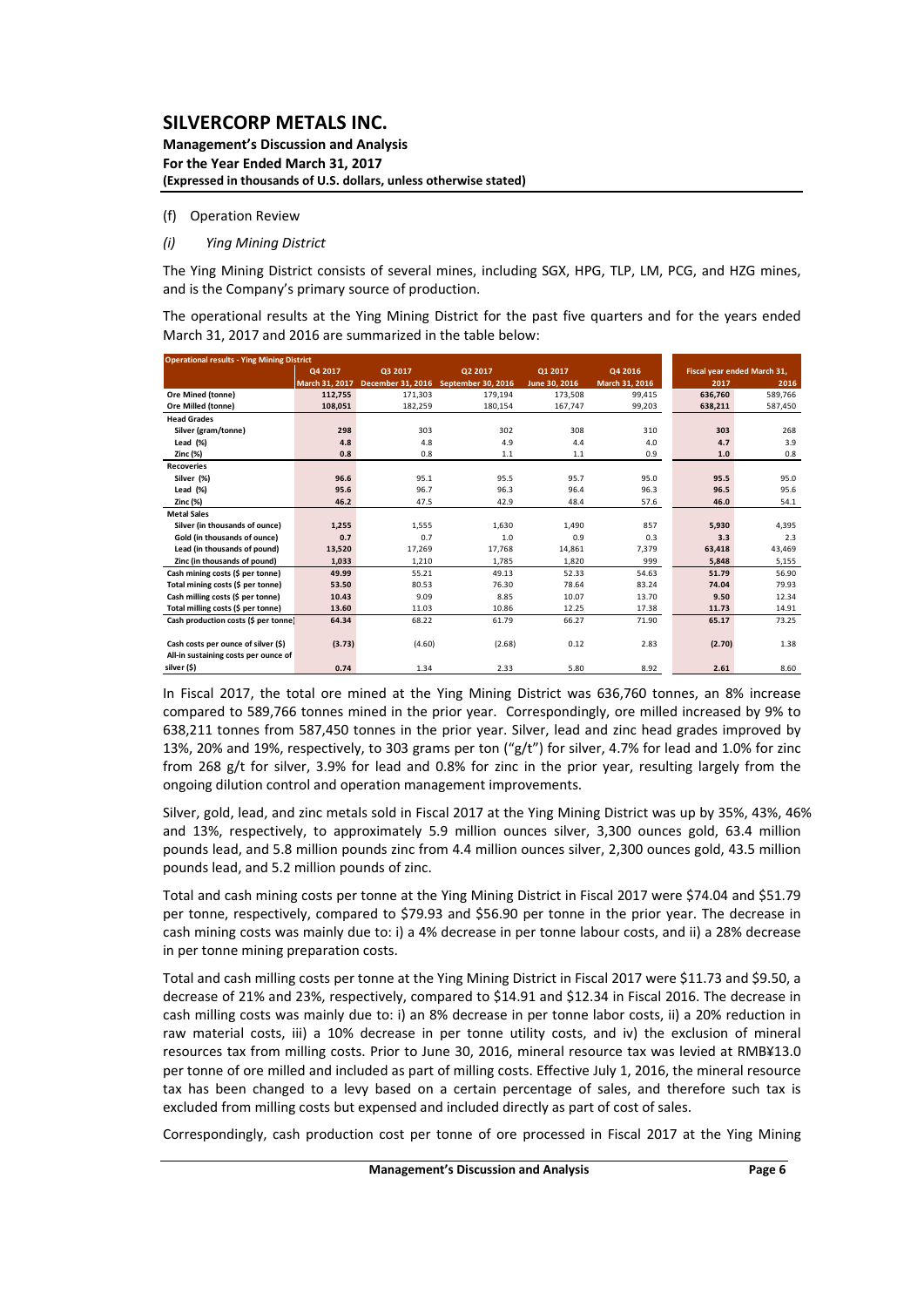**Management's Discussion and Analysis For the Year Ended March 31, 2017 (Expressed in thousands of U.S. dollars, unless otherwise stated)**

District was \$65.17, an 11% decrease compared to \$73.25 in the prior year due to the decrease in both per tonne cash mining and milling costs.

Cash cost per ounce of silver, net of by‐product credits, in Fiscal 2017 at the Ying Mining District, was negative \$2.70 compared to \$1.38 in the prior year. The decrease was mainly due to: i) lower per tonne cash production costs as discussed above, and ii) a 73% increase in by-product credits mainly arising from a 46% and 13% increase in lead and zinc metals sold and a 19% and 37% increase in net realized lead and zinc selling prices. Sales from lead and zinc accounted for 39% of the total sales at the Ying Mining District in Fiscal 2017, and amounted to \$55.8 million, an increase of \$23.5 million, compared to \$32.3 million in the prior year.

All in sustaining costs per ounce of silver, net of by-product credits, in Fiscal 2017 at the Ying Mining District was \$2.61 compared to \$8.60 in the prior year. The decrease was mainly due to lower cash cost per ounce of silver as discussed above.

In Fiscal 2017, approximately 93,755 meters ("m") of underground diamond drilling (Fiscal 2016 – 63,398 m) and 17,787 m of preparation tunnelling (Fiscal 2016 – 19,113 m) were completed and expensed as mining preparation costs at the Ying Mining District. In addition, approximately 60,241 m of horizontal tunnel, raises and declines (58,268 m) were completed and capitalized. Total exploration and development expenditures capitalized at the Ying Mining District in Fiscal 2017 were \$18.1 million compared to \$18.9 million in Fiscal 2016.

In Q4 Fiscal 2017, the Company mined 112,755 tonnes of ore at the Ying Mining District, a 13% increase compared to 99,415 tonnes in Q4 Fiscal 2016. Correspondently, ore milled increased by 9% to 108,051 tonnes from 99,203 tonnes in the prior year quarter. Head grades were 298 gram per tonne (" $g/t$ ") for silver, 4.8% for lead, and 0.8% for zinc in Q4 Fiscal 2017, compared to 310 g/t for silver, 4.0% for lead, and 0.9% for zinc in Q4 Fiscal 2016.

Silver, lead, and zinc metals sold in Q4 Fiscal 2017 at the Ying Mining District was up by 46%, 83%, and 3%, respectively, to approximately 1.3 million ounces silver, 13.5 million pounds lead, and 1.0 million pounds zinc from 0.9 million ounces silver, 7.4 million pounds lead, and 1.0 million pounds of zinc.

In Q4 Fiscal 2017, the total and cash mining costs per tonne, at the Ying Mining District, were \$53.50 and \$49.99, compared to \$83.24 and \$54.63 in Q4 Fiscal 2016. The decrease in per tonne cash mining costs was mainly due to higher output resulting in lower per tonne labor costs and mine administration costs.

The total milling and cash milling cost per tonne in Q4 Fiscal 2017 at the Ying Mining District was \$13.60 and \$10.43, a decrease of 22% and 24%, respectively, compared to \$17.38 and \$13.70 in the prior year period. The decrease in cash milling costs was mainly due to: i) a 16% decrease in per tonne labor costs, ii) a 25% reduction in raw material costs, and iii) the exclusion of mineral resources tax from milling costs as discussed above.

Correspondingly, cash production cost per tonne of ore processed in Q4 Fiscal 2017 at the Ying Mining District was \$64.34, a 11% decrease compared to \$71.90 in the prior year quarter due to the decrease in both per tonne cash mining and milling costs.

Cash cost per ounce of silver, net of by‐product credits, at the Ying Mining District, was negative \$3.73 in Q4 Fiscal 2017 compared to \$2.83 in Q4 Fiscal 2016. The decrease was mainly due to: i) lower per tonne cash production costs as discussed above, and ii) a 90% increase in by-product credits arising from 83% and 3% increase in lead and zinc metals sold and 36% and 115% increase in net realized lead and zinc selling prices. Sales from lead and zinc accounted for 43% of the total sales at the Ying Mining District in the current quarter, and amounted to \$13.8 million, an increase of \$8.2 million, compared to \$5.6 million in the prior year quarter.

All in sustaining costs per ounce of silver, net of by-product credits, at the Ying Mining District in Q4 Fiscal 2017 was \$0.74 per ounce of silver compared to \$8.92 in Q4 Fiscal 2016. The decrease was mainly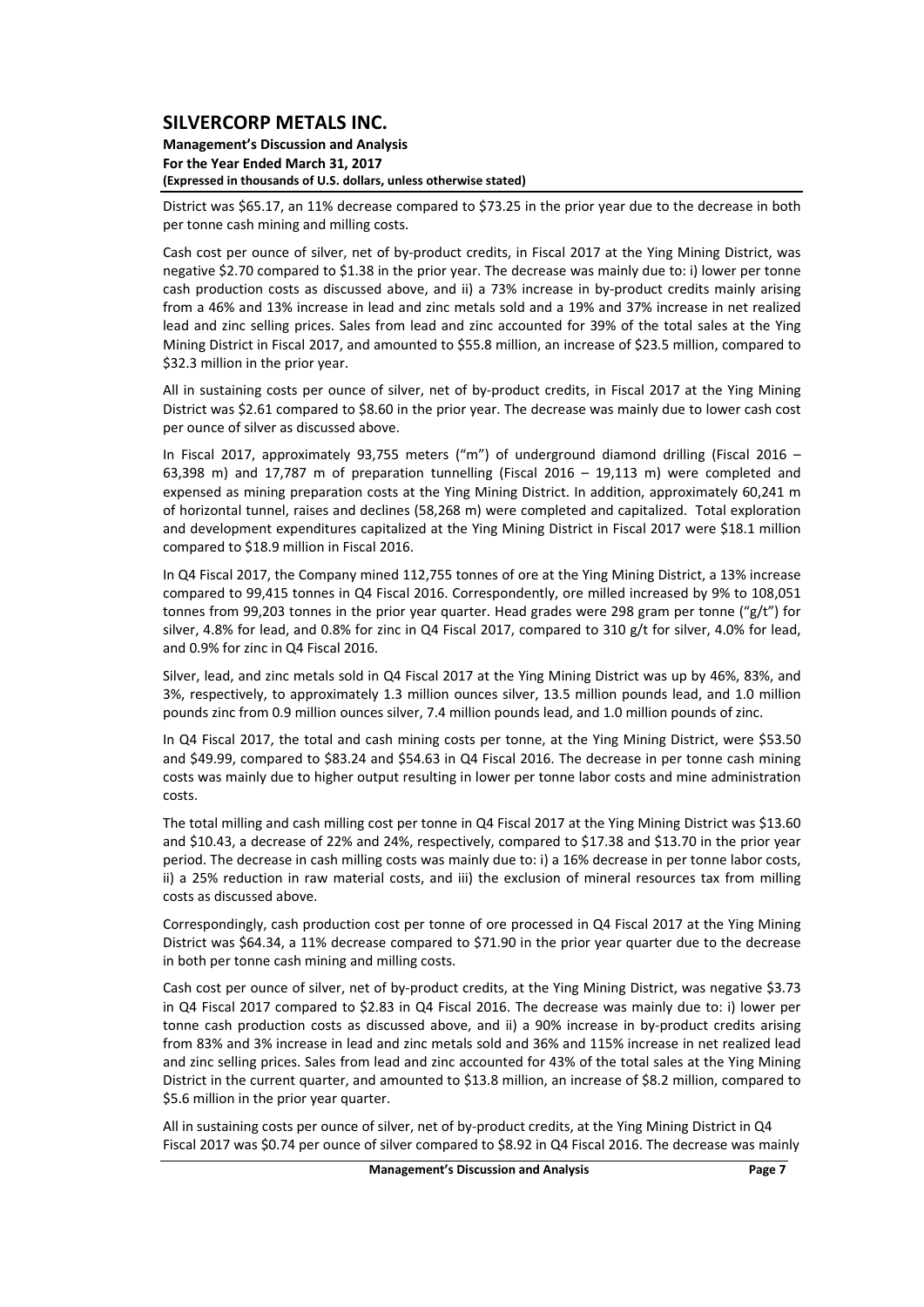#### **Management's Discussion and Analysis For the Year Ended March 31, 2017**

**(Expressed in thousands of U.S. dollars, unless otherwise stated)**

due to the lower per tonne cash production costs and the increase in by‐product credits as discussed above.

#### *(ii) GC Mine*

The operational results at the GC Mine for the past five quarters are summarized in the table below:

| <b>Operational results - GC Mine</b> | Q4 2017        |                                      | Q2 2017 | Q1 2017       | Q4 2016        |         | Fiscal year ended March 31, |
|--------------------------------------|----------------|--------------------------------------|---------|---------------|----------------|---------|-----------------------------|
|                                      | March 31, 2017 | December 31, 2016 September 30, 2016 |         | June 30, 2016 | March 31, 2016 | 2017    | 2016                        |
| Ore Mined (tonne)                    | 40.224         | 81,481                               | 74,692  | 64,349        | 50.014         | 260,746 | 257,575                     |
| <b>Ore Milled (tonne)</b>            | 39,929         | 81,080                               | 76,100  | 63,587        | 50,124         | 260,696 | 256,862                     |
| <b>Head Grades</b>                   |                |                                      |         |               |                |         |                             |
| Silver (gram/tonne)                  | 91             | 89                                   | 96      | 99            | 92             | 94      | 94                          |
| Lead $(\%)$                          | 1.3            | 1.4                                  | 1.6     | 1.5           | 2.0            | 1.4     | 1.8                         |
| Zinc (%)                             | 2.6            | 2.8                                  | 2.8     | 2.9           | 2.7            | 2.8     | 2.5                         |
| <b>Recovery Rates</b>                |                |                                      |         |               |                |         |                             |
| Silver (%)                           | 72.8           | 75.4                                 | 76.2    | 76.8          | 79.1           | 75.7    | 78.9                        |
| Lead $(\%)$                          | 82.4           | 85.5                                 | 86.6    | 86.9          | 84.9           | 85.7    | 88.2                        |
| <b>Zinc (%)</b>                      | 74.8           | 86.5                                 | 86.4    | 85.8          | 82.6           | 84.7    | 82.9                        |
| <b>Metal Sales</b>                   |                |                                      |         |               |                |         |                             |
| Silver (in thousands of ounce)       | 53             | 179                                  | 183     | 149           | 118            | 564     | 637                         |
| Lead (in thousands of pound)         | 818            | 2,214                                | 2,163   | 1,860         | 1,970          | 7.055   | 9,042                       |
| Zinc (in thousands of pound)         | 455            | 4,478                                | 4,106   | 3,407         | 2,576          | 12,446  | 12,302                      |
| Cash mining costs (\$ per tonne)     | 37.91          | 31.34                                | 28.61   | 33.50         | 26.24          | 32.10   | 38.23                       |
| Total mining costs (\$ per tonne)    | 45.37          | 38.90                                | 36.78   | 41.91         | 34.76          | 40.03   | 46.49                       |
| Cash milling costs (\$ per tonne)    | 20.06          | 13.09                                | 12.94   | 15.60         | 16.99          | 14.73   | 15.79                       |
| Total milling costs (\$ per tonne)   | 24.99          | 15.50                                | 15.57   | 18.81         | 20.67          | 17.78   | 18.30                       |
| Cash production costs (\$ per tonne) | 57.97          | 44.43                                | 41.55   | 49.10         | 43.23          | 46.83   | 54.02                       |
|                                      |                |                                      |         |               |                |         |                             |
| Cash costs per ounce of silver (\$)  | (1.72)         | (13.11)                              | (6.39)  | (0.28)        | (2.24)         | (6.47)  | 1.85                        |
| All-in sustaining costs per ounce of |                |                                      |         |               |                |         |                             |
| silver (\$)                          | 14.55          | (6.12)                               | (1.49)  | 4.76          | 1.19           | 0.20    | 8.81                        |

In Fiscal 2017, the total ore mined at the GC Mine was 260,746 tonnes, a 1% increase compared to 257,575 tonnes of mined in Fiscal 2016. Correspondingly, ore milled increased by 1% to 260,696 tonnes from 256,862 tonnes in the prior year. Head grades were 94 g/t for silver, 1.4% for lead, and 2.8% for zinc compared to 94 g/t for silver, 1.8% for lead, and 2.5% for zinc in the prior year.

In Fiscal 2017, GC Mine sold 564 thousand ounces of silver, 7.1 million pounds of lead, 12.4 million pounds of zinc compared to 637 thousand ounces of silver, 9.0 million pounds of lead, and 12.3 million pounds of zinc sold in the prior year.

Total and cash mining costs per tonne at the GC Mine in Fiscal 2017 were \$40.03 and \$32.10 per tonne, compared to \$46.49 and \$38.23 per tonne in Fiscal 2016. The decrease in cash mining costs was mainly because approximately 35% of ore was by‐product ore from exploration tunnelling or extracted from previously mined stopes for which direct mining costs were paid in prior years and the only cost involved was to ship the ore to the mill.

Total and cash milling costs per tonne at the GC Mine in Fiscal 2017 were \$17.78 and \$14.73, compared to \$18.30 and \$15.79, respectively, in Fiscal 2016. The decrease in milling costs was mainly due to the exclusion of mineral resources from milling costs as discussed above.

Correspondingly, cash production costs per tonne of ore processed in Fiscal 2017 at the GC Mine decreased by 13% to \$46.83 from \$54.02 in the prior year due to the decrease in both per tonne cash mining and milling costs.

Cash costs per ounce of silver, net of by‐product credits, at the GC Mine, was negative \$6.47 compared to \$1.85 in the prior year. The decrease was mainly due to: i) lower per tonne cash production costs as discussed above, and ii) a 12% increase in by‐product credits, mainly arising from more zinc sold and a 19% and 33% increase in net realized lead and zinc selling prices. Sale from lead and zinc accounted for 69% of the total sales at the GC Mine in Fiscal 2017, and amounted to \$14.3 million, an increase of \$1.8 million, compared to \$12.5 million in the prior year.

All in sustaining costs per ounce of silver, net of by‐product credits, in Fiscal 2017 at the GC Mine was \$0.20 compared to \$8.81 in the prior year. The decrease was mainly due to lower cash costs per ounce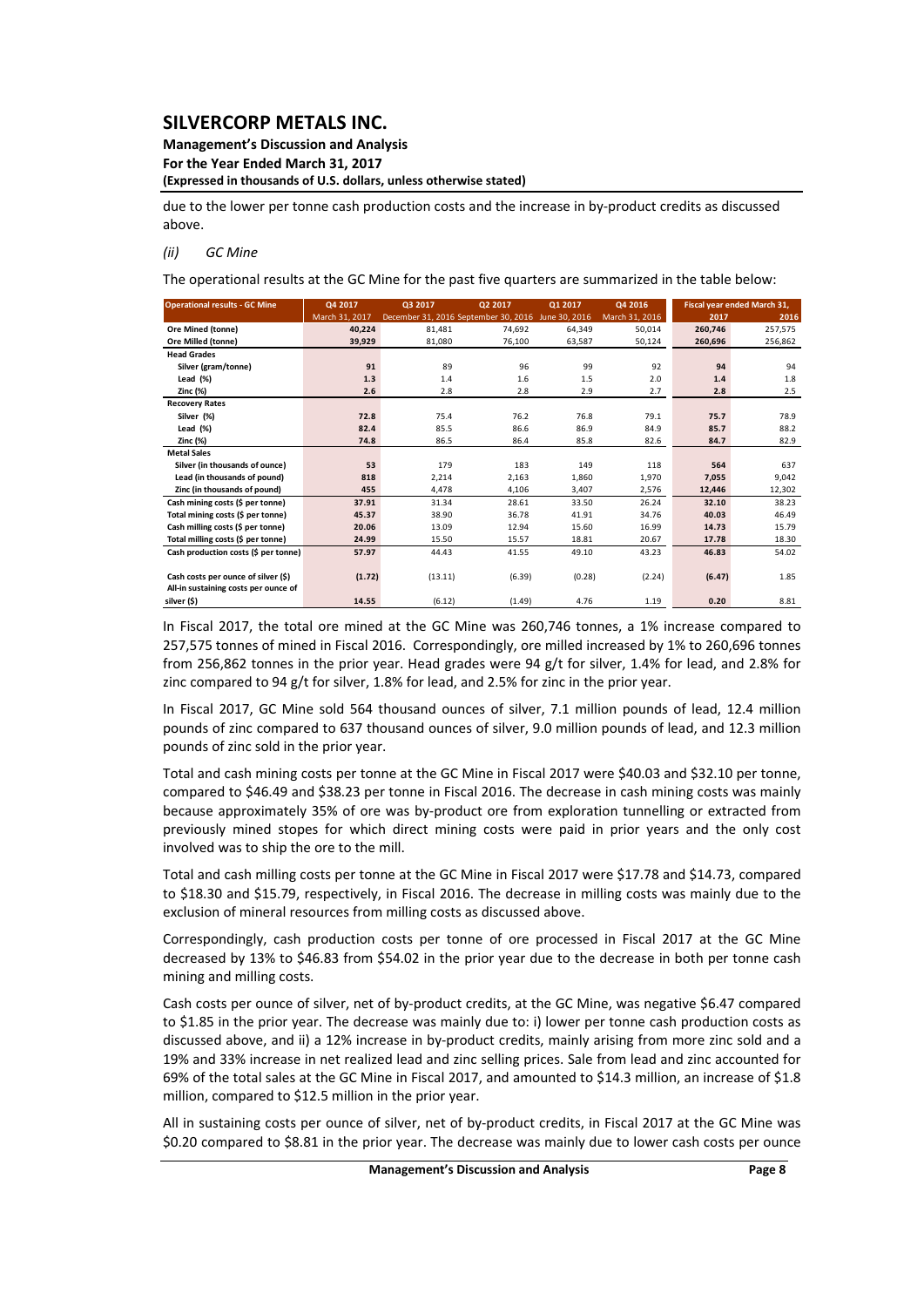#### **Management's Discussion and Analysis For the Year Ended March 31, 2017 (Expressed in thousands of U.S. dollars, unless otherwise stated)**

of silver as discussed above and less corporate expenditures and sustaining capital expenditures incurred.

In Fiscal 2017, approximately 12,484 m of underground diamond drilling (Fiscal 2016 – 20,556 m) and 14,690 m of tunnelling (Fiscal 2016 – 13,570 m) were completed and expensed as mining preparation costs at the GC Mine. In addition, approximately 1,721 m of horizontal tunnel, raises and declines (Fiscal 2016 – 1,409 m) were completed and capitalized. Total exploration and development expenditures capitalized at the GC Mine in Fiscal 2017 were \$0.7 million compared to \$0.9 million in Fiscal 2016.

In Q4 Fiscal 2017, the Company mined 40,224 tonnes of ore at the GC Mine, a 20% decrease compared to 50,014 tonnes in the prior year quarter. Correspondently, ore milled decreased by 20% to 39,929 tonnes from 50,124 tonnes in Q4 Fiscal 2016. Head grades were 91 g/t for silver, 1.3% for lead, and 2.6% for zinc in Q4 Fiscal 2017, compared to 92 g/t for silver, 2.0% for lead, and 2.7% for zinc in the prior year quarter.

Silver, lead, and zinc metals sold in Q4 Fiscal 2017 at the GC Mine was down by 55%, 58%, and 82%, respectively, to approximately 53 thousand ounces silver, 818 thousand pounds lead, and 455 thousand pounds zinc from 118 thousand ounces silver, 2.0 million pounds lead, and 2.6 million pounds of zinc. The decrease was mainly due to: i) lower production in Q4 Fiscal 2017, and ii) increase in concentrate inventory. As at March 31, 2017, GC mine was holding 198 tonnes of lead concentrate inventory and 1,503 tonnes of zinc concentrate inventory, an increase of 127 tonnes and 1,469 tonnes, respectively, compared to 71 tonnes of lead concentrate and 34 tonnes of zinc concentrate held as at March 31, 2016, and an increase of 188 tonnes and 1,494 tonnes, respectively, compared to 10 tonnes of lead concentrate and 29 tonnes of zinc concentrate held as at December 31, 2016.

In Q4 Fiscal 2017, the total and cash mining costs per tonne, at the GC Mine, were \$45.37 and \$37.91, compared to \$34.76 and \$26.24 in the prior year period. The increase in per tonne cash mining costs was mainly due to lower output resulting in higher per tonne labor costs and mine administration costs.

The total milling and cash milling costs per tonne in Q4 Fiscal 2017 at the GC Mine was \$24.99 and \$20.06, compared to \$20.67 and \$16.99 in the prior year quarter. The increase in per tonne milling costs was mainly due to lower output resulting in higher per tonne fixed overhead costs allocated.

Correspondingly, cash production costs per tonne of ore processed in Q4 Fiscal 2017 at the GC Mine increased to \$57.97 from \$43.23 in the prior year quarter due to the increase in both per tonne cash mining and milling costs.

#### *(iii) BYP Mine*

The BYP mine was placed on care and maintenance in August 2014 in consideration of the required capital upgrades to sustain its ongoing production and the current market environment. The Company continues to review alternatives for this project.

#### *(iv) Silvertip NSR*

On April 5, 2017, the Company entered into a royalty purchase and sale agreement (the "Agreement") with Maverix Metal Inc. ("Maverix"), a publicly traded (TSX-V: MMX) Canadian precious metals royalty and streaming company, to sell its 2.5% net smelter return ("NSR") on the Silvertip Mine for consideration of up to 6,600,000 of Maverix's common shares payable as follows:

- 3,800,000 common shares of Maverix on closing of the transaction; and
- 2,800,000 common shares of Maverix when the Silvertip Mine achieves (i) commercial production, and (ii) a cumulative throughput of 400,000 tonnes of ore through the processing plant.

On April 19, 2017, the transaction was closed and the Company received a total of 3,800,000 Maverix common shares.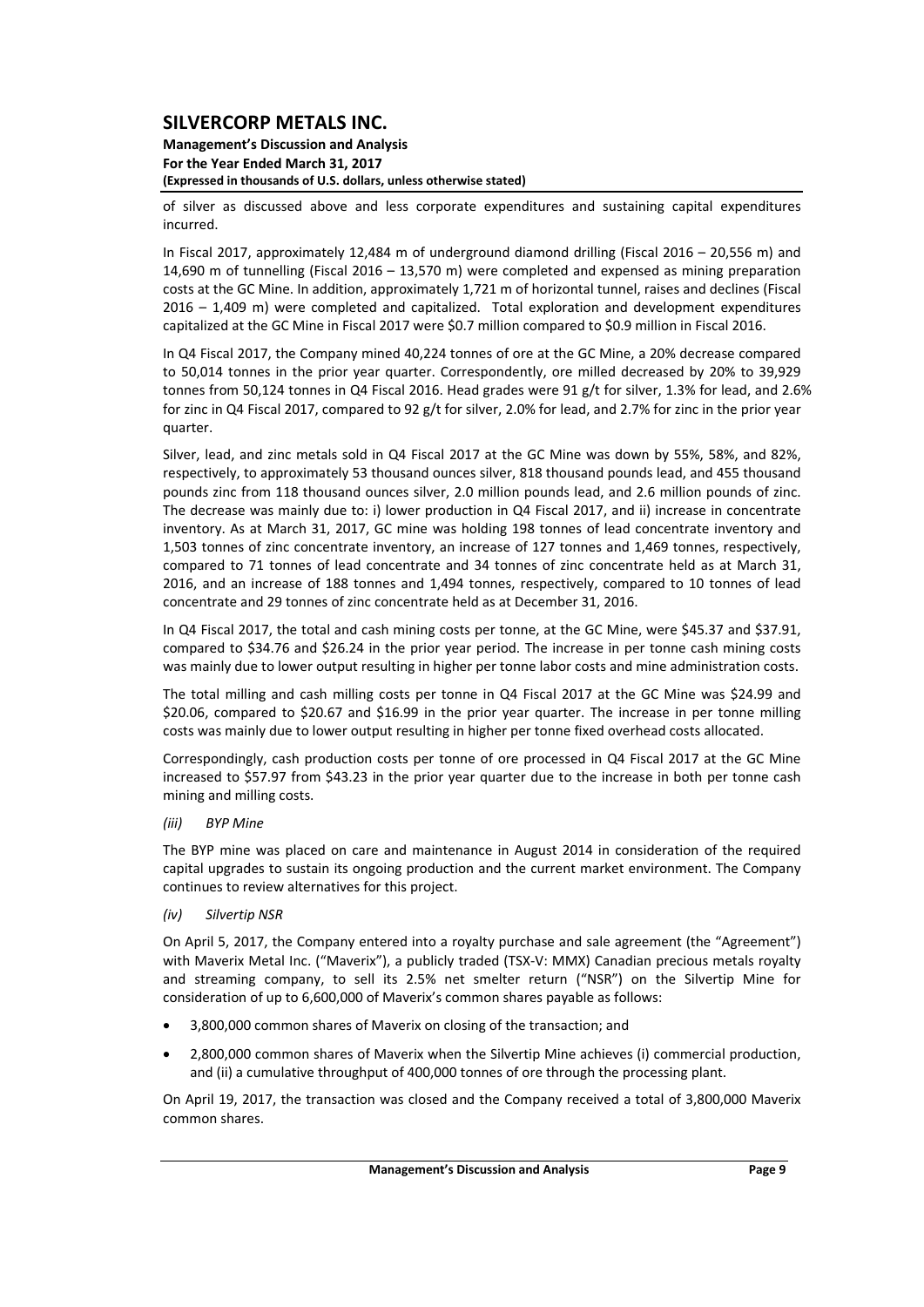**Management's Discussion and Analysis** 

**For the Year Ended March 31, 2017**

**(Expressed in thousands of U.S. dollars, unless otherwise stated)**

#### *(v) Comparison of Fiscal 2017 Results with Fiscal 2017 Guidance*

The following table provides a comparison of Fiscal 2017 results to the Fiscal 2017 production guidance provided at the start of Fiscal 2017:

|                                        |                    | <b>Ying Mining District</b> |         | <b>GC Mine</b> |         | <b>Consolidated</b> |  |  |  |  |  |
|----------------------------------------|--------------------|-----------------------------|---------|----------------|---------|---------------------|--|--|--|--|--|
|                                        | F2017              | Guidance                    | F2017   | Guidance       | F2017   | Guidance            |  |  |  |  |  |
| Ore (tonne)                            | 638,211            | 610,000                     | 260,696 | 250,000        | 898,907 | 860,000             |  |  |  |  |  |
|                                        | <b>Head Grades</b> |                             |         |                |         |                     |  |  |  |  |  |
| Silver (gram/tonne)                    | 303                | 260                         | 94      | 109            |         |                     |  |  |  |  |  |
| Lead $(%)$                             | 4.7                | 4.1                         | 1.4     | 1.3            |         |                     |  |  |  |  |  |
| Zinc $(%)$                             | 1.0                | 0.8                         | 2.8     | 3.0            |         |                     |  |  |  |  |  |
|                                        |                    | <b>Metal Production*</b>    |         |                |         |                     |  |  |  |  |  |
| Silver (million ounces)                | 5.8                | 4.6                         | 0.6     | 0.5            | 6.4     | 5.1                 |  |  |  |  |  |
| Lead (million pounds)                  | 61.9               | 50.7                        | 7.1     | 6.3            | 69.0    | 57.0                |  |  |  |  |  |
| Zinc (million pound)                   | 6.0                | 5.3                         | 13.7    | 14.0           | 19.7    | 19.3                |  |  |  |  |  |
| <b>Costs</b>                           |                    |                             |         |                |         |                     |  |  |  |  |  |
| Cash production cost (\$/tonne of ore) | 65.17              | 74.30                       | 46.83   | 47.00          | 59.84   | 66.40               |  |  |  |  |  |
| AISC**                                 | 2.61               | 8.13                        | 0.20    | 8.86           | 3.82    | 9.67                |  |  |  |  |  |

*\*Metal production is estimated based on head grades of the ore processed and metal recoveries.* 

*\*\*AISC is referred to all in sustaining costs per ounce of silver, net of by‐product credits.*

On a consolidation basis, silver, lead and zinc production surpassed the guidance by 25%, 21%, and 2% respectively, while the per tonne cash production costs decreased by 10% and the all-in sustaining costs, net of by‐product credits, decreased by 61% compared to the guidance.

At the Ying Mining District, silver, lead, and zinc production surpassed the guidance by 26%, 22%, and 13% mainly due to the increase of head grades and higher output achieved. Silver, lead and zinc head grades increased by 17%, 14%, and 19%, respectively, to 303 g/t for silver, 4.7 for lead, and 1.0% for zinc from the guidance of 260 g/t for silver, 4.1% for lead, and 0.8% for zinc. Per tonne cash production costs and all in sustaining costs per ounce of silver, net of by-product credits, were better than the guidance.

At the GC Mine, silver and lead production surpassed the guidance by 20% and 13%, while there was a 2% short fall in zinc production mainly due to zinc head grades being 6% below guidance, offset by a 4% increase in ore processed. Per tonne cash production costs met the guidance while the all in sustaining costs, net of by‐product credits was better than the guidance.

#### **4. Fiscal 2018 Production and Cash Costs Guidance**

Fiscal 2018 production guidance was previously announced in our press release dated February 2, 2017. The Company continues to expect production of approximately 900,000 tonnes of ore, yielding 5.7 million ounces of silver, 63.1 million pounds of lead, and 18.3 million pounds of zinc in Fiscal 2018. The consolidated all‐in sustaining costs ("AISC") is forecasted to be \$5.4 per ounce of silver after credits from gold, lead, zinc, and other metals. The table below sets out more detailed guidance for fiscal 2018.

|                      | Ore processed<br>(tonnes) | <b>Silver</b><br>(g/t) | Lead<br>(%)           | <b>Zinc</b><br>$(\%)$ |                     |
|----------------------|---------------------------|------------------------|-----------------------|-----------------------|---------------------|
| Ying Mining District | 650,000                   | 275                    | 4.2                   | 0.9                   |                     |
| GC Mine              | 250,000                   | 90                     | 1.5                   | 2.6                   |                     |
|                      | <b>Silver</b><br>(Moz)    | Lead<br>(Mlbs)         | <b>Zinc</b><br>(Mlbs) | Cash cost*<br>(S/t)   | AISC*<br>(\$/oz Ag) |
| Ying Mining District | 5.3                       | 56.0                   | 6.0                   | 66.8                  | 4.2                 |
| GC Mine              | 0.4                       | 7.1                    | 12.3                  | 46.1                  | (1.0)               |
| Consolidated         | 5.7                       | 63.1                   | 18.3                  | 61.0                  | 5.4                 |

\*Both AISC and cash costs are non-IFRS measures. AISC refers to all-in sustaining costs per ounce of silver, net of credits from gold, lead, zinc and other metals. Cash costs refers to cash production costs per tonne ore processed. Foreign exchange rates assumptions used are: US\$1 = CAD\$1.33, US\$1 = RMB¥6.85; metal prices assumptions used are US\$17/oz for silver, US\$1,185/oz *for gold, US\$0.98/lb for lead, and US\$1.07/lb for zinc.*

**Management's Discussion and Analysis Page 10**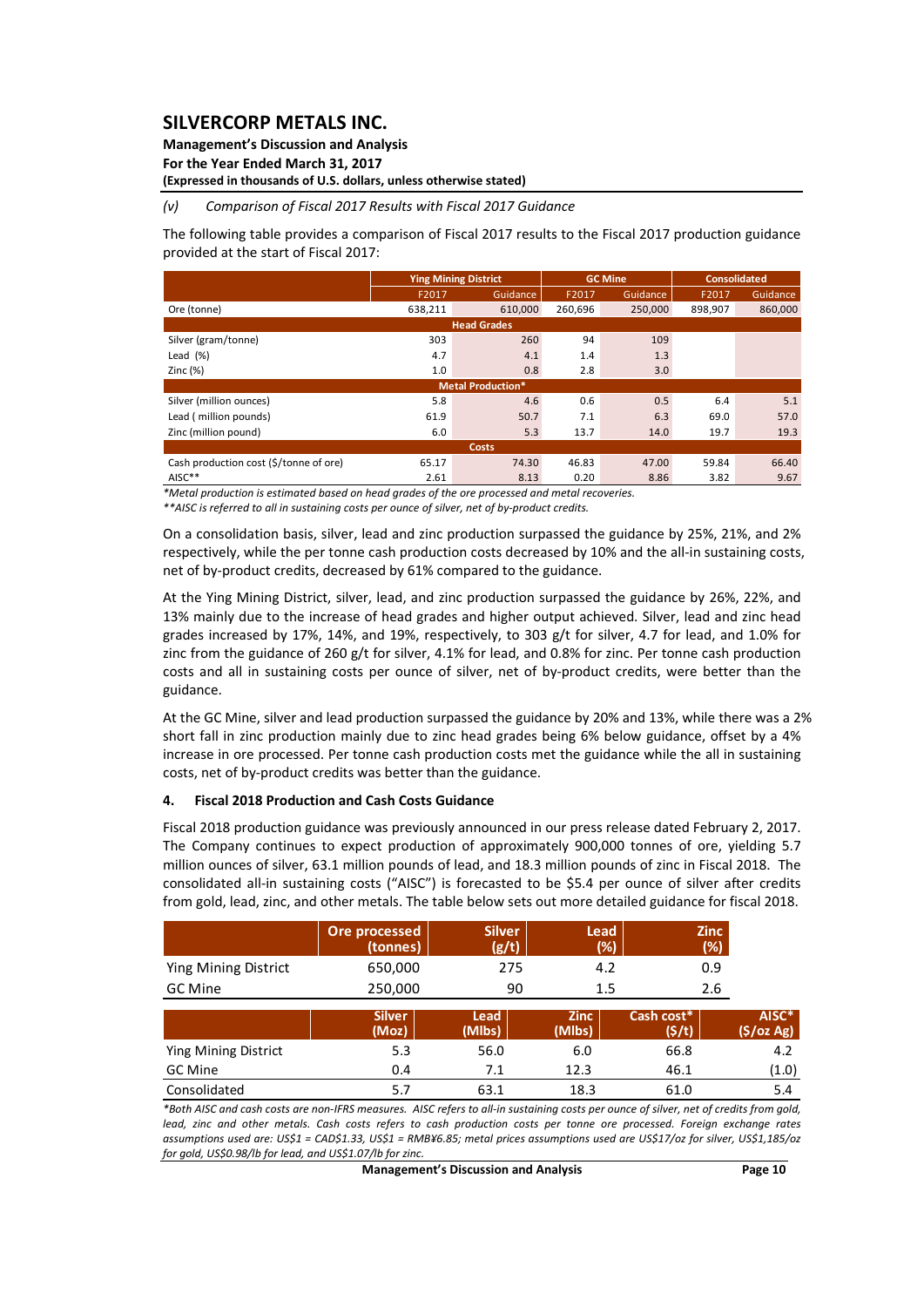#### **Management's Discussion and Analysis For the Year Ended March 31, 2017 (Expressed in thousands of U.S. dollars, unless otherwise stated)**

#### (a) Ying Mining District, Henan Province, China

In Fiscal 2018, Ying Mining District plans to mine and process 650,000 tonnes of ore averaging 275 g/t silver, 4.2% lead, and 0.9% zinc with expected metal production of 5.3 million ounces of silver, 56.0 million pounds of lead and 6.0 million of zinc. The cash production costs is expected to be \$66.8 per tonne of ore. All-in sustaining costs per ounce of silver is estimated to be \$4.2 per ounce of silver.

The forecasted capital expenditures at the Ying Mining District in Fiscal 2018 are revised to \$24.0 million from the original budgeted \$21.5 million as the Company plans for an additional 1,600 meters ramp development at the LM West Mine. The revised fiscal 2018 capital expenditures at the Ying Mining District include sustaining capital expenditures of \$19.5 million and other capital expenditures of \$4.5 million.

#### (b) GC Mine, Guangdong Province, China

In Fiscal 2018, GC Mine plans to mine and process 250,000 tonnes of ore averaging 90 g/t silver, 1.5% lead and 2.6% zinc with expected metal production of 0.4 million ounces of silver, 7.1 million pounds of lead and 12.3 million pounds of zinc. The cash production costs is expected to be \$46.1 per tonne of ore. All in sustaining cash costs at GC Mine is expected to be negative \$1.0 per ounce of silver.

Capital expenditures at GC Mine in Fiscal 2018 are budgeted at \$1.0 million, which includes sustaining capital expenditures of \$0.5 million and other capital expenditures of \$0.5 million.

#### (c) Consolidated AISC

Consolidated all‐in sustaining costs is estimated to be \$5.4 per ounce of silver with detailed breakdown as follows:

|                                                    |     |                             |                   | Corporate and            |   |                     |
|----------------------------------------------------|-----|-----------------------------|-------------------|--------------------------|---|---------------------|
| <b>Fiscal 2018 AISC Guidance</b>                   |     | <b>Ying Mining District</b> | <b>GC Mine</b>    | other                    |   | <b>Consolidated</b> |
| Cash production cost                               |     | 43.401                      | $11,528$ \$<br>-S | $\sim$                   | Ś | 54,929              |
| By-production credits                              |     | (51, 982)                   | (15,044)          |                          |   | (67, 026)           |
| Cash cost, net of by-product credits               |     | (8,581)                     | (3,516)           |                          |   | (12,097)            |
| Government fee and other taxes                     |     | 5,598                       | 873               | 15                       |   | 6,486               |
| Reclamation accretion                              |     | 415                         | 32                | 42                       |   | 489                 |
| General and administration                         |     | 5.237                       | 1.730             | 9.212                    |   | 16,179              |
| Sustaining captial                                 |     | 19,544                      | 489               |                          |   | 20,033              |
| All-in sustaining costs, net of by-product credits | A   | 22,213                      | (392)             | 9.269                    |   | 31,090              |
| Silver production (in thousands of ounces)         | в   | 5,322                       | 393               |                          |   | 5,715               |
| All-in sustaining cost per ounce of silver,        |     |                             |                   |                          |   |                     |
| net of by product credits                          | A/B | 4.2                         | $(1.0)$ \$        | $\overline{\phantom{a}}$ |   | 5.4                 |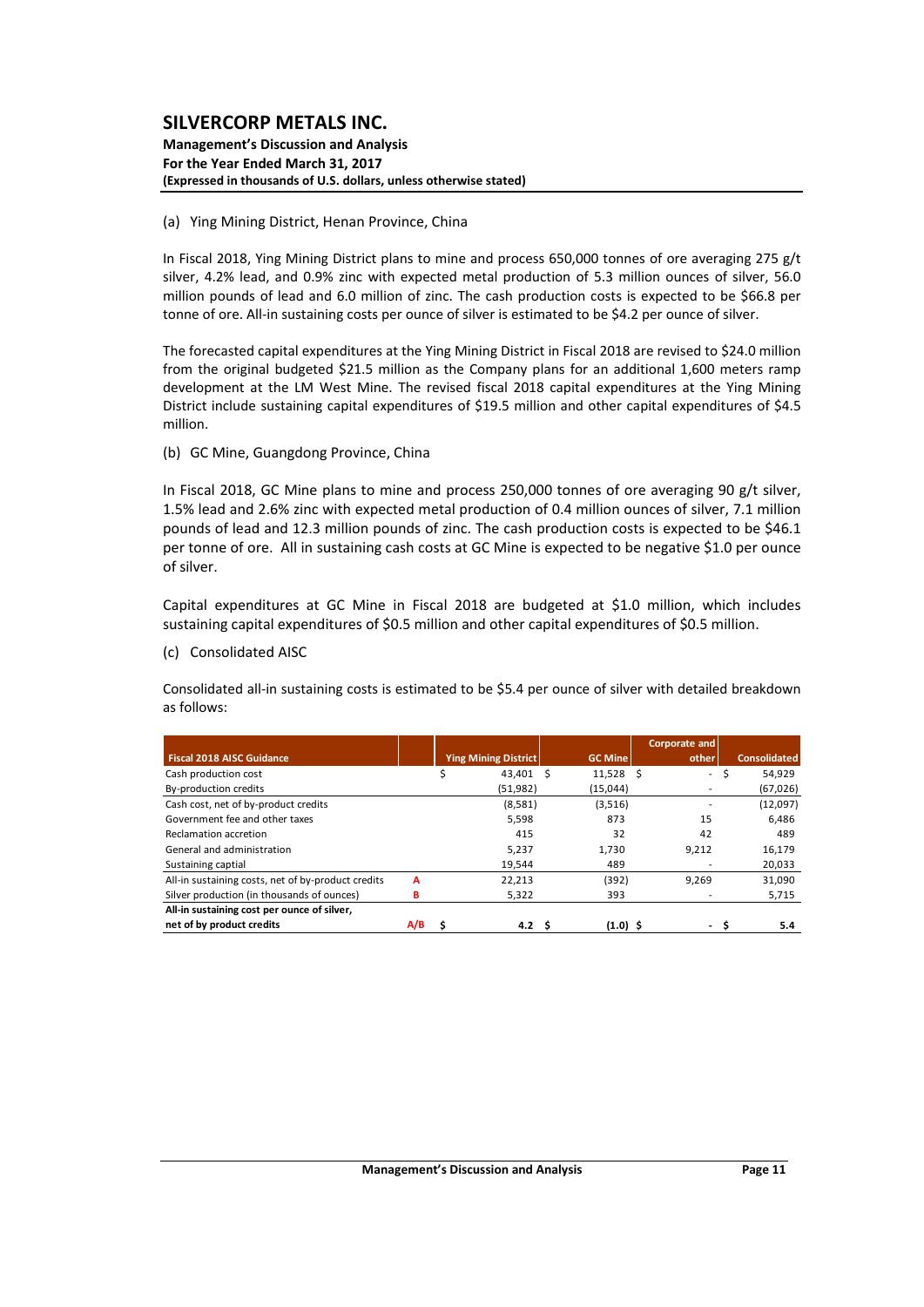**Management's Discussion and Analysis For the Year Ended March 31, 2017 (Expressed in thousands of U.S. dollars, unless otherwise stated)**

#### **5. Fiscal Year 2017 Financial Results**

#### (a) Selected Annual Information

|                                        | <b>Fiscal 2017</b> |    | <b>Fiscal 2016</b> | <b>Fiscal 2015</b> |
|----------------------------------------|--------------------|----|--------------------|--------------------|
| <b>Sales</b>                           | \$<br>163,471      | Ŝ. | 107,940            | \$<br>128,465      |
| Gross Profit                           | 88,186             |    | 36,015             | 54,718             |
| Expenses and foreigh exchange          | (20, 486)          |    | (23, 220)          | (21, 827)          |
| Impairment reversal (expenses)         | 5,097              |    |                    | (130, 349)         |
| Other Items                            | 1,938              |    | (107)              | 1,685              |
| Net income (loss)                      | 55,498             |    | 9,939              | (108, 740)         |
| Net income (loss) attributable to the  |                    |    |                    |                    |
| equity holders of the Company          | 43,674             |    | 6,336              | (103, 109)         |
| Basic earnings (loss) per share        | 0.26               |    | 0.04               | (0.60)             |
| Diluted earnings (loss) per share      | 0.25               |    | 0.04               | (0.60)             |
| Cash dividend declared                 | 1,585              |    | 685                | 2,973              |
| Cash dividend declared per share (CAD) | 0.015              |    | 0.005              | 0.020              |
| Total assets                           | 397,970            |    | 372,019            | 372,446            |
| Total non-current liabilities          | 39,878             |    | 43,348             | 44,236             |

Financial results including sales, gross profit, net income, basic earnings per share, and diluted earnings per share are heavily influenced by changes in commodity prices, particularly, the silver price.

(b) Financial Results – Fiscal 2017 compared to Fiscal 2016

**Net income attributable to the shareholders of the Company** in Fiscal 2017 was \$43.7 million, or \$0.26 per share, up 589% compared to \$6.3 million, or \$0.04 per share in Fiscal 2016. The adjusted net income attributable to the shareholders of the Company was \$38.6 million, or \$0.23 per share, up 509% from the prior year after adjustment of one-time impairment recovery of \$5.3 million and impairment charges of \$0.2 million.

In the current fiscal year, the Company's financial results were mainly impacted by the following: i) improved head grades yielded higher silver, lead, and zinc metals sold, up 29%, 34%, and 5% respectively; ii) a 9% decrease in per tonne ore production costs; and iii) the increase of metals prices, as the realized selling price for silver, lead, and zinc increased by 15%, 21%, and 33% compared to the prior year, respectively.

**Sales** in Fiscal 2017 were \$163.5 million, up 51% compared to \$107.9 million in Fiscal 2016. Silver and gold sales represented \$89.6 million and \$3.3 million, respectively, while base metals represented \$70.6 million of total sales compared to silver, gold and base metals of \$60.6 million, \$1.9 million, and \$45.4 million, respectively, in Fiscal 2016.

Fluctuations in sales revenue are mainly dependent on metal production and the realized metal prices. The net realized selling price is calculated using Shanghai Metal Exchange ("SME") prices, less smelter charges and recovery, and a value added tax ("VAT") at a rate of 17% (VAT is not applied to gold sales). The following table is a reconciliation of the Company's net realized selling prices in Fiscal 2017, including a comparison with London Metal Exchange ("LME") prices:

|                                        | Silver (in US\$/ounce) |                |  | Gold (in US\$/ounce) |   |                |  | Lead (in US\$/pound)     |   |         |  | Zinc (in US\$/pound) |   |                |  |         |
|----------------------------------------|------------------------|----------------|--|----------------------|---|----------------|--|--------------------------|---|---------|--|----------------------|---|----------------|--|---------|
|                                        |                        | <b>FY 2017</b> |  | FY 2016              |   | <b>FY 2017</b> |  | FY 2016                  |   | FY 2017 |  | FY 2016              |   | <b>FY 2017</b> |  | FY 2016 |
| Net realized selling prices            |                        | 13.79          |  | 12.04                | s | 1,013          |  | 798                      | S | 0.81    |  | 0.67                 | S | 0.72           |  | 0.54    |
| Add back: Value added taxes            |                        | 2.34           |  | 2.05                 |   |                |  | $\overline{\phantom{a}}$ |   | 0.14    |  | 0.11                 |   | 0.12           |  | 0.09    |
| Add back: Smelter charges and recovery |                        | 2.23           |  | 2.25                 |   | 256            |  | 355                      |   | 0.11    |  | 0.17                 |   | 0.42           |  | 0.41    |
| <b>SME</b>                             |                        | 18.37          |  | 16.34                |   | 1.269          |  | 1.153                    |   | 1.05    |  | 0.95                 | s | 1.27           |  | 1.04    |
| <b>LME</b>                             |                        | 17.77          |  | 15.22                |   | 1.260          |  | 1.150                    | s | 0.91    |  | 0.80                 | Ŝ | 1.07           |  | 0.83    |
|                                        |                        |                |  |                      |   |                |  |                          |   |         |  |                      |   |                |  |         |

**Management's Discussion and Analysis Page 12 Cost of sales** in Fiscal 2017 was \$75.3 million compared to \$71.9 million in Fiscal 2016. The cost of sales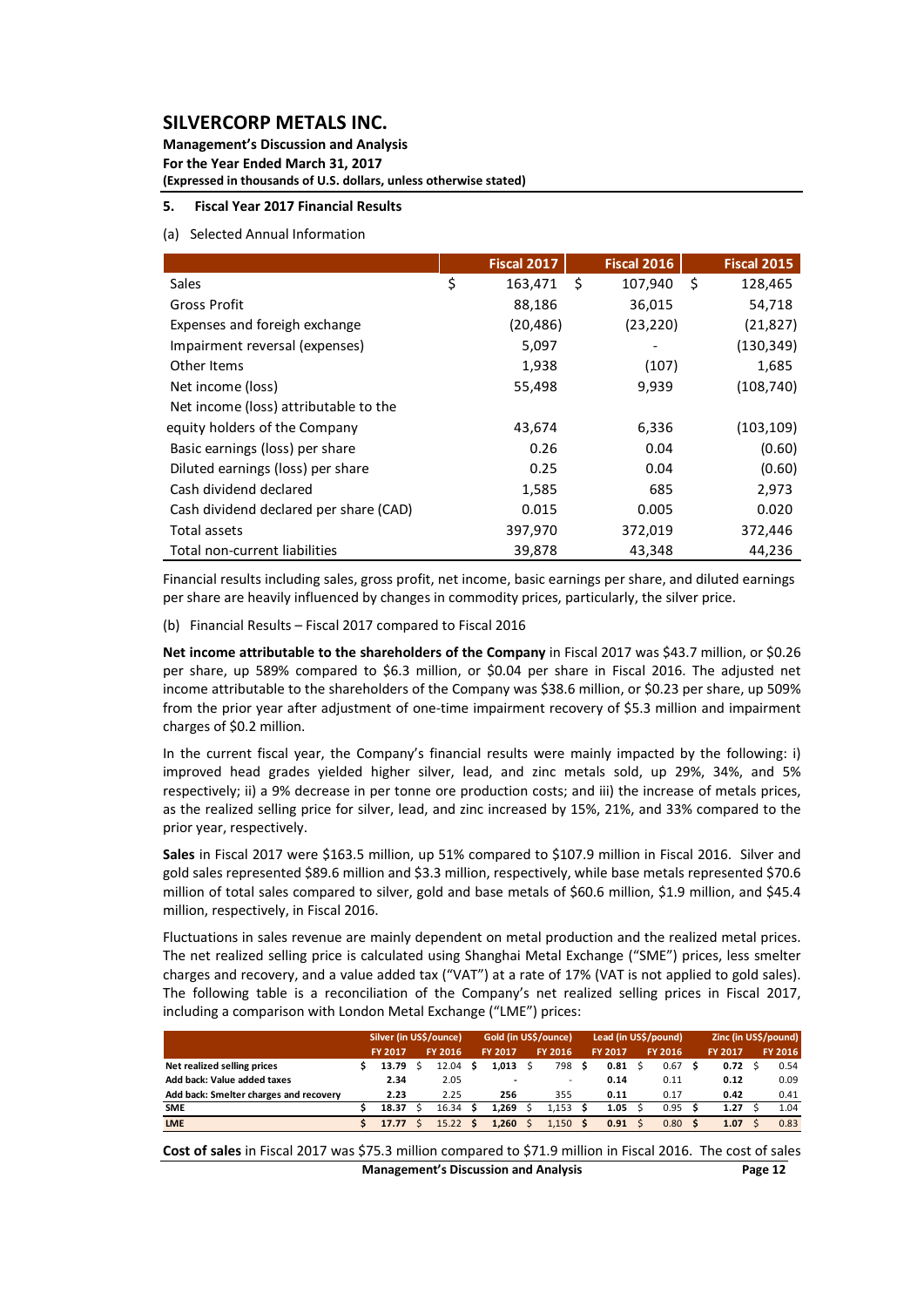#### **Management's Discussion and Analysis For the Year Ended March 31, 2017 (Expressed in thousands of U.S. dollars, unless otherwise stated)**

included \$57.6 million (Fiscal 2016 ‐ \$54.5 million) cash costs, \$17.7 million (Fiscal 2016 ‐ \$17.3 million) depreciation, amortization and depletion charges, and a \$nil write down of inventories (Fiscal 2016 ‐ \$0.2 million).

**Gross profit margin** in Fiscal 2017 was 54% compared to 33% in Fiscal 2016. The improvement of gross profit margin was mainly due to: i) a 12%, 16%, and 15% increase in the head grades of silver, lead, and zinc; ii) a 9% decrease in per tonne ore production costs; and iii) the increase of metal prices. Ying Mining District's gross margin was 57% compared to a 38% gross profit margin in the prior year, while GC Mine's profit margin was 31% compared to a 10% gross profit margin in the prior year.

**General and administrative expenses** in Fiscal 2017 were \$16.8 million, a decrease of 3% compared to \$17.4 million in Fiscal 2016. Items included in general and administrative expenses are as follows:

- (i) **Amortization expenses** of \$1.2 million (Fiscal 2016 ‐ \$1.6 million);
- (ii) **Office and administrative expenses** of \$5.5 million (Fiscal 2014 ‐ \$6.5 million);
- (iii) **Salaries and benefits** of \$7.4 million (Fiscal 2016 ‐ \$7.1 million);
- (iv) **Stock based compensation expense** of \$1.0 million (Fiscal 2016 ‐ \$0.9 million); and
- (v) **Professional fees** of \$1.7 million (Fiscal 2016 ‐ \$1.4 million).

**Government fees and other taxes** in Fiscal 2017 were \$4.0 million (Fiscal 2016 ‐ \$5.8 million). Government fees included mineral resource compensation fees and environmental protection fees paid to the state and local Chinese governments. Other taxes were composed of surtax on value‐added tax, land usage levy, stamp duty, and other miscellaneous levies, duties and taxes imposed by the state and local Chinese government.

**Foreign exchange gain** in Fiscal 2017 was \$339 compared to foreign exchange loss of \$46 in Fiscal 2016. The foreign exchange gain or loss is mainly driven by the fluctuations of the RMB and US dollar against the functional currency of the entities.

**Loss on disposal of plant and equipment** in Fiscal 2017 was \$538 compared to a loss of \$100 in the prior year. The gain or loss was related to the disposal of obsolete equipment.

**Loss on disposal of a subsidiary** in Fiscal 2017 was \$nil compared to \$460 in the prior year. In November 2015, Songxian Gold Mining Co.,Ltd., a 77.5% indirect owned subsidiary of the Company, disposed of its 51% equity interest in Rongtai Mining Co., Ltd ("Rongtai") for \$11 (RMB ¥70), resulting in a loss of \$460. Rongtai did not hold any significant assets other than its working capital and certain equipment.

**Share of income in an associate** in Fiscal 2017 was \$282 (Fiscal 2016 – loss of \$50), representing the Company's equity pickup in New Pacific Holding Corp. ("NUX"). The Company recorded its proportionate share of NUX's net income or loss, as the Company is able to exercise significant influence over the financial and operating policies of NUX

**Reversal of impairment of investment in associate** in Fiscal 2017 was \$5.3 million (Fiscal 2016 ‐ \$nil). Based on the quoted market price of NUX as at March 31, 2017, the Company reversed \$5.3 million impairment charges recognized in prior years against the carrying value of the Company's investment in NUX.

**Impairment of mineral rights and properties, plant and equipment** in Fiscal 2017 was \$181 (Fiscal 2016 ‐ \$nil). In Q1 Fiscal 2017, the Company wrote off its 13.4% ownership interest in the RZY project and recorded an impairment charge of \$181 against its carrying value. The RZY project is an exploration stage silver‐lead‐zinc project located in Qinghai Province, China, but had been on care and maintenance since October 2013 and there was no formal plan for restoring the project.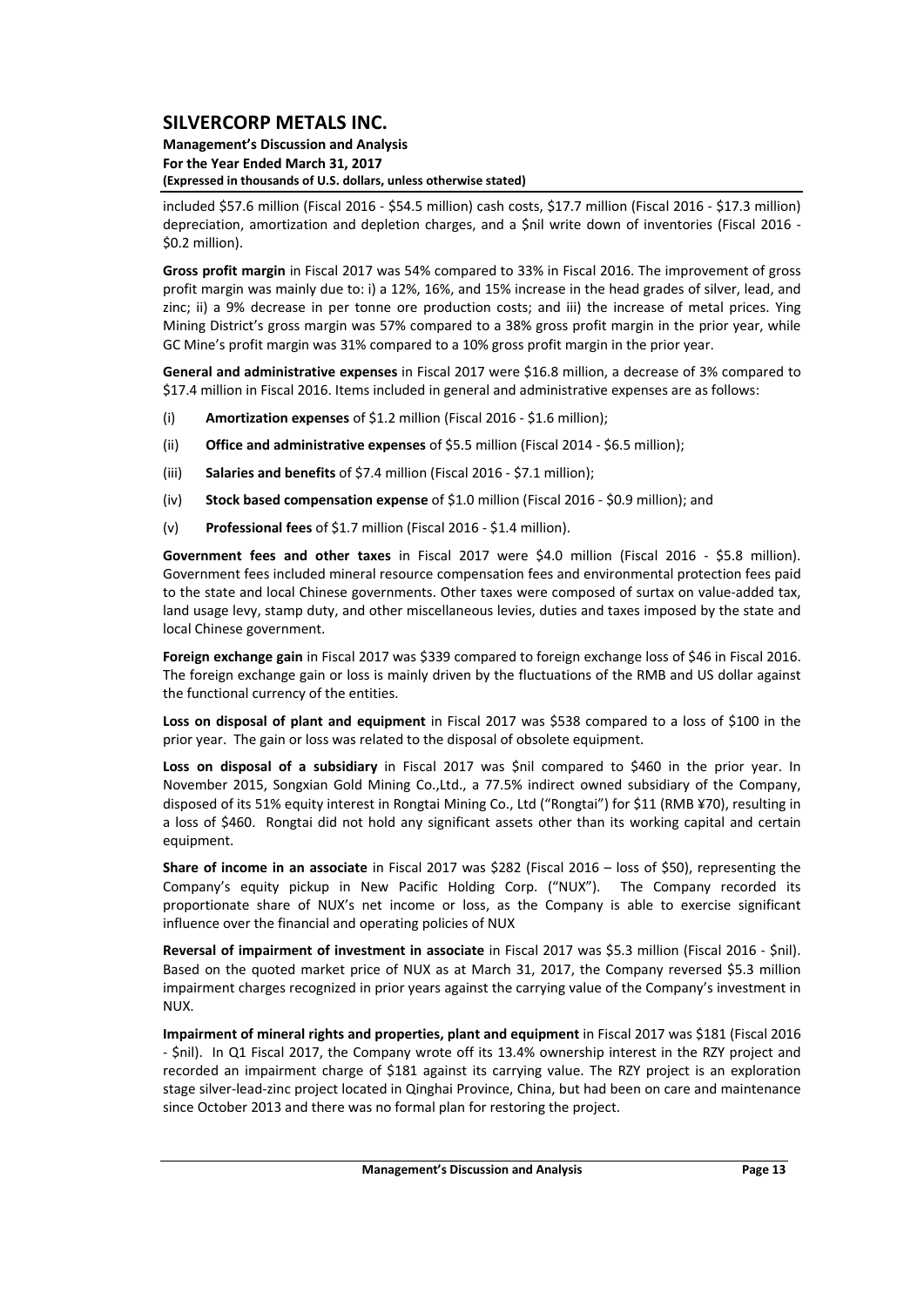#### **Management's Discussion and Analysis For the Year Ended March 31, 2017 (Expressed in thousands of U.S. dollars, unless otherwise stated)**

**Finance income** in Fiscal 2017 was \$2.2 million compared to \$1.4 million in the prior year. The Company invests in short‐term investments which include term deposit and bonds.

**Finance costs** in Fiscal 2017 were \$0.8 million compared to \$1.1 million in the prior year. The finance costs include interest expenses of \$226 (Fiscal 2016 ‐ \$488) on the mine right fee payable, and interest expenses of \$152 (Fiscal 2016 - \$49) on the bank loan, and accretion expense of \$382 (Fiscal 2016 -\$547) related to the unwinding of discount of environmental rehabilitations provision. In Fiscal 2017, the Company repaid the bank loan and the mineral right fee payable in full.

**Income tax expenses** in Fiscal 2017 were \$19.2 million, compared to \$2.7 million in Fiscal 2016. The income tax expense recorded in Fiscal 2017 included current income tax expense of \$13.1 million (Fiscal 2016 ‐ recoveries of \$16) and deferred income tax expense of \$6.1 million (Fiscal 2016 ‐ \$2.8 million).

#### **6. Fourth Quarter Financial Results**

(a) Summary of Quarterly Results

The tables below set out selected quarterly results for the past eight quarters:

|                                          | Mar 31, 2017 | Dec 31, 2016 | Sep 30, 2016 | Jun 30, 2016 |
|------------------------------------------|--------------|--------------|--------------|--------------|
| Sales                                    | \$34,064     | \$47,838     | \$46,298     | \$35,271     |
| <b>Gross Profit</b>                      | 20,304       | 26,379       | 25,759       | 15,744       |
| Expenses and foreigh exchange            | (5,083)      | (4, 557)     | (4,643)      | (6, 203)     |
| Impairment reversal (charges)            | 5,278        |              |              | (181)        |
| Other Items                              | 981          | 169          | 827          | (39)         |
| Net (loss) income                        | 16,334       | 16,638       | 16,006       | 6,520        |
| Net (loss) income, attributable to the   |              |              |              |              |
| shareholders of the Company              | 13,507       | 13,115       | 12,378       | 4,674        |
| Basic (loss) earnings per share          | 0.08         | 0.08         | 0.07         | 0.03         |
| Diluted (loss) earnings per share        | 0.08         | 0.08         | 0.07         | 0.03         |
| Cash dividend declared                   |              | 1,585        |              |              |
| Cash dividended declared per share (CAD) |              | 0.01         |              |              |
|                                          | Mar 31, 2016 | Dec 31, 2015 | Sep 30, 2015 | Jun 30, 2015 |
| Sales                                    | \$<br>19,426 | \$<br>29,081 | \$<br>27,213 | Ś<br>32,220  |
| <b>Gross Profit</b>                      | 6,193        | 9,538        | 8,828        | 11,456       |
| Expenses and foreigh exchange            | (7, 189)     | (3,981)      | (4,770)      | (7, 280)     |
| Other Items                              | (219)        | (189)        | 451          | (151)        |
| Net Income (Loss)                        | (727)        | 3,916        | 2,979        | 3,771        |
| Net income (Loss), attributable to the   |              |              |              |              |
| shareholders of the Company              | (1,520)      | 3,326        | 2,234        | 2,296        |
| Basic earnings (loss) per share          | (0.01)       | 0.02         | 0.01         | 0.01         |
| Diluted earnings (loss) per share        | (0.01)       | 0.02         | 0.01         | 0.01         |
| Cash dividend declared                   |              |              |              | 685          |
| Cash dividended declared per share (CAD) |              |              |              | 0.005        |

Financial results including sales, gross profit, net income, basic earnings per share, and diluted earnings per share are heavily influenced by changes in commodity prices, particularly, the silver price.

(b) Financial Results – Three months ended March 31, 2017 ("Q4 Fiscal 2017")

**Net income attributable to equity shareholders of the Company** in Q4 Fiscal 2017 was \$13.5 million, or \$0.08 per share compared to a loss of \$1.5 million, or \$0.01 per share in Q4 Fiscal 2016 while the adjusted net income attributable to the equity shareholders of the Company in Q4 Fiscal 2017 was \$8.2 million, or \$0.05 per share after adjustment of one-time impairment recovery of \$5.3 million.

The Company's financial results in Q4 Fiscal 2017 were mainly impacted by the following: i) more lead concentrate sold at the Ying Mining District resulted in silver and lead metals sold up 34% and 53%, respectively; ii) a 19% decrease in per tonne ore production costs; and iii) the increase of metals prices, as the realized selling price for silver, lead, and zinc increased by 22%, 49%, and 107% compared to the prior year quarter, respectively.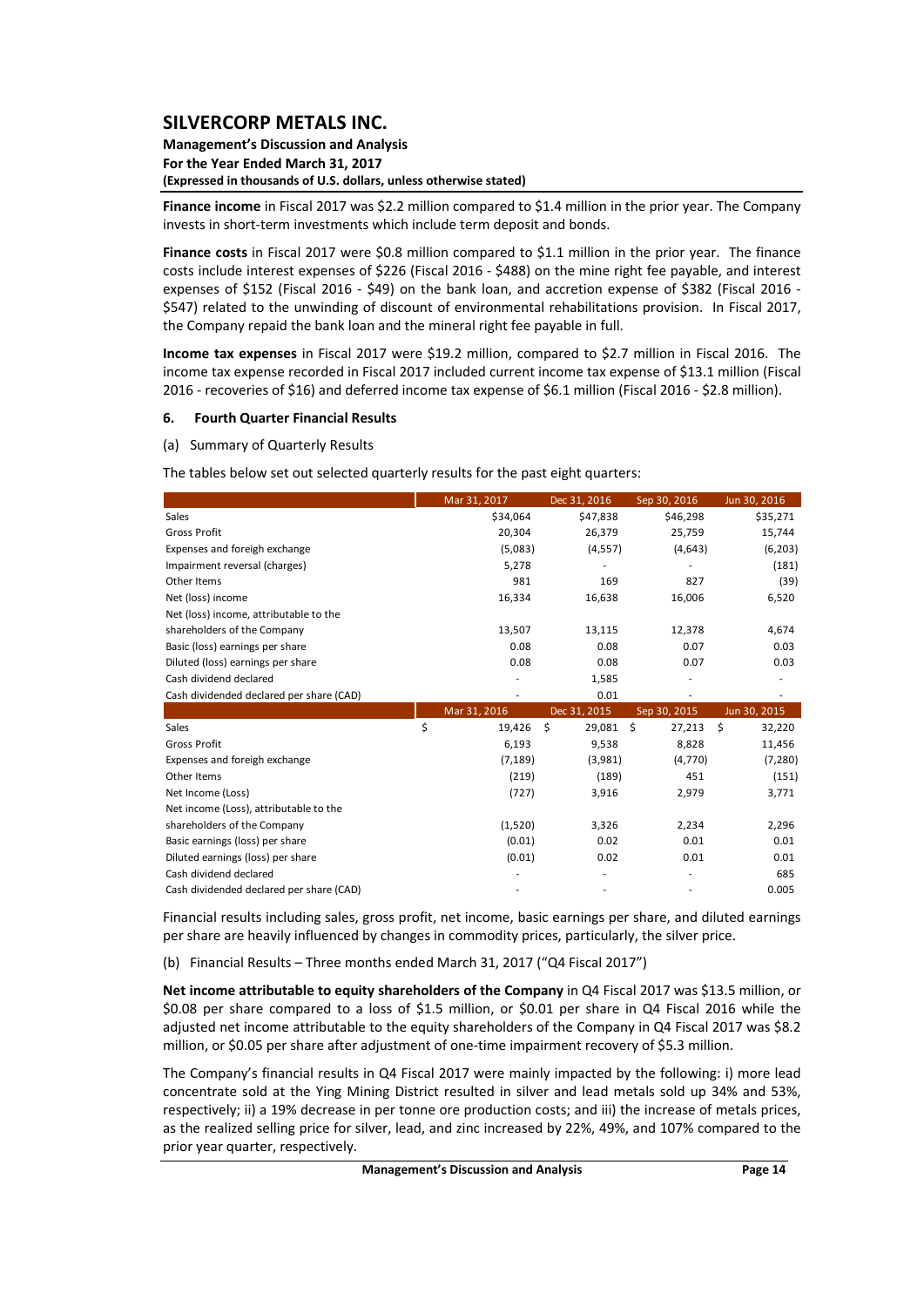#### **Management's Discussion and Analysis For the Year Ended March 31, 2017 (Expressed in thousands of U.S. dollars, unless otherwise stated)**

**Sales** in Q4 Fiscal 2017 were \$34.1 million, up 75% compared to \$19.4 million in the same quarter last year. Silver and gold sales represented \$18.3 million and \$0.7 million, respectively, while base metals represented \$15.1 million of total sales compared to silver, gold and base metals of \$11.1 million, \$0.3 million, and \$8.0 million, respectively, in the prior year quarter.

**Cost of sales** in Q4 Fiscal 2017 was \$13.8 million compared to \$13.2 million in Q4 Fiscal 2016. The cost of sales included \$12.0 million (Q4 Fiscal 2016 ‐ \$10.2 million) cash costs, \$1.8 million (Q4 Fiscal 2016 ‐ \$2.8 million) depreciation, amortization and depletion charges, and \$nil write down of inventories (Q4 Fiscal 2016 ‐ \$0.2 million).

**Gross profit margin** in Q4 Fiscal 2017 improved to 60%, compared to 32% in Q4 Fiscal 2016.

**General and administrative expenses** in Q4 Fiscal 2017 were \$4.4 million, an increase of 9% compared to \$4.0 million in Q4 Fiscal 2016. Items included in general and administrative expenses in Q4 Fiscal 2017 are as follows:

- (vi) **Amortization expenses** of \$0.2 million (Q4 Fiscal 2016 ‐ \$0.4 million);
- (vii) **Office and administrative expenses** of \$1.4 million (Q4 Fiscal 2014 ‐ \$1.9 million);
- (viii) **Salaries and benefits** of \$2.1 million (Q4 Fiscal 2016 ‐ \$1.4 million);
- (ix) **Stock based compensation expense** of \$0.3 million (Q4 Fiscal 2016 ‐ \$0.2 million); and
- (x) **Professional fees** of \$0.2 million (Q4 Fiscal 2016 ‐ \$0.3 million).

**Government fees and other taxes** in Q4 Fiscal 2017 were \$0.5 million (Q4 Fiscal 2016 ‐ \$1.0 million).

**Foreign exchange loss** in Q4 Fiscal 2017 was \$197 compared to \$2.2 million in Q4 Fiscal 2016. The foreign exchange gain or loss is mainly driven by the fluctuation of the RMB and US dollar against the functional currency of the entities.

**Loss on disposal of plant and equipment** in Q4 Fiscal 2017 was \$81 compared to \$20 in the prior year quarter. The loss was related to the disposal of obsolete equipment.

**Share of income in an associate** in Q4 Fiscal 2017 was \$122 (Q4 Fiscal 2016 ‐ loss of \$216), representing the Company's equity pickup in NUX.

**Reversal of impairment of investment in associate** in Q4 Fiscal 2017 was \$5.3 million (Fiscal 2016 ‐ \$nil). Based on the quoted market price of NUX as at March 31, 2017, the Company reversed \$5.3 million in impairment charges recognized in prior years against the carrying value of the Company's investment in NUX.

**Income tax expenses** in Q4 Fiscal 2017 were \$5.1 million, compared to income tax recoveries of \$0.5 million in the same period last year. The income tax expenses recorded in Q4 Fiscal 2017 included current income tax expenses of \$2.8 million (Q4 Fiscal 2016 ‐ recoveries of \$0.8 million) and deferred income taxes expenses of \$2.3 million (Q4 Fiscal 2016 – expenses of \$0.3 million).

#### **7. Liquidity and Capital Resources**

**Cash and cash equivalents and short‐term investments** as at March 31, 2017 were \$96.5 million, an increase of \$34.5 million or 56%, compared to \$62.0 million cash and cash equivalents and short‐term investment as at March 31, 2016.

**Working capital** as at March 31, 2017 was \$70.7 million, an increase of \$35.5 million or 101%, compared to \$35.2 million working capital as at March 31, 2016.

**Cash flows provided by operating activities** in Fiscal 2017 were \$80.4 million, an increase of \$48.5 million or 152%, compared to \$31.9 million in the prior year. Before changes in non-cash operating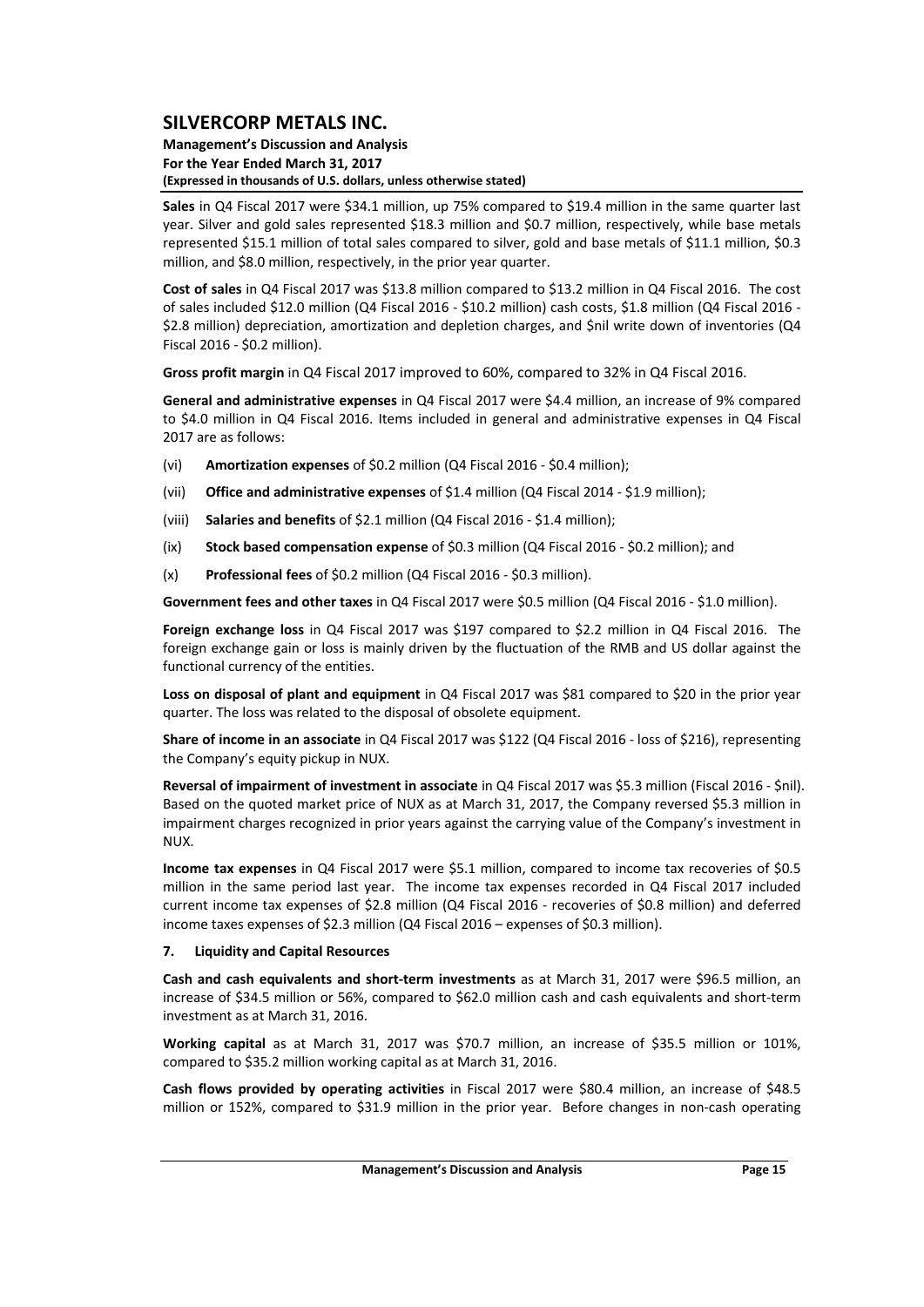#### **Management's Discussion and Analysis For the Year Ended March 31, 2017 (Expressed in thousands of U.S. dollars, unless otherwise stated)**

working capital<sup>1</sup>, cash flows provided by operating activities in Fiscal 2017 were \$76.0 million, an increase of \$42.8 million or 129%, compared to \$33.1 million in the prior year mainly due to the improvement of operating earnings.

In Q4 Fiscal 2017, cash flow provided by operating activities were \$4.9 million in Q4 Fiscal 2017 compared to \$4.3 million in Q4 Fiscal 2016. Before changes in non‐cash operating working capital, cash flows provided by operating activities in the current quarter were \$9.1 million, an increase of \$7.0 million, compared to \$2.1 million in the prior year quarter.

**Cash flows used in investing activities** in Fiscal 2017 were \$43.6 million (Fiscal 2016 ‐ \$47.1 million), comprising mainly of payment of \$8.7 million to repay the mineral right fee payable the Company incurred in prior years for the mining permit of the SGX mine, \$1.3 million paid to renew the mining permit for TLP and LM Mine, \$17.9 million for capital mineral exploration and development expenditures, and \$8.0 million for acquisition of plant and equipment, \$0.8 million for other investments, \$3.0 million for additional reclamation deposits, and \$4.1 million for net purchases of short-term investments. In Fiscal 2016, the \$47.1 million cash used in investing activities mainly comprised of capital expenditures of \$30.5 million, payment of mineral right fee of \$2.0 million for the HPG mine and the mineral right fee instalment of \$4.3 million for the SGX mine, \$0.3 million for reclamation deposits, and net purchase of short-term investments of \$10.8 million offset by proceeds on disposal of plant and equipment and other investments of \$0.3 million and \$0.4 million, respectively.

In Q4 Fiscal 2017, cash flows provided by investing activities were \$1.0 million compared with \$33.5 million cash used in investing activities in the prior year quarter. In Q4 Fiscal 2017, \$7.4 million cash was from net redemption of short-term investments offset by \$2.2 million cash used for capital mineral exploration and development expenditures, \$3.4 million for acquisition of plant and equipment, and \$0.8 million for reclamation deposit. In Q4 Fiscal 2016, cash flow used in investing activities mainly comprised payment of mineral right fee of \$2.0 million for the HPG mine, capital expenditures of \$15.0 million, an increase in the reclamation deposit of \$0.3 million and the net purchase of short‐term investments of \$16.3 million offset by proceeds on disposal of plant and equipment of \$0.06 million.

**Cash flows used in financing activities** in Fiscal 2017 were \$7.2 million, comprising mainly of \$4.3 million repayment of a bank loan, \$2.2 million cash distribution to non-controlling shareholders, and \$1.6 million cash dividends distributed to equity shareholders of the Company, offset by \$0.9 million cash from the issuance of common shares of the Company arising from exercised stock options. In Fiscal 2016, cash flow cash flows used in financing activities were \$0.9 million, comprising mainly of \$4.6 million cash proceeds from a bank loan offset by \$1.3 million dividends distributed to shareholders of the Company, \$1.7 million distributions to non-controlling shareholders, and \$2.6 million of common shares buy‐back.

Cash flows used in financing activities in Q4 Fiscal 2017 were \$4.7 million in Q4 Fiscal 2017, comprising mainly of \$4.3 million repayment to bank loan and \$0.8 cash distribution to non‐controlling shareholders offset by \$0.4 million cash from the issuance of common shares of the Company arising from exercised stock options. In Q4 Fiscal 2016, cash provided by financing activities were \$5.3 million, comprising mainly of \$1.6 million of repayment received from non-controlling shareholders, and \$4.6 million proceeds from a bank loan, offset by \$0.9 million of common shares buy‐back.

**Contractual commitments and contingencies** not disclosed elsewhere in this Management's Discussion and Analysis are as follows:

|                  | Total | Less than 1 year | 1-5 vears                | After 5 years            |
|------------------|-------|------------------|--------------------------|--------------------------|
| Operating leases | 3.849 | 845              | 3.004                    | $\overline{\phantom{a}}$ |
| Commitments      | 6.418 | $\sim$           | $\overline{\phantom{a}}$ | 6.418                    |

As of March 31, 2017, the Company has two office rental agreements totaling \$3,849 for the next five

*<sup>1</sup> Non‐IFRS measure*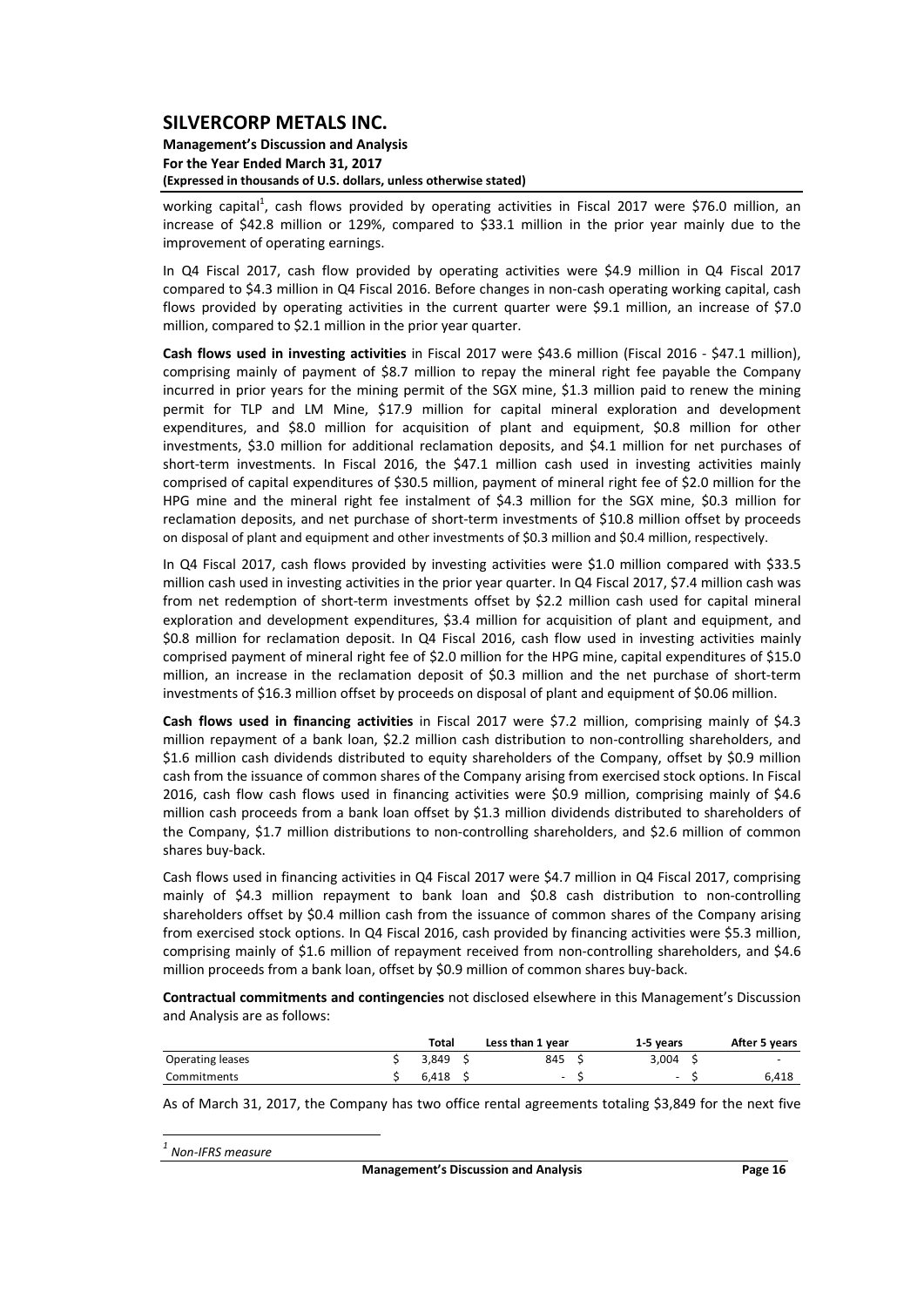#### **Management's Discussion and Analysis For the Year Ended March 31, 2017 (Expressed in thousands of U.S. dollars, unless otherwise stated)**

years and commitments of \$6,418 related to the GC property. During the year ended March 31, 2017, the Company incurred rental expenses of \$611 (year ended March 31, 2016 - \$620), which were included in office and administrative expenses on the consolidated statement of income.

Although the Company has taken steps to verify title to properties in which it has an interest, these procedures do not guarantee the Company's title. Property title may be subject to, among other things, unregistered prior agreements or transfers and may be affected by undetected defects.

Due to the size, complexity and nature of the Company's operations, the Company is subject to various claims, legal and tax matters arising in the ordinary course of business. Each of these matters is subject to various uncertainties and it is possible that some of these matters may be resolved unfavorably to the Company. The Company accrues for such items when a liability is both probable and the amount can be reasonably estimated.

In assessing loss contingencies related to legal proceedings that are pending against the Company or unasserted claims that may result in such proceedings, the Company and its legal counsel evaluate the perceived merits of any legal proceedings or unasserted claims as well as the perceived merits of the amount of relief sought or expected to be sought. Major legal proceedings against the Company are summarized as follows:

- An action commenced pursuant to the Class Proceedings Act (Ontario) against the Company and certain of its senior officers and expert advisors was initiated in the Ontario Superior Court of Justice on May 21, 2013 relating to claims for misrepresentation, at common law and pursuant to secondary market civil liability provisions under the Securities Act (Ontario) (the "Mask Action"). On October 22, 2015, the Ontario Superior Court of Justice denied Mr. Mask leave to proceed with a class action and awarded costs in favour of Silvercorp. The Ontario Superior Court of Justice decision noted that the plaintiff's case was so weak or had been so successfully rebutted by Silvercorp that the Plaintiff had no reasonable possibility of success at trial, a finding that was upheld by the Court of Appeal. That action was discontinued by Order of the Ontario Court on April 19, 2017. Three other parallel class action lawsuits filed against the Company, in the Ontario Superior Court of Justice on September 11, 2013 and in the British Columbia Supreme Court on August 30, 2013 and on September 9, 2013, have also been discontinued. The Company has received CAD\$470,000 in satisfaction of two litigation cost awards granted in its favour, first by the Ontario Superior Court of Justice, and later by the Court of Appeal of Ontario.
- On August 19, 2014, an action was commenced against the Company in the Supreme Court of British Columbia seeking an unspecified amount of damages for a claim of false imprisonment and defamation (the "Huang Action"). The case is currently scheduled for a 60 day jury trial, commencing February 2018. The Company believes that there is no merit to the allegations and intends to pursue a vigorous defence.
- During the year ended March 31, 2016, an action was initiated by Luoyang Mining Group Co., Ltd. ("Luoyang Mining") against Henan Found seeking payment of \$1.6 million (RMB10.0 million) plus interest related to the acquisition agreements Henan Found entered into in August 2012 to acquire the XHP Mine. The \$1.6 million has been included into the accounts payable and accrued liabilities on the consolidated statements of financial position of the Company. Henan Found did not make the final payment as certain commercial conditions were not fulfilled by Luoyang Mining. In April 2016, Henan Found filed a counter claim in Luoyang People's Court against Luoyang Mining to have the original acquisition agreements nullified and is seeking repayment of the amount paid to date of \$9.7 million (RMB62.8 million) plus compensation of direct loss of \$2.5 million (RMB16.5 million) arising from XHP mine. A trial was heard in March 2017 but a court decision has not yet been made. The carrying value of XHP mine was impaired to \$nil in fiscal year 2015.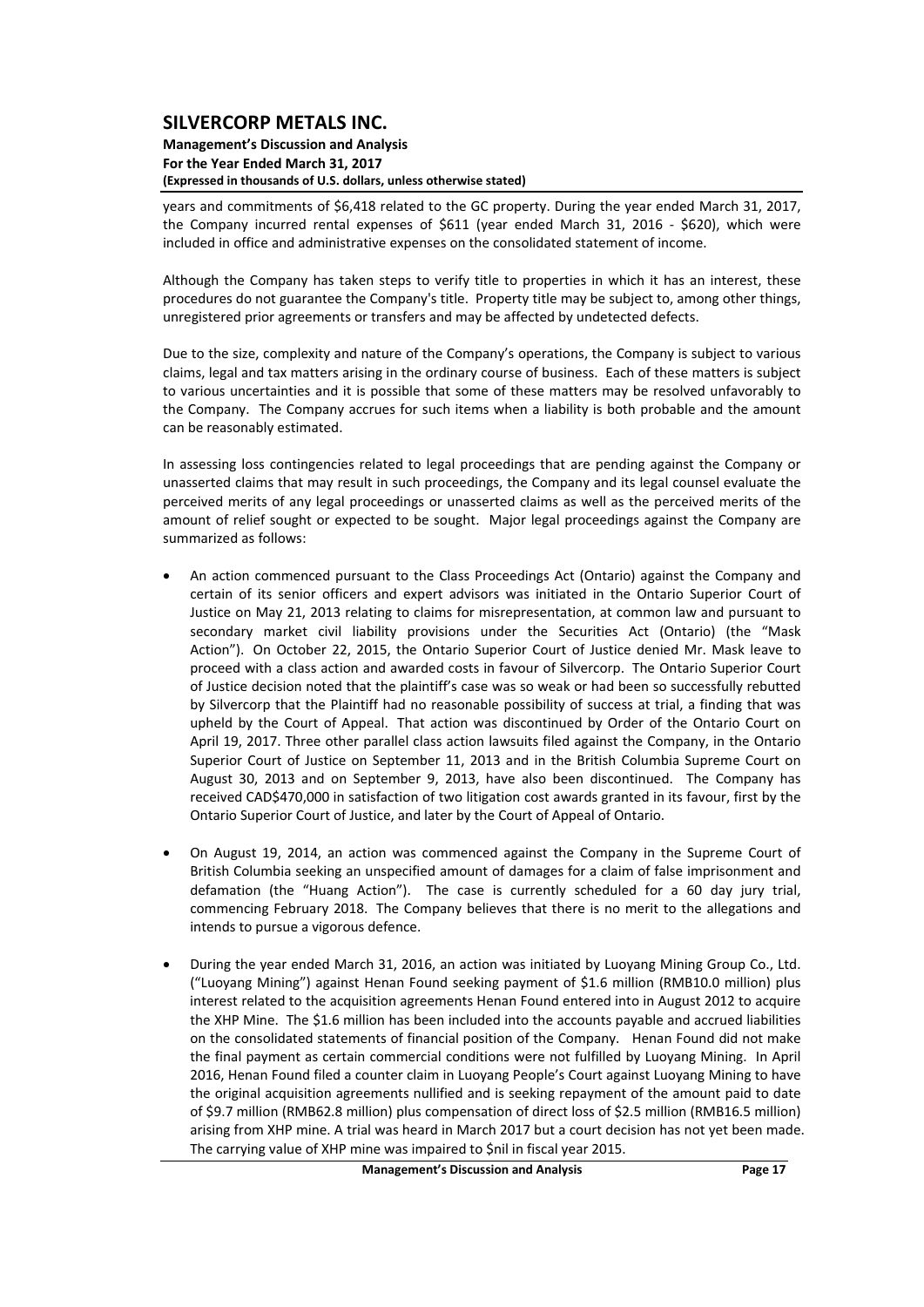#### **Management's Discussion and Analysis For the Year Ended March 31, 2017 (Expressed in thousands of U.S. dollars, unless otherwise stated)**

 During the year ended March 31, 2016, SX Gold, a 100% owned subsidiary of Henan Found, commenced a legal action against Luoyang HA Mining Co. Ltd. ("HA Mining") to seek payment of \$4.0 million (RMB26.0 million) plus interest related to a share transfer agreement that SX Gold entered into with HA Mining in September 2013. Pursuant to the agreement, SX Gold was to transfer all shares it held in Songxian Zhongxin Mining Co. Ltd. to HA Mining for \$11.8 million (RMB76.0 million). SX Gold fulfilled its responsibilities and the title of the shares was transferred to HA Mining, who paid \$7.8 million (RMB50.0 million). The remaining \$4.0 million (RMB26.0 million) was not paid. In April 2016, HA Mining filed a counter claim for \$2.2 million (RMB14.0 million). On June 17, 2016, the court issued an order in favor of SX Gold. The court order demands HA Mining to pay \$3.4 million (RMB22.75 million) to SX Gold. On July 1, 2016, HA Mining filed an appeal to the court order. A trial was heard in April 2017 but a court decision has not yet been made. The outstanding receivable amount of \$4.0 million (RMB26.0 million) was written off in prior years.

#### **Available sources of funding**

The Company does not have unlimited resources and its future capital requirements will depend on many factors, including, among others, cash flow from operations. To the extent that its existing resources and the funds generated by future income are insufficient to fund the Company's operations, the Company may need to raise additional funds through public or private debt or equity financing. If additional funds are raised through the issuance of equity securities, the percentage ownership of current shareholders will be reduced and such equity securities may have rights, preferences or privileges senior to those of the holders of the Company's common stock. No assurance can be given that additional financing will be available or that, if available, can be obtained on terms favourable to the Company and its shareholders. If adequate funds are not available, the Company may be required to delay, limit or eliminate some or all of its proposed operations. The Company believes it has sufficient capital to meet its cash needs for the next 12 months, including the costs of compliance with continuing reporting requirements.

#### **8. Financial Instruments and Related Risks**

The Company manages its exposure to financial risks, including liquidity risk, foreign exchange risk, interest rate risk, credit risk and equity price risk in accordance with its risk management framework. The Company's Board of Directors has overall responsibility for the establishment and oversight of the Company's risk management framework and reviews the Company's policies on an ongoing basis.

#### (a) *Fair value*

The Company classifies its fair value measurements within a fair value hierarchy, which reflects the significance of the inputs used in making the measurements as defined in IFRS 13, Fair Value Measurement ("IFRS 13").

Level 1 – Unadjusted quoted prices at the measurement date for identical assets or liabilities in active markets.

Level 2 – Observable inputs other than quoted prices included in Level 1, such as quoted prices for similar assets and liabilities in active markets; quoted prices for identical or similar assets and liabilities in markets that are not active; or other inputs that are observable or can be corroborated by observable market data.

Level 3 – Unobservable inputs which are supported by little or no market activity.

The following tables set forth the Company's financial assets and liabilities that are measured at fair value level on a recurring basis within the fair value hierarchy at March 31, 2017 and March 31, 2016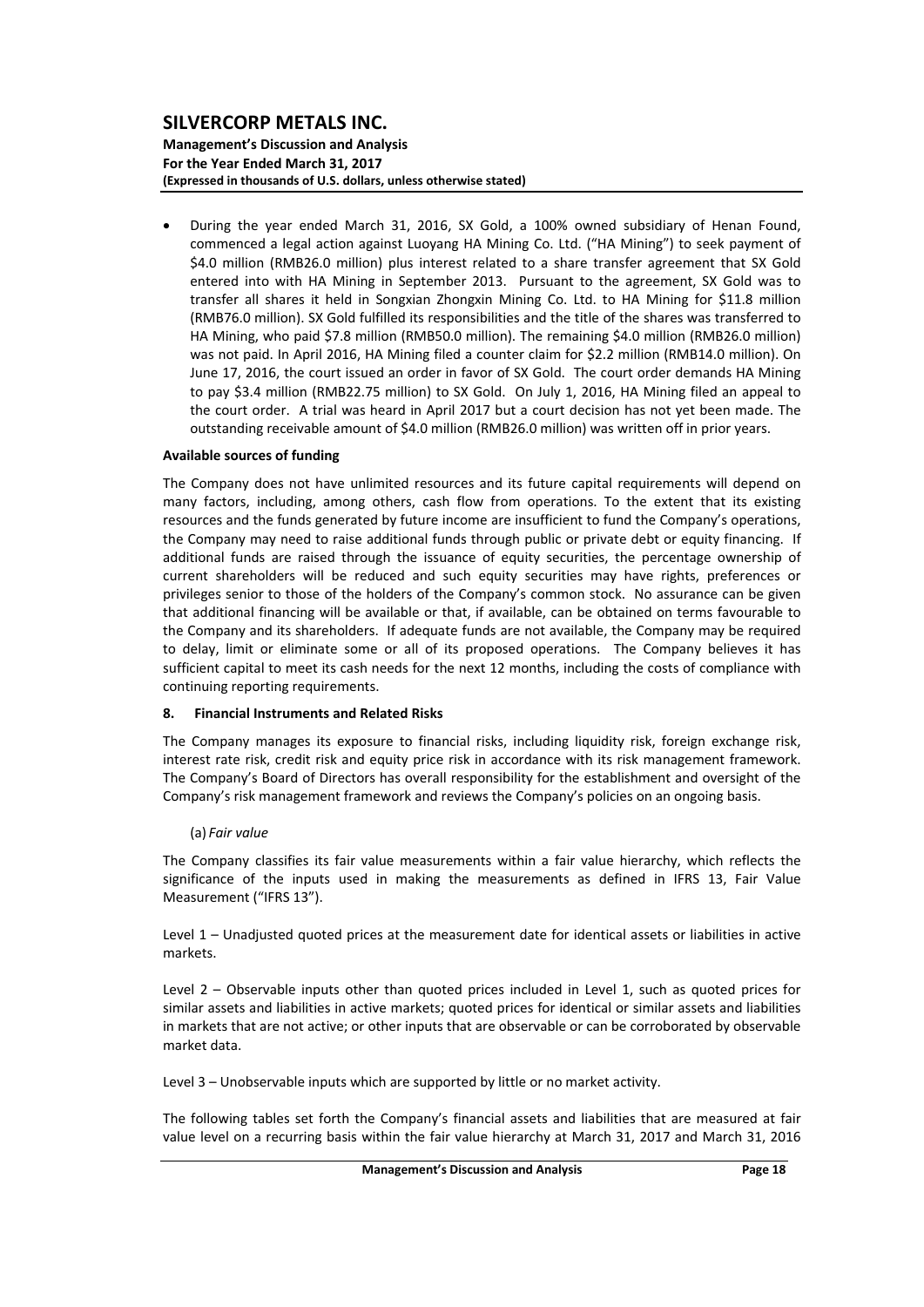## **Management's Discussion and Analysis**

**For the Year Ended March 31, 2017**

**(Expressed in thousands of U.S. dollars, unless otherwise stated)**

that are not otherwise disclosed. As required by IFRS 7, assets and liabilities are classified in their entirety based on the lowest level of input that is significant to the fair value measurement.

|                                                   | Fair value as at March 31, 2017 |                |  |                              |                          |                          |  |  |  |  |  |  |  |
|---------------------------------------------------|---------------------------------|----------------|--|------------------------------|--------------------------|--------------------------|--|--|--|--|--|--|--|
| <b>Recurring measurements</b>                     |                                 | Level 1        |  | Level 2                      | Level 3                  | Total                    |  |  |  |  |  |  |  |
| <b>Financial assets</b>                           |                                 |                |  |                              |                          |                          |  |  |  |  |  |  |  |
| Cash and cash equivalents                         |                                 | 73.003 \$      |  | - S                          | - S                      | 73.003                   |  |  |  |  |  |  |  |
| Investments in publicly traded companies          |                                 | 1,207          |  | $\overline{\phantom{0}}$     | $\overline{\phantom{0}}$ | 1.207                    |  |  |  |  |  |  |  |
| Jinduicheng Xise (Canada) Co. Ltd. <sup>(1)</sup> |                                 | $\blacksquare$ |  | $\qquad \qquad \blacksquare$ | $\overline{\phantom{0}}$ | $\overline{\phantom{0}}$ |  |  |  |  |  |  |  |

(1) Level 3 financial instruments

|                                                   | Fair value as at March 31, 2016 |                          |         |         |       |        |  |  |  |  |  |  |  |
|---------------------------------------------------|---------------------------------|--------------------------|---------|---------|-------|--------|--|--|--|--|--|--|--|
| <b>Recurring measurements</b>                     | Level 1                         |                          | Level 2 | Level 3 | Total |        |  |  |  |  |  |  |  |
| <b>Financial assets</b>                           |                                 |                          |         |         |       |        |  |  |  |  |  |  |  |
| Cash and cash equivalents                         |                                 | 41.963 S                 |         | - \$    | - S   | 41,963 |  |  |  |  |  |  |  |
| Investments in publicly traded companies          |                                 | 287                      |         |         |       | 287    |  |  |  |  |  |  |  |
| Luoyang Yongning Smelting Co. Ltd. <sup>(1)</sup> |                                 | $\overline{\phantom{0}}$ |         |         |       |        |  |  |  |  |  |  |  |
| Jinduicheng Xise (Canada) Co. Ltd. <sup>(1)</sup> |                                 | $\overline{\phantom{0}}$ |         |         |       |        |  |  |  |  |  |  |  |

 $(1)$  Level 3 financial instruments

Fair value of the other financial instruments excluded from the table above approximates their carrying amount as of March 31, 2017 and March 31, 2016, respectively.

There were no transfers into or out of level 3 during 2017 and 2016.

#### (b)*Liquidity risk*

Liquidity risk is the risk that the Company will not be able to meet its short-term business requirements. The Company has in place a planning and budgeting process to help determine the funds required to support the Company's normal operating requirements on an ongoing basis and its expansion plans.

In the normal course of business, the Company enters into contracts that give rise to commitments for future minimum payments. The following summarizes the remaining contractual maturities of the Company's financial liabilities.

|                                          |                          |                          | March 31, 2016           |        |  |              |
|------------------------------------------|--------------------------|--------------------------|--------------------------|--------|--|--------------|
|                                          | Within a vear            | 2-3 vears                | 4-5 vears                | Total  |  | <b>Total</b> |
| Mine right fee payable                   | $\overline{\phantom{0}}$ | $\overline{\phantom{a}}$ | $\overline{\phantom{0}}$ | -      |  | 9,766        |
| Bank loan                                |                          | $\,$                     | $\,$                     |        |  | 4,657        |
| Accounts payable and accrued liabilities | 30.374                   | -                        | -                        | 30.374 |  | 27,457       |
|                                          | 30.374                   | $\overline{\phantom{a}}$ | $\overline{\phantom{0}}$ | 30,374 |  | 41.880       |

#### (c) *Foreign exchange risk*

The Company reports its financial statements in US dollars. The functional currency of the head office, Canadian subsidiaries and all intermediate holding companies is CAD and the functional currency of all Chinese subsidiaries is RMB. The Company is exposed to foreign exchange risk when the Company undertakes transactions and holds assets and liabilities in currencies other than its functional currencies.

The Company currently does not engage in foreign exchange currency hedging. The Company's exposure to currency risk affect net income is summarized as follow:

|                                              | March 31, 2017 | March 31, 2016 |
|----------------------------------------------|----------------|----------------|
| Financial assets denominated in U.S. Dollars | 29.093         | 24.968         |
| Financial assets denominated in Chinese RMB  | 7.115          | 35,521         |

As at March 31, 2017, with other variables unchanged, a 10% strengthening (weakening) of the RMB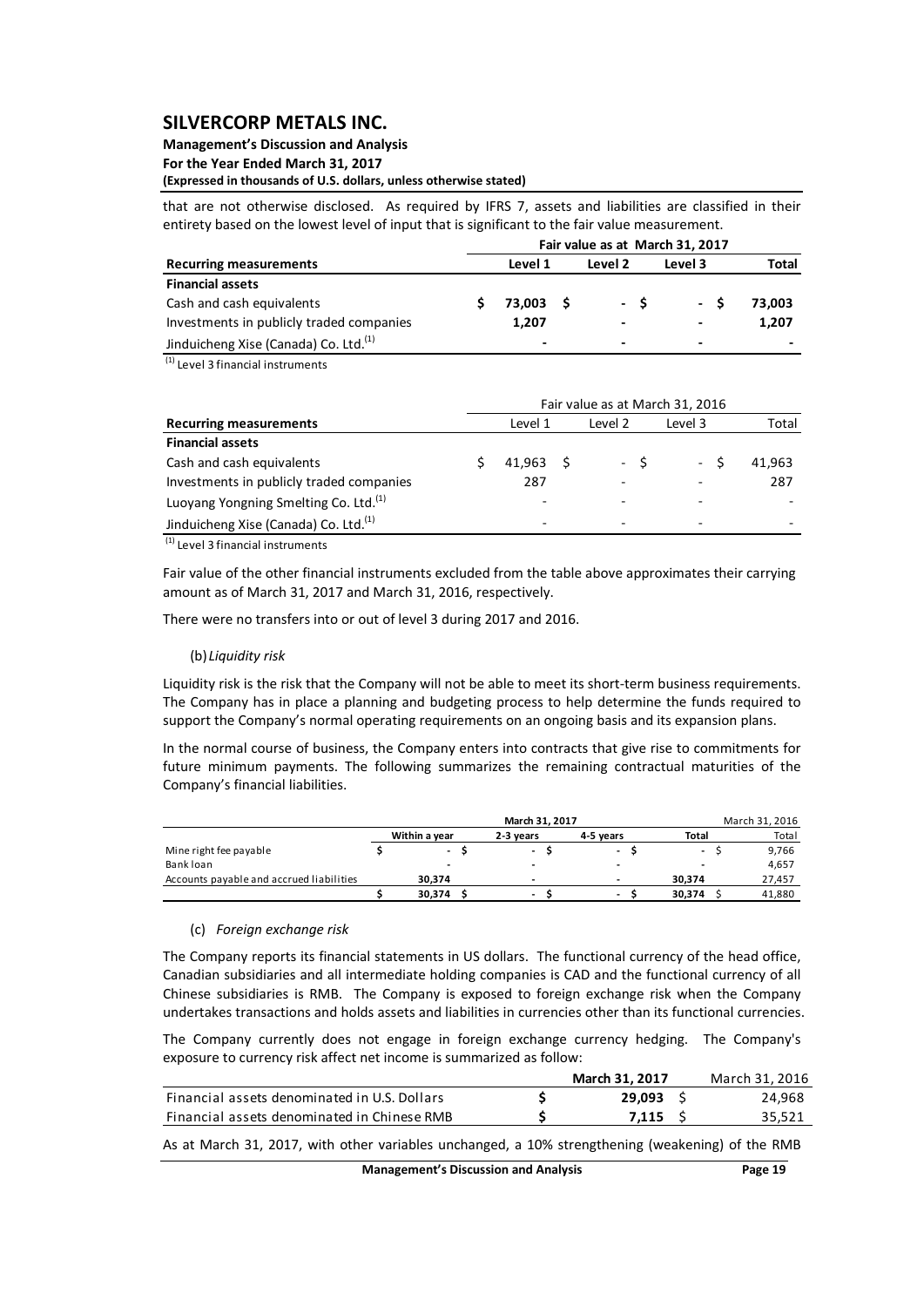#### **Management's Discussion and Analysis For the Year Ended March 31, 2017 (Expressed in thousands of U.S. dollars, unless otherwise stated)**

against the USD would have increased (decreased) net income by approximately \$0.7 million.

As at March 31, 2017, with other variables unchanged, a 10% strengthening (weakening) of the CAD against the USD would have decreased (increased) net income by approximately \$2.9 million.

#### (d)*Interest rate risk*

The Company is exposed to interest rate risk on its cash equivalents and short term investments. As at March 31, 2017, all of its interest-bearing cash equivalents and short term investments earn interest at market rates that are fixed to maturity or at variable interest rate with terms of less than one year. The Company monitors its exposure to changes in interest rates on cash equivalents and short term investments. Due to the short-term nature of the financial instruments, fluctuations in interest rates would not have a significant impact on the Company's after-tax net income.

#### (e) *Credit risk*

Credit risk is the risk that one party to a financial instrument will fail to discharge an obligation and cause the other party to incur a financial loss. The Company is exposed to credit risk primarily associated to accounts receivable, due from related parties, cash and cash equivalents and short term investments. The carrying amount of assets included on the balance sheet represents the maximum credit exposure.

The Company undertakes credit evaluations on counterparties as necessary and has monitoring processes intended to mitigate credit risks. The Company has trade receivables from time to time from its major customers primarily in China engaged in the mining and milling of base and polymetallic metals. The historical level of customer default is zero and aging of trade receivables are no more than 180 days, and, as a result, the credit risk associated with trade receivables from customers as at March 31, 2017 is considered to be immaterial. There were no amounts in receivables which were past due at March 31, 2017 (at March 31, 2016 ‐ \$nil) for which no provision is recognized.

#### (f) *Equity price risk*

The Company holds certain marketable securities that will fluctuate in value as a result of trading on Canadian financial markets. As the Company's marketable securities holding are mainly in mining companies, the value will also fluctuate based on commodity prices. Based upon the Company's portfolio at March 31, 2017, a 10% increase (decrease) in the market price of the securities held, ignoring any foreign currency effects would have resulted in an increase (decrease) to comprehensive income of approximately \$1.2 million.

#### **9. Off‐Balance Sheet Arrangements**

The Company does not have any off‐balance sheet arrangements.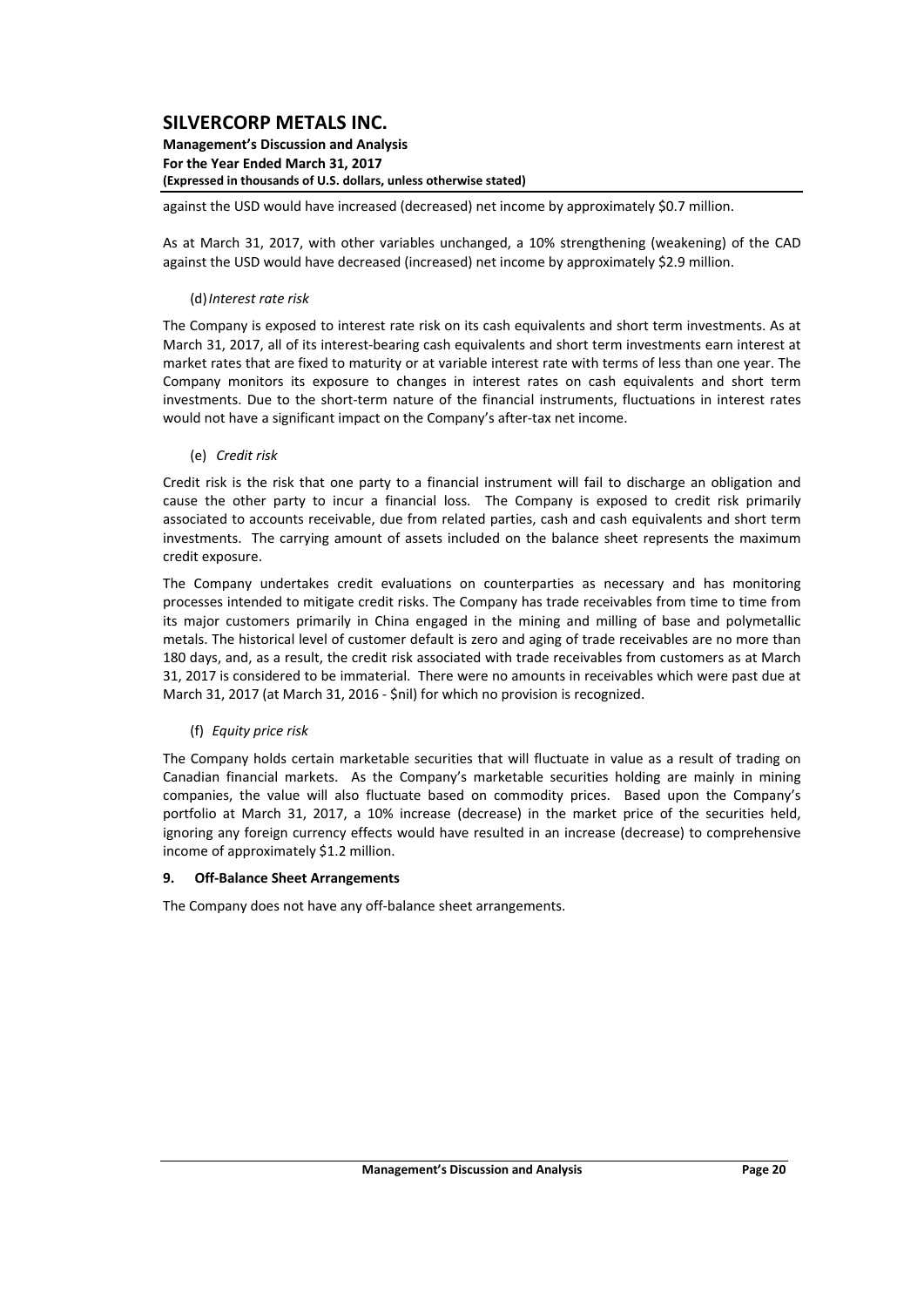**Management's Discussion and Analysis For the Year Ended March 31, 2017 (Expressed in thousands of U.S. dollars, unless otherwise stated)**

#### **10. Transactions with Related Parties**

Related party transactions not disclosed elsewhere in this Management's Discussion and Analysis are as follows:

| Due from related parties                | March 31, 2017 March 31, 2016 |     |  |
|-----------------------------------------|-------------------------------|-----|--|
| NUX(a)                                  | 92                            | 13  |  |
| Henan Non-ferrous Geology Minerals Ltd. |                               | 90  |  |
|                                         | 92                            | 103 |  |
|                                         |                               |     |  |
| Due to related parties                  | March 31, 2017 March 31, 2016 |     |  |
| Parkside Management Ltd. (b)            |                               | 179 |  |
|                                         |                               | 179 |  |

- (a) According to a services and administrative costs reallocation agreement between the Company and NUX, the Company recovers costs for services rendered to NUX and expenses incurred on behalf of NUX. During the year ended March 31, 2017, the Company recovered \$194 (year ended March 31, 2016 ‐ \$219) from NUX for services rendered and expenses incurred on behalf of NUX. The costs recovered from NUX were recorded as a direct reduction of general and administrative expenses on the consolidated statements of income.
- (b) For the year ended March 31, 2017, the Company paid \$250 (year ended March 31, 2016 ‐ \$740) consulting fees to Parkside Management Limited, a private consulting services company controlled by a director of the Company.
- (c) The Company rents a Beijing office from a relative of a director and officer of the Company for \$21 (RMB ¥130,746) per month. For the year ended March 31, 2017, total rents were \$252 (year ended March 31, 2016 ‐ \$252).

Transactions with related parties are made terms agreed upon by the two parties. The balances with related parties are unsecured, non‐interest bearing, and due on demand.

(d) Compensation of key management personnel

The remuneration of directors and other members of key management personnel, who are those having authority and responsibility for planning, directing and controlling the activities of the entity, directly or indirectly, for the years ended March 31, 2017 and 2016 were as follows:

|                                       | Years Ended March 31, |       |
|---------------------------------------|-----------------------|-------|
|                                       | 2017                  | 2016  |
| Directors' fees                       | 151                   | 177   |
| Salaries for key management personnel | 1,380                 | 1,419 |
| Share-based compensation              | 727                   | 1,142 |
|                                       | 2.258                 | 2,738 |

Salaries of key management personnel include consulting and management fees disclosed in section 10 (b) above. Share‐based compensation expenses were measured at grant date fair value.

#### **11. Alternative Performance (Non‐IFRS) Measures**

The following alternative performance measures are used by the Company to manage and evaluate operating performance of the Company's mines and are widely reported in the silver mining industry as benchmarks for performance, but do not have standardized meaning. Accordingly, it is intended to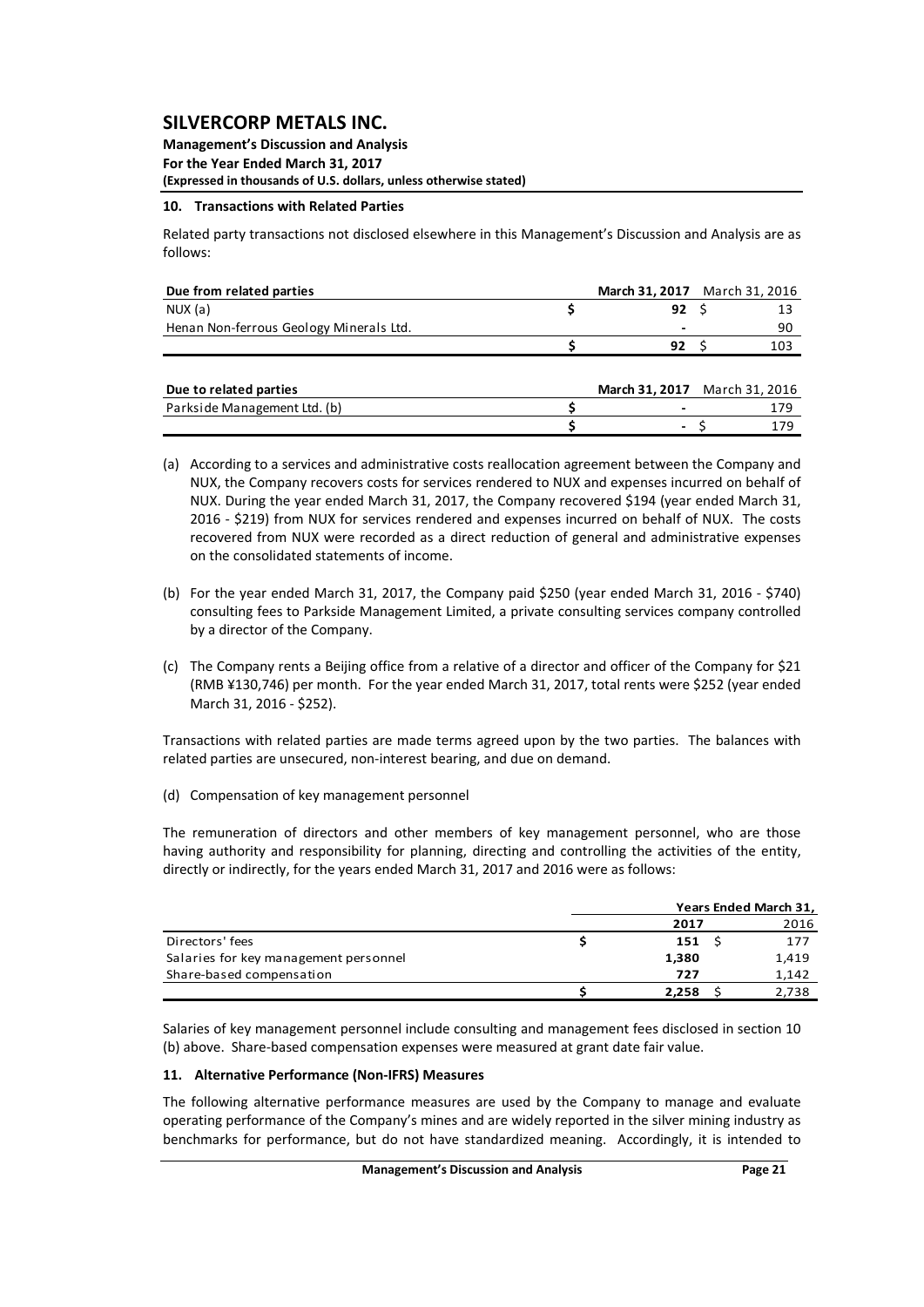#### **Management's Discussion and Analysis For the Year Ended March 31, 2017 (Expressed in thousands of U.S. dollars, unless otherwise stated)**

provide additional information and should not be considered in isolation or as a substitute for measures of performance prepared in accordance with IFRS. To facilitate a better understanding of these measures, the following tables provides the reconciliation of these measures to the financial statements for the years ended March 31, 2017 and 2016:

#### (a) Adjusted Net Income and Adjusted Earnings Per Share

Adjusted net income and adjusted earnings per share are non-IFRS measures that the Company considers to better reflect normalized earnings as it eliminates items that may be volatile from period to period, relate to positions that will settle in future periods. Certain items that become applicable in a period may be adjusted for, with the Company retroactively presenting comparable periods with an adjustment for such items and conversely, items no longer applicable may be removed from the calculation. The Company adjusts certain items in the periods that they occurred but does not reverse or otherwise unwind the effect of such items in future periods. Neither adjusted net income nor adjusted earnings per share have any standardized meaning prescribed by IFRS and are therefore unlikely to be comparable to similar measures presented by other companies. The following table shows a reconciliation of adjusted net income and loss for the three and twelve months ended March 31, 2017 and 2016, to the net (loss) earnings for each period.

|                                                                                          | Three months ended March 31, |      |              | Year ended March 31, |              |     |             |  |
|------------------------------------------------------------------------------------------|------------------------------|------|--------------|----------------------|--------------|-----|-------------|--|
| ('000s US\$)                                                                             | 2017                         |      | 2016         |                      | 2017         |     | 2016        |  |
| Net income (loss) for the period                                                         | \$<br>$16,334$ \$            |      | $(727)$ \$   |                      | 55,498 \$    |     | 9,939       |  |
| Adjust impairment loss on plant and equipment and mineral                                |                              |      |              |                      |              |     |             |  |
| rights and properties                                                                    |                              |      |              |                      | 181          |     |             |  |
| Adjust impairment reversal of investment in associate                                    | (5,278)                      |      |              |                      | (5,278)      |     |             |  |
| Adjusted net income (loss) for the period                                                | 11,056                       | S    | (727) \$     |                      | 50,401       |     | 9,939       |  |
| Non-controlling interest                                                                 | 2,827                        | Ŝ    | 793          | S                    | 11,824       |     | 3,603       |  |
| Adjustments to non-controlling interest                                                  |                              |      |              |                      |              |     |             |  |
| Adjusted non-controlling interest                                                        | 2.827                        |      | 793          |                      | 11,824       |     | 3,603       |  |
| Adjusted net income (loss) attributable to equity shareholders \$                        | $8,229$ \$                   |      | $(1,520)$ \$ |                      | 38,577       | - S | 6,336       |  |
| Adjusted earnings (loss) per share attibutable to the equity shareholders of the Company |                              |      |              |                      |              |     |             |  |
| Basic earnings (loss) per share                                                          | 0.05                         | - \$ | $(0.01)$ S   |                      | $0.23 \quad$ |     | 0.04        |  |
| Diluted earnings (loss) per share                                                        | 0.05                         | -\$  | $(0.01)$ \$  |                      | 0.23         |     | 0.04        |  |
| Weighted Average Number of Shares Outstanding - Basic                                    | 167,602,781                  |      | 168,020,946  |                      | 167,185,234  |     | 169,377,066 |  |
| Weighted Average Number of Shares Outstanding - Diluted                                  | 171,984,629                  |      | 168,020,946  |                      | 171,350,024  |     | 169,763,096 |  |

#### (b) Cash and Total Costs per Ounce

Cash and total costs per ounce of silver are used by the Company to manage and evaluate operating performance at each of the Company's operating mining units, and are widely reported in the mining industry as benchmarks for performance. The Company believes these measures provide investors and analysts with useful information about the Company's underlying cash costs of operations and the impact of by‐product credits on the Company's cost structure, operating profitability and ability to generate cash flows. Cash and total costs on a by‐product basis are calculated by deducting revenue from the sales of by-product metals from the Company's cash and total cost of sales.

The following table provides a reconciliation of cash and total cost per ounce of silver, net of by‐product credits.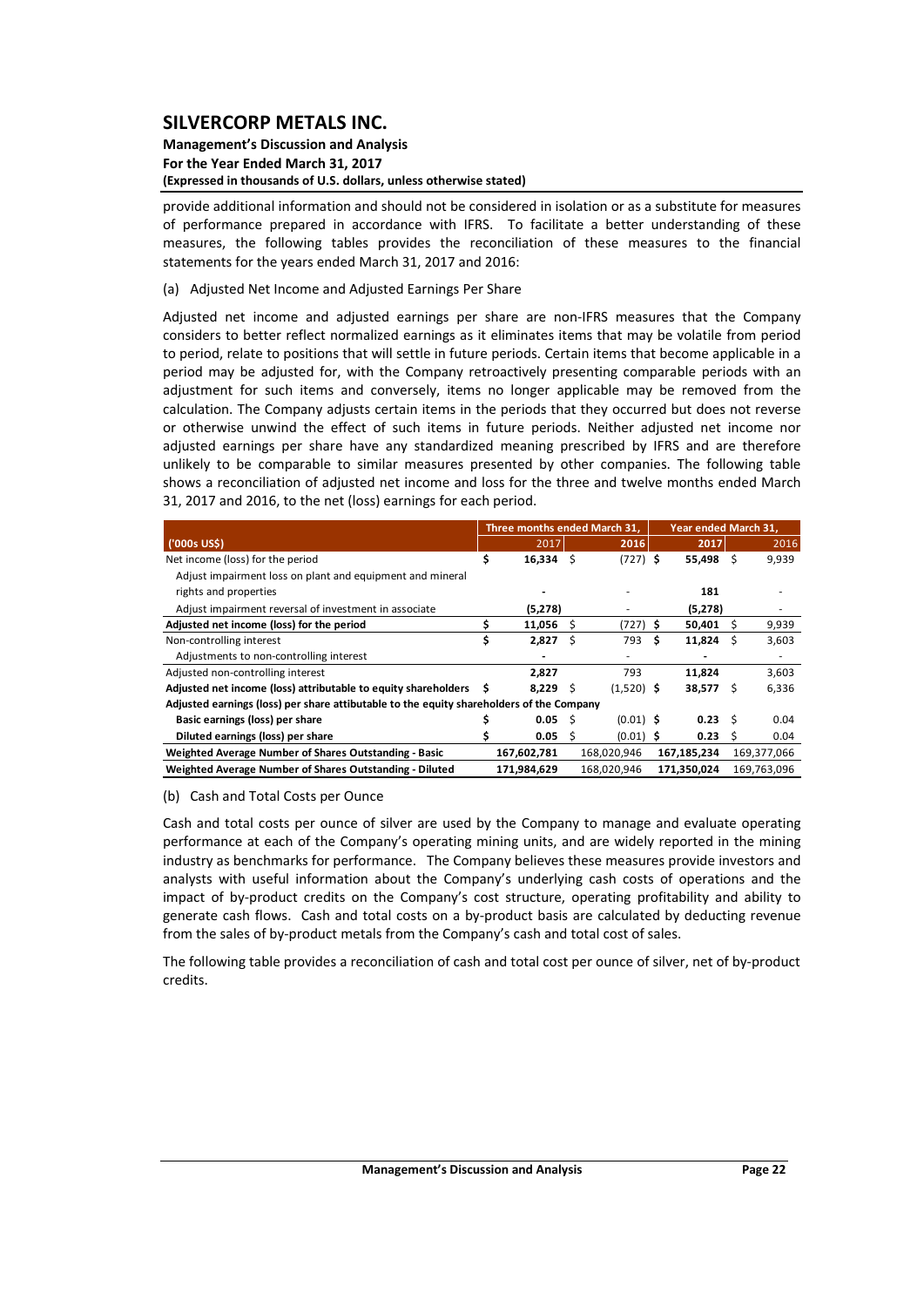## **Management's Discussion and Analysis**

**For the Year Ended March 31, 2017**

**(Expressed in thousands of U.S. dollars, unless otherwise stated)**

| Year ended March 31, 2017                                             |           |    |                    |                          |              |
|-----------------------------------------------------------------------|-----------|----|--------------------|--------------------------|--------------|
|                                                                       |           |    | <b>Ying Mining</b> |                          |              |
|                                                                       |           |    | <b>District</b>    | GC                       | <b>Total</b> |
| Cost of sales                                                         |           | \$ | $60,994$ \$        | $14,291$ \$              | 75,285       |
| <b>Mineral resources tax</b>                                          |           |    | (2,884)            | (482)                    | (3,366)      |
| Total production costs expensed into cost of sales                    | А         |    | 58,110             | 13,809                   | 71,919       |
| Amortization and depletion                                            |           |    | (14, 987)          | (2,699)                  | (17, 686)    |
| Total cash production cost expensed into cost of sales                | в         |    | 43,123             | 11,110                   | 54,233       |
| By-product sales                                                      |           |    |                    |                          |              |
| Gold                                                                  |           |    | (3,344)            |                          | (3, 344)     |
| Lead                                                                  |           |    | (51, 479)          | (5,373)                  | (56, 852)    |
| Zinc                                                                  |           |    | (4, 332)           | (8,909)                  | (13, 241)    |
| Other                                                                 |           |    |                    | (478)                    | (478)        |
| <b>Total by-product sales</b>                                         | c         |    | (59, 155)          | (14,760)                 | (73, 915)    |
| Silver ounces sold ('000s)                                            | D         |    | 5,930              | 564                      | 6,494        |
| Total production costs per ounce of silver, net of by-product credits | $(A+C)/D$ | \$ | $(0.18)$ \$        | $(1.69)$ \$              | (0.31)       |
| Total cash costs per ounce of silver, net of by-product credits       | $(B+C)/D$ | \$ | $(2.70)$ \$        | $(6.47)$ \$              | (3.03)       |
|                                                                       |           |    |                    |                          |              |
| By-product credits per ounce of silver                                |           |    |                    |                          |              |
| Gold                                                                  |           | \$ | $(0.56)$ \$        | $\overline{\phantom{a}}$ | \$<br>(0.51) |
| Lead                                                                  |           |    | (8.68)             | (9.53)                   | (8.75)       |
| Zinc                                                                  |           |    | (0.73)             | (15.80)                  | (2.04)       |
| Other                                                                 |           |    |                    | (0.85)                   | (0.07)       |
| Total by-product credits per ounce of silver                          |           | Ś  | $(9.97)$ \$        | $(26.18)$ \$             | (11.37)      |

| Year ended March 31, 2016                                             |           |                    |                 |              |              |  |  |  |  |  |  |  |
|-----------------------------------------------------------------------|-----------|--------------------|-----------------|--------------|--------------|--|--|--|--|--|--|--|
|                                                                       |           | <b>Ying Mining</b> |                 |              |              |  |  |  |  |  |  |  |
|                                                                       |           |                    | <b>District</b> | <b>GC</b>    | <b>Total</b> |  |  |  |  |  |  |  |
| Cost of sales                                                         | A         | \$                 | Ŝ.<br>54,517    | \$<br>17,408 | 71,925       |  |  |  |  |  |  |  |
| Amortization and depletion                                            |           |                    | (14, 235)       | (3,065)      | (17,300)     |  |  |  |  |  |  |  |
| Total cash production cost expensed into cost of sales                | B         |                    | 40,282          | 14,343       | 54,625       |  |  |  |  |  |  |  |
| By-product sales                                                      |           |                    |                 |              |              |  |  |  |  |  |  |  |
| Gold                                                                  |           |                    | (1,871)         | (42)         | (1, 913)     |  |  |  |  |  |  |  |
| Lead                                                                  |           |                    | (29, 520)       | (5,799)      | (35, 319)    |  |  |  |  |  |  |  |
| Zinc                                                                  |           |                    | (2,806)         | (6,674)      | (9,480)      |  |  |  |  |  |  |  |
| Other                                                                 |           |                    |                 | (649)        | (649)        |  |  |  |  |  |  |  |
| Total by-product sales                                                | c         |                    | (34, 197)       | (13, 164)    | (47,361)     |  |  |  |  |  |  |  |
| Silver ounces sold ('000s)                                            | D         |                    | 4,395           | 637          | 5,032        |  |  |  |  |  |  |  |
| Total production costs per ounce of silver, net of by-product credits | $(A+C)/D$ | \$                 | 4.62<br>Ś       | 6.66<br>\$   | 4.88         |  |  |  |  |  |  |  |
| Total cash costs per ounce of silver, net of by-product credits       | $(B+C)/D$ | \$                 | \$<br>1.38      | -\$<br>1.85  | 1.44         |  |  |  |  |  |  |  |
| By-product credits per ounce of silver                                |           |                    |                 |              |              |  |  |  |  |  |  |  |
| Gold                                                                  |           | \$                 | $(0.43)$ \$     | $(0.07)$ \$  | (0.38)       |  |  |  |  |  |  |  |
| Lead                                                                  |           |                    | (6.72)          | (9.10)       | (7.02)       |  |  |  |  |  |  |  |
| Zinc                                                                  |           |                    | (0.64)          | (10.48)      | (1.88)       |  |  |  |  |  |  |  |
| Other                                                                 |           |                    |                 | (1.02)       | (0.13)       |  |  |  |  |  |  |  |
| Total by-product credits per ounce of silver                          |           | \$                 | $(7.78)$ \$     | $(20.67)$ \$ | (9.41)       |  |  |  |  |  |  |  |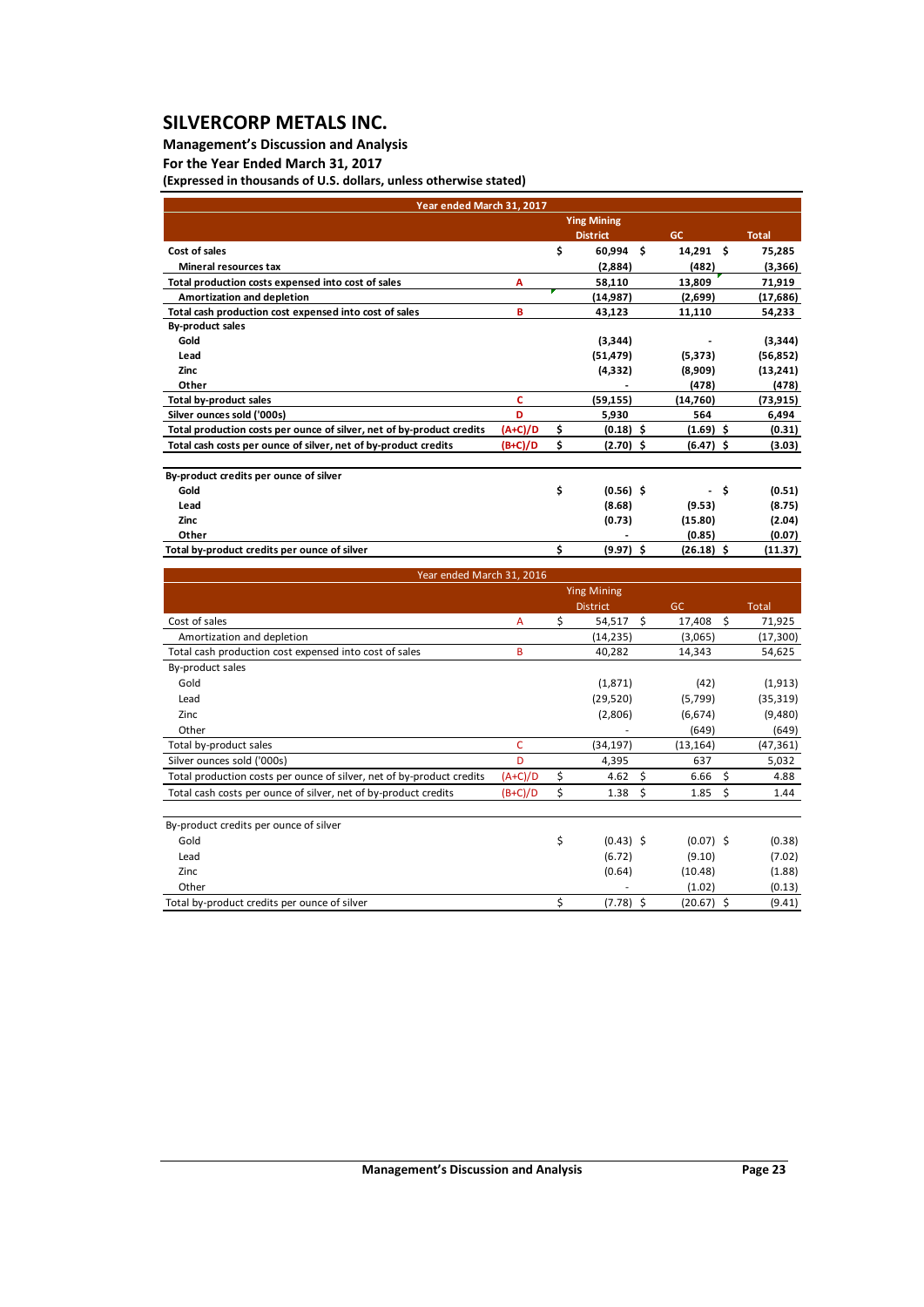#### **Management's Discussion and Analysis**

**For the Year Ended March 31, 2017**

**(Expressed in thousands of U.S. dollars, unless otherwise stated)**

| Three months ended March 31, 2017                                     |           |    |                    |                                  |              |
|-----------------------------------------------------------------------|-----------|----|--------------------|----------------------------------|--------------|
|                                                                       |           |    | <b>Ying Mining</b> |                                  |              |
|                                                                       |           |    | <b>District</b>    | <b>GC</b>                        | <b>Total</b> |
| Cost of sales                                                         |           | \$ | $12,175$ \$        | $1,585$ \$                       | 13,760       |
| <b>Mineral resources tax</b>                                          |           |    | (916)              | (60)                             | (976)        |
| Total production costs expensed into cost of sales                    | A         |    | 11,259             | 1,525                            | 12,784       |
| Amortization and depletion                                            |           |    | (1, 496)           | (329)                            | (1,825)      |
| Total production costs expensed into cost of sales                    | в         |    | 9,763              | 1,196                            | 10,959       |
| <b>By-product sales</b>                                               |           |    |                    |                                  |              |
| Gold                                                                  |           |    | (662)              |                                  | (662)        |
| Lead                                                                  |           |    | (12,756)           | (717)                            | (13, 473)    |
| <b>Zinc</b>                                                           |           |    | (1,024)            | (395)                            | (1, 419)     |
| Other                                                                 |           |    |                    | (175)                            | (175)        |
| Total by-product sales                                                | c         |    | (14, 442)          | (1, 287)                         | (15, 729)    |
| Silver ounces sold ('000s)                                            | D         |    | 1,255              | 53                               | 1,308        |
| Total production costs per ounce of silver, net of by-product credits | (A+C)/D   | Ś  | $(2.54)$ \$        | 4.49<br>Ŝ                        | (2.25)       |
| Total cash costs per ounce of silver, net of by-product credits       | $(B+C)/D$ | \$ | $(3.73)$ \$        | $(1.72)$ \$                      | (3.65)       |
| By-product credits per ounce of silver                                |           |    |                    |                                  |              |
| Gold                                                                  |           | \$ | $(0.53)$ \$        | - \$<br>$\overline{\phantom{a}}$ | (0.51)       |
| Lead                                                                  |           |    | (10.16)            | (13.53)                          | (10.30)      |
| Zinc                                                                  |           |    | (0.82)             | (7.45)                           | (1.08)       |
| Other                                                                 |           |    |                    | (3.30)                           | (0.13)       |
| Total by-product credits per ounce of silver                          |           | Ś  | $(11.51)$ \$       | $(24.28)$ \$                     | (12.02)      |

| Three months ended March 31, 2016                                     |              |                    |           |             |    |              |
|-----------------------------------------------------------------------|--------------|--------------------|-----------|-------------|----|--------------|
|                                                                       |              | <b>Ying Mining</b> |           |             |    |              |
|                                                                       |              | <b>District</b>    | <b>GC</b> |             |    | <b>Total</b> |
| Cost of sales                                                         | $\mathsf{A}$ | \$<br>10,228       | \$        | 3,005       | \$ | 13,233       |
| Amortization and depletion                                            |              | (1,992)            |           | (820)       |    | (2,812)      |
| Total production costs expensed into cost of salses                   | B            | 8,236              |           | 2,185       |    | 10,421       |
| By-product sales                                                      |              |                    |           |             |    |              |
| Gold                                                                  |              | (262)              |           |             |    | (262)        |
| Lead                                                                  |              | (5,091)            |           | (1, 169)    |    | (6, 260)     |
| Zinc                                                                  |              | (459)              |           | (1, 175)    |    | (1,634)      |
| Other                                                                 |              |                    |           | (105)       |    | (105)        |
| Total by-product sales                                                | C            | (5,812)            |           | (2, 449)    |    | (8, 261)     |
| Silver ounces sold ('000s)                                            | D            | 857                |           | 118         |    | 975          |
| Total production costs per ounce of silver, net of by-product credits | $(A+C)/D$    | \$<br>5.15         | \$        | 4.71        | Ŝ. | 5.10         |
| Total cash costs per ounce of silver, net of by-product credits       | $(B+C)/D$    | \$<br>2.83         | \$.       | $(2.24)$ \$ |    | 2.22         |
| By-product credits per ounce of silver                                |              |                    |           |             |    |              |
| Gold                                                                  |              | \$<br>$(0.31)$ \$  |           |             | \$ | (0.27)       |
| Lead                                                                  |              | (5.94)             |           | (9.91)      |    | (6.42)       |
| Zinc                                                                  |              | (0.54)             |           | (9.96)      |    | (1.68)       |
| Other                                                                 |              |                    |           | (0.89)      |    | (0.11)       |

(c) All‐in & All‐in Sustaining Costs per Ounce of Silver

All-in sustaining costs ("AISC") per ounce and all-in costs ("AIC") per ounce of silver are non-IFRS measures calculated based on guidance developed by the World Gold Council in an effort to provide a comparable standard within the precious metal industry. The measures do not have standardized meaning and should not be considered in isolation or as a substitute for measures of performance prepared in accordance to IFRS. These measures are used by the Company to manage and evaluate operating performance at each of the Company's mining units and consolidated group, and are widely reported in the silver mining industry as a benchmark for performance.

Total by-product credits per ounce of silver  $(8.47)$   $(6.78)$   $(6.78)$   $(20.75)$   $(8.47)$ 

AISC is an extension of the "cash cost" metric and provides a comprehensive measure of the Company's operating performance and ability to generate cash flows. AISC is based on the Company's cash production costs, net of by-product sales, and further include corporate general and administrative expense, government fee and other taxes, reclamation cost accretion, and sustaining capital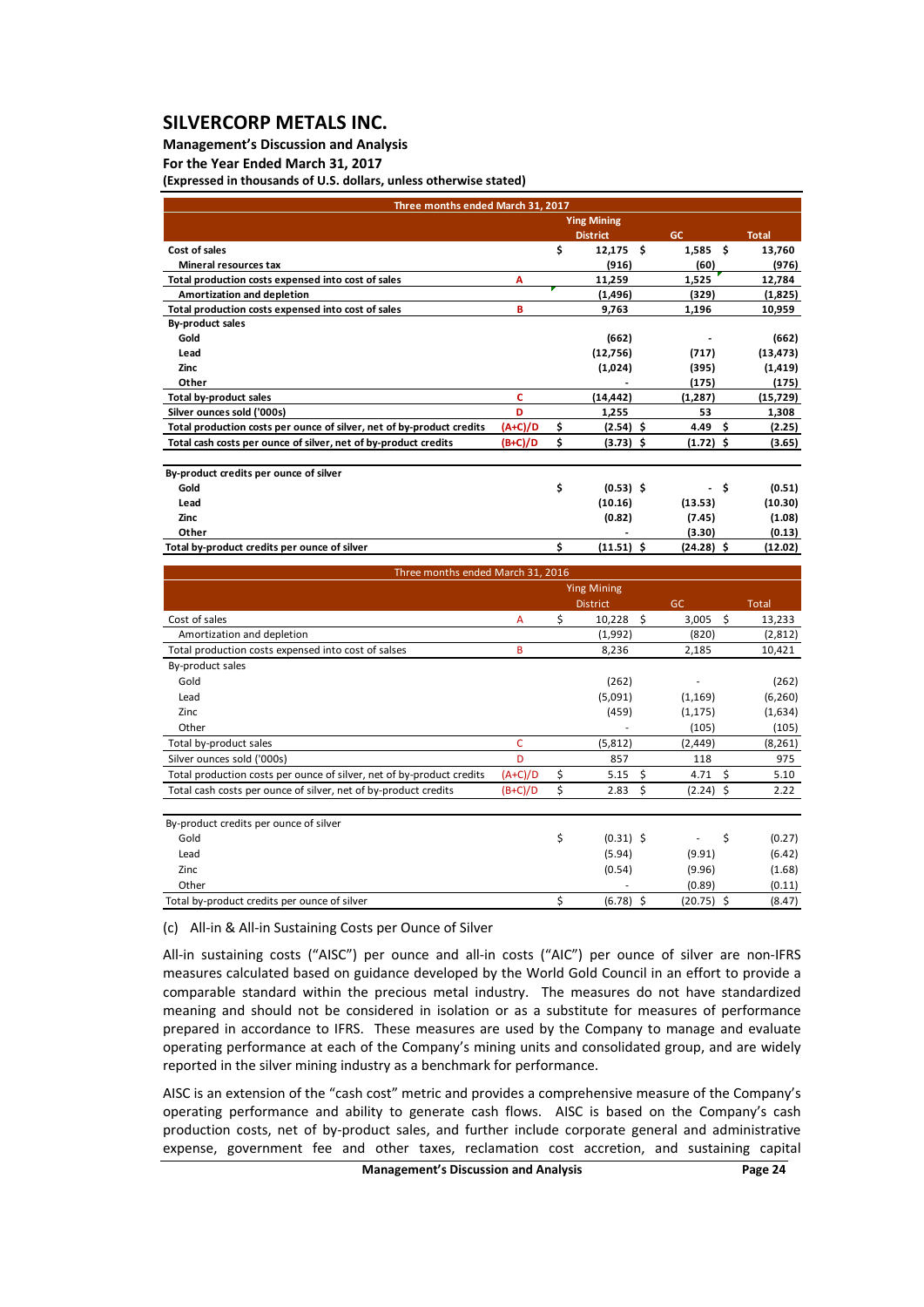**Management's Discussion and Analysis For the Year Ended March 31, 2017 (Expressed in thousands of U.S. dollars, unless otherwise stated)**

expenditures. The Company believes that this measure represents the total sustainable costs of producing silver from current operations.

AIC further extends the AISC metric by including non‐sustaining expenditures, mainly investment capital expenditures, which are deemed expansionary in nature that result in an increase in asset life, expanded mineral resources and reserves, or higher capacity and productivity.

The following tables provide a detailed reconciliation of these measures for the years ended March 31, 2017 and 2016:

|                                                                |          |     | <b>Ying Mining</b> |    |            |      |                   |      |                 |    |                          |    |              |
|----------------------------------------------------------------|----------|-----|--------------------|----|------------|------|-------------------|------|-----------------|----|--------------------------|----|--------------|
| Year ended March 31, 2017                                      |          |     | <b>District</b>    |    | <b>BYP</b> |      | <b>GC</b>         |      | <b>Projects</b> |    | Corporate                |    | <b>Total</b> |
| Cost of sales (as reported)                                    |          | \$  | $60,994$ \$        |    | $\sim$     | s.   | $14,291$ \$       |      | $\sim$          | \$ | - \$                     |    | 75,285       |
| Depreciation, amortization and depletion                       |          |     | (14,987)           |    |            |      | (2,699)           |      |                 |    | $\overline{\phantom{0}}$ |    | (17, 686)    |
| <b>By-products credits</b>                                     |          |     | (59, 155)          |    | ۰          |      | (14,760)          |      |                 |    | $\blacksquare$           |    | (73,915)     |
| Total cash cost, net of by-product credits                     |          |     | (13, 148)          |    | -          |      | (3, 168)          |      |                 |    | $\overline{\phantom{0}}$ |    | (16, 316)    |
| <b>General &amp; administrative</b>                            |          |     | 5,316              |    | 1,074      |      | 1,875             |      | 222             |    | 8,331                    |    | 16,818       |
| Amorization included in general & administrative               |          |     | (463)              |    | (380)      |      | (208)             |      |                 |    | (176)                    |    | (1,227)      |
| Government fees and other taxes                                |          |     | 3,441              |    |            |      | 533               |      | $\overline{2}$  |    | 31                       |    | 4,007        |
| <b>Reclamation accretion</b>                                   |          |     | 344                |    | 30         |      | 26                |      | (18)            |    |                          |    | 382          |
| <b>Sustaining capital</b>                                      |          |     | 19,977             |    | 76         |      | 1,055             |      |                 |    | 32                       |    | 21,140       |
| All-in sustaining costs, net of by-product credits             | A        | s   | 15,467             | s  | 800        | - \$ | 113               | s    | 206             | S  | 8,218                    | s  | 24,804       |
| Non-sustaining expenditures                                    |          |     | 3,403              |    |            |      | 336               |      |                 |    |                          |    | 3,739        |
| All-in costs, net of by-product credits                        | в        | s   | 18,870             | \$ | 800        | Ŝ.   | 449               | Ś.   | 206             | s  | 8,218                    | s  | 28,543       |
| <b>Ounces of silver sold</b>                                   | с        |     | 5,930              |    | -          |      | 564               |      |                 |    |                          |    | 6,494        |
| All-in sustaining costs per ounce of silver, net of by-product |          |     |                    |    |            |      |                   |      |                 |    |                          |    |              |
| credits                                                        | $A/C$ \$ |     | 2.61S              |    | $\sim$     | s.   | 0.20 <sub>5</sub> |      | $\sim$          | Ŝ  | $\sim$                   | \$ | 3.82         |
| All-in costs per ounce of silver, net of by-product credits    | B/C      | - Ś | $3.18 \quad $$     |    | $\sim$     | Ŝ    | 0.80              | - \$ |                 | Ŝ  | $\sim$                   | \$ | 4.40         |

|                                                                 | <b>Ying Mining</b> |    |                 |               |                          | <b>Developing</b> |           |   |                          |   |           |   |              |  |  |
|-----------------------------------------------------------------|--------------------|----|-----------------|---------------|--------------------------|-------------------|-----------|---|--------------------------|---|-----------|---|--------------|--|--|
| Year ended March 31, 2016                                       |                    |    | <b>District</b> |               | <b>BYP</b>               |                   | <b>GC</b> |   | <b>Projects</b>          |   | Corporate |   | <b>Total</b> |  |  |
| Cost of sales (as reported)                                     |                    | Ś. | 54,517          | S             | $\overline{\phantom{0}}$ | Ŝ.                | 17,408 \$ |   | $\overline{\phantom{a}}$ | Ŝ | $\sim$    | Ś | 71,925       |  |  |
| Depreciation, amortization and depletion                        |                    |    | (14, 235)       |               |                          |                   | (3,065)   |   |                          |   | $\sim$    | s | (17, 300)    |  |  |
| By-products credits                                             |                    |    | (34, 197)       |               | ٠                        |                   | (13, 164) |   |                          |   | $\sim$    | s | (47,361)     |  |  |
| Total cash cost, net of by-product credits                      |                    |    | 6,085           |               |                          |                   | 1,179     |   |                          |   |           |   | 7,264        |  |  |
| General & administrative                                        |                    |    | 6,572           |               | 973                      |                   | 2,183     |   | 424                      |   | 7.242     |   | 17,394       |  |  |
| Amorization included in general & administrative                |                    |    | (654)           |               | (456)                    |                   | (263)     |   |                          |   | (253)     |   | (1,626)      |  |  |
| One-time severance charges included in general & administrative |                    |    |                 |               |                          |                   |           |   |                          |   | (322)     |   | (322)        |  |  |
| Government fees and other taxes                                 |                    |    | 4,939           |               |                          |                   | 809       |   | 6                        |   | 25        |   | 5,780        |  |  |
| Reclamation accretion                                           |                    |    | 413             |               | 37                       |                   | 32        |   | 65                       |   |           |   | 547          |  |  |
| Sustaining capital                                              |                    |    | 20,445          |               | 151                      |                   | 1,672     |   |                          |   |           |   | 22,275       |  |  |
| All-in sustaining costs, net of by-product credits              | A                  | Ś. | 37,800          | Ŝ.            | 706                      | S.                | 5,612     | S | 495                      | S | 6,699     | S | 51,312       |  |  |
| Non-sustaining expenditures                                     |                    |    | 6,586           |               | $\overline{\phantom{a}}$ |                   | 6,199     |   |                          |   |           |   | 12,785       |  |  |
| All-in costs, net of by-product credits                         | в                  |    | 44,386          | S             | 706                      |                   | 11,811    |   | 495                      |   | 6,699     |   | 64,097       |  |  |
| Ounces of silver sold                                           | c                  |    | 4,395           |               |                          |                   | 637       |   |                          |   |           |   | 5,032        |  |  |
| All-in sustaining costs per ounce of silver, net of by-product  |                    |    |                 |               |                          |                   |           |   |                          |   |           |   |              |  |  |
| credits                                                         | $A/C$ \$           |    | 8.60            | S             | ٠                        |                   | 8.81      |   | ٠                        |   | ۰         |   | 10.20        |  |  |
| All-in costs per ounce of silver, net of by-product credits     | B/C                |    | 10.10           | $\mathcal{L}$ |                          |                   | 18.54     |   |                          |   |           |   | 12.74        |  |  |

|                                                                | <b>Ying Mining</b> |   |                   |     |            |   | <b>Developing</b>  |    |                 |      |           |      |              |  |
|----------------------------------------------------------------|--------------------|---|-------------------|-----|------------|---|--------------------|----|-----------------|------|-----------|------|--------------|--|
| Three month ended March 31, 2017                               |                    |   | <b>District</b>   |     | <b>BYP</b> |   | GC                 |    | <b>Projects</b> |      | Corporate |      | <b>Total</b> |  |
| Cost of sales (as reported)                                    |                    | Ś | 12,176            | \$. | $\sim$     | Ŝ | $1,584$ \$         |    | $\sim$          | Ŝ    |           | - \$ | 13,760       |  |
| Depreciation, amortization and depletion                       |                    |   | (1, 496)          |     |            |   | (329)              |    |                 |      |           |      | (1,825)      |  |
| <b>By-products credits</b>                                     |                    |   | (14,442)          |     | ۰          |   | (1, 287)           |    |                 |      |           |      | (15, 729)    |  |
| Total cash cost, net of by-product credits                     |                    |   | (3,762)           |     |            |   | (32)               |    |                 |      |           |      | (3,794)      |  |
| <b>General &amp; administrative</b>                            |                    |   | 1,210             |     | 169        |   | 458                |    | 42              |      | 2,477     |      | 4,356        |  |
| Amorization included in general & administrative               |                    |   | (97)              |     | (89)       |   | (47)               |    |                 |      | (43)      |      | (276)        |  |
| Government fees and other taxes                                |                    |   | 451               |     |            |   | 77                 |    |                 |      | 2         |      | 530          |  |
| <b>Reclamation accretion</b>                                   |                    |   | 84                |     | 6          |   |                    |    | (25)            |      |           |      | 72           |  |
| <b>Sustaining capital</b>                                      |                    |   | 3,045             |     |            |   | 308                |    |                 |      | 25        |      | 3,378        |  |
| All-in sustaining costs, net of by-product credits             | А                  |   | 931               | Ś.  | 86         |   | 771                | s. | 17              |      | 2,461     |      | 4,266        |  |
| Non-sustaining expenditures                                    |                    |   | 143               |     | ٠          |   | ٠                  |    |                 |      |           |      | 143          |  |
| All-in costs, net of by-product credits                        | в                  |   | 1,074             | s   | 86         | s | 771                | Ś. | 17              |      | 2,461     |      | 4,409        |  |
| <b>Ounces of silver sold</b>                                   | с                  |   | 1,255             |     | ٠          |   | 53                 |    | ۰               |      | ٠         |      | 1,308        |  |
| All-in sustaining costs per ounce of silver, net of by-product |                    |   |                   |     |            |   |                    |    |                 |      |           |      |              |  |
| credits                                                        | $A/C$ \$           |   | 0.74 <sub>5</sub> |     | $\sim$     | S | 14.55 <sub>5</sub> |    |                 | - \$ | $\sim$    | Ŝ.   | 3.26         |  |
| All-in costs per ounce of silver, net of by-product credits    | $B/C$ \$           |   | 0.86              | s   |            |   | 14.55              |    |                 |      |           |      | 3.37         |  |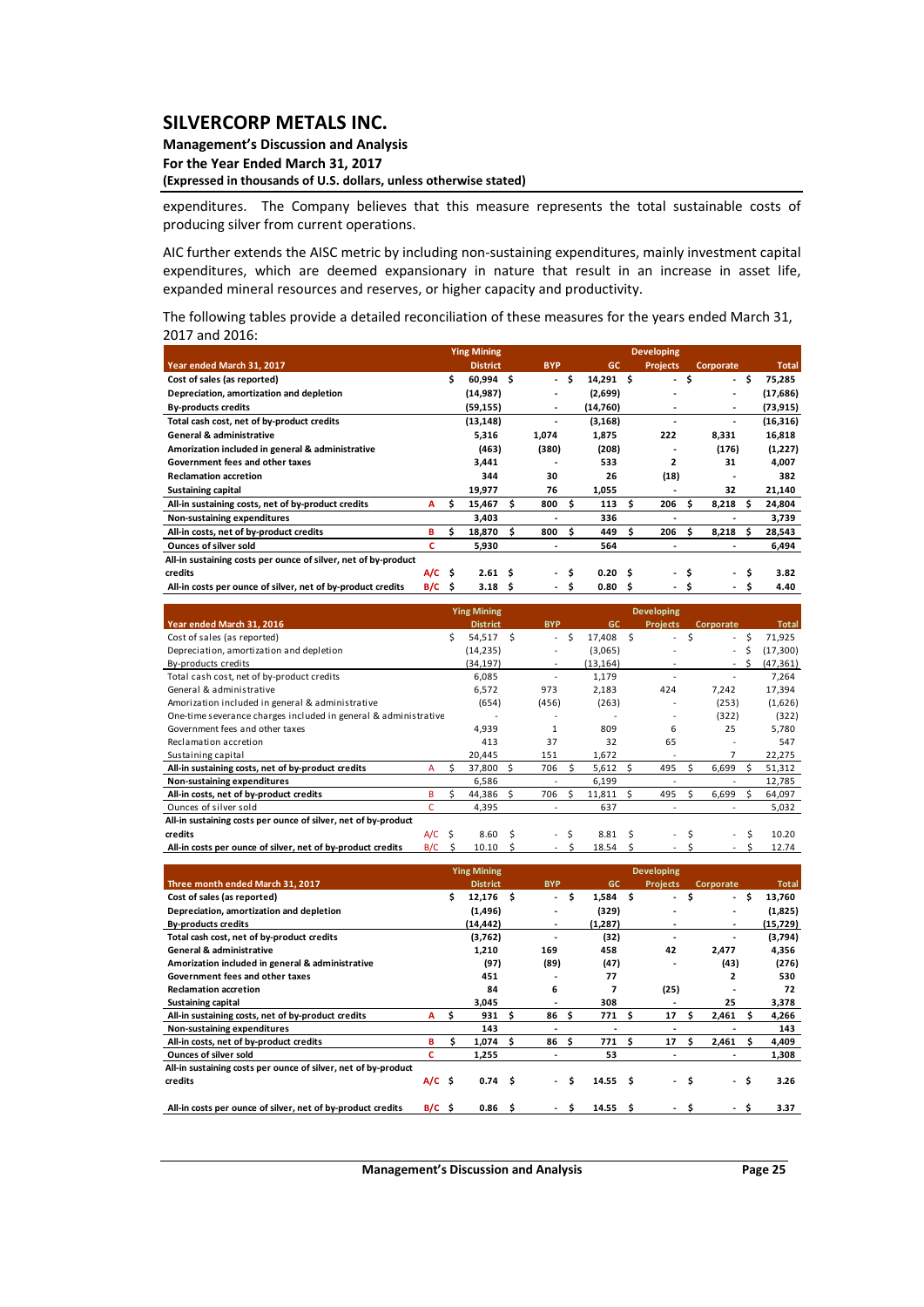## **Management's Discussion and Analysis**

### **For the Year Ended March 31, 2017**

**(Expressed in thousands of U.S. dollars, unless otherwise stated)**

|                                                                | <b>Ying Mining</b> |        |                 |    |            |     | <b>Developing</b> |      |                 |    |           |      |              |  |
|----------------------------------------------------------------|--------------------|--------|-----------------|----|------------|-----|-------------------|------|-----------------|----|-----------|------|--------------|--|
| Three months ended March 31, 2016                              |                    |        | <b>District</b> |    | <b>BYP</b> |     | <b>GC</b>         |      | <b>Projects</b> |    | Corporate |      | <b>Total</b> |  |
| Cost of sales (as reported)                                    |                    | Ś.     | $10,228$ \$     |    | $\sim$     | \$. | 3,005             | - \$ | $\sim$          | Ŝ. |           | - \$ | 13,233       |  |
| Depreciation, amortization and depletion                       |                    |        | (1,992)         |    |            |     | (820)             |      |                 |    |           |      | (2,812)      |  |
| By-products credits                                            |                    |        | (5,812)         |    |            |     | (2, 449)          |      |                 |    |           |      | (8, 261)     |  |
| Total cash cost, net of by-product credits                     |                    |        | 2,424           |    |            |     | (264)             |      |                 |    |           |      | 2,160        |  |
| General & administrative                                       |                    |        | 1,515           |    | 300        |     | 516               |      | 49              |    | 1,623     |      | 4,003        |  |
| Amorization included in general & administrative               |                    |        | (155)           |    | (110)      |     | (68)              |      |                 |    | (49)      |      | (382)        |  |
| Government fees and other taxes                                |                    |        | 818             |    |            |     | 208               |      |                 |    | 1         |      | 1,027        |  |
| Reclamation accretion                                          |                    |        | 101             |    | 9          |     | 8                 |      | 58              |    |           |      | 176          |  |
| Sustaining capital                                             |                    |        | 2,941           |    | (3)        |     | (259)             |      |                 |    | ٠         |      | 2,679        |  |
| All-in sustaining costs, net of by-product credits             | A                  |        | 7,644           | Ś. | 196        | -Ś  | 141               | ς.   | 107             |    | 1,575     |      | 9,663        |  |
| Non-sustaining expenditures                                    |                    |        | 1,063           |    | ٠          |     | 5,934             |      |                 |    |           |      | 6,997        |  |
| All-in costs, net of by-product credits                        | B                  | s      | 8,707           | S. | 196        | -S  | 6,075             | Ŝ.   | 107             | 5  | 1,575     | ς    | 16,660       |  |
| Ounces of silver sold                                          |                    |        | 856             |    | ٠          |     | 118               |      |                 |    |           |      | 974          |  |
| All-in sustaining costs per ounce of silver, net of by-product |                    |        |                 |    |            |     |                   |      |                 |    |           |      |              |  |
| credits                                                        | A/C                | s.     | $8.92 \quad S$  |    | $\sim$     | Ŝ.  | $1.18 \quad$ \$   |      | $\sim$          | Ŝ. | $\sim$    | Ŝ.   | 9.91         |  |
|                                                                |                    |        |                 |    |            |     |                   |      |                 |    |           |      |              |  |
| All-in costs per ounce of silver, net of by-product credits    | B/C                | $\sim$ | 10.17           | S  |            |     | 51.47             | Ŝ.   |                 |    |           |      | 17.10        |  |

#### (d) Average Production Costs

The Company assesses average production costs as the total production costs on a co-product basis. This is calculated by allocating the Company's total cost of sales to each co-product based on the ratio of actual sales volumes multiplied by realized sales prices. The following table provides a reconciliation of average production costs for the years ended March 31, 2017 and 2016:

|                                            |            |    |                    | Year ended March 31, 2017 |                   | Year ended March 31, 2016 |              |                    |                 |      |             |                     |              |
|--------------------------------------------|------------|----|--------------------|---------------------------|-------------------|---------------------------|--------------|--------------------|-----------------|------|-------------|---------------------|--------------|
|                                            |            |    | <b>Ying Mining</b> |                           |                   |                           |              | <b>Ying Mining</b> |                 |      |             |                     |              |
|                                            |            |    | <b>District</b>    |                           | GC                |                           | <b>Total</b> |                    | <b>District</b> |      | <b>GC</b>   |                     | <b>Total</b> |
| Cost of sales                              |            | Ś. | 60,994             | \$.                       | 14,291 \$         |                           | 75,285       | \$                 | 54,517 \$       |      | 17,408 \$   |                     | 71,925       |
| <b>Mineral resources tax</b>               |            |    | (2,884)            |                           | (482)             |                           | (3,366)      |                    |                 |      |             |                     |              |
| Production costs expensed in cost of sales | А          |    | 58,110             |                           | 13,809            |                           | 71,919       |                    | 54,517          |      | 17,408      |                     | 71,925       |
| Metals revenue (in thousands of US\$)      |            |    |                    |                           |                   |                           |              |                    |                 |      |             |                     |              |
| Silver                                     | в          |    | 83,606             |                           | 5,950             |                           | 89,556       |                    | 54,314          |      | 6,265       |                     | 60,579       |
| Gold                                       | c          |    | 3,344              |                           |                   |                           | 3,344        |                    | 1,871           |      | 42          |                     | 1,913        |
| Lead                                       | D          |    | 51,479             |                           | 5,373             |                           | 56,852       |                    | 29,520          |      | 5,799       |                     | 35,319       |
| Zinc                                       | E.         |    | 4,332              |                           | 8,909             |                           | 13,241       |                    | 2,806           |      | 6,674       |                     | 9,480        |
| Other                                      | F          |    |                    |                           | 478               |                           | 478          |                    |                 |      | 649         |                     | 649          |
|                                            | G          |    | 142,761            |                           | 20,710            |                           | 163,471      |                    | 88,511          |      | 19,429      |                     | 107,940      |
| <b>Metals sold</b>                         |            |    |                    |                           |                   |                           |              |                    |                 |      |             |                     |              |
| Silver (in thousands of ounces)            | н          |    | 5,930              |                           | 564               |                           | 6,494        |                    | 4,395           |      | 637         |                     | 5,032        |
| Gold (in thousands of ounces)              |            |    | 3.3                |                           |                   |                           | 3.3          |                    | 2.3             |      | 0.1         |                     | 2.4          |
| Lead (in thousands of pounds)              |            |    | 63,418             |                           | 7,055             |                           | 70,473       |                    | 43,469          |      | 9,042       |                     | 52,511       |
| Zinc (in thousands of pounds)              | ĸ          |    | 5,848              |                           | 12,446            |                           | 18,294       |                    | 5,155           |      | 12,302      |                     | 17,457       |
| Other (in thousands of pounds)             |            |    |                    |                           | 12,025            |                           | 12,025       |                    |                 |      | 46,932      |                     | 46,932       |
| Average production costs (\$/unit)         |            |    |                    |                           |                   |                           |              |                    |                 |      |             |                     |              |
| Silver                                     | $B/G^*A/H$ | \$ | 5.74               | \$.                       | 7.03 <sub>5</sub> |                           | 6.07         | \$.                | $7.61 \quad $$  |      | $8.81\quad$ |                     | 8.02         |
| Gold                                       | $C/G^*A/I$ | \$ | 412                | \$                        |                   | \$                        | 446          | Ś                  | 501             | - \$ | 373         | Ŝ.                  | 531          |
| Lead                                       | $D/G^*A/J$ | \$ | 0.33               | \$.                       | 0.51 <sub>5</sub> |                           | 0.35         |                    | $0.42 \quad$ \$ |      | 0.57        | - Ś                 | 0.45         |
| Zinc                                       | $E/G^*A/K$ | \$ | 0.30               | Ŝ                         | 0.48              | Ś.                        | 0.32         | Ś                  | 0.34            | - \$ | 0.49        | -Ŝ                  | 0.36         |
| Other                                      | $F/G^*A/L$ | \$ |                    | S                         | 0.03              | -\$                       | 0.02         |                    | ٠               | \$   | 0.01        | $\ddot{\mathsf{S}}$ | 0.01         |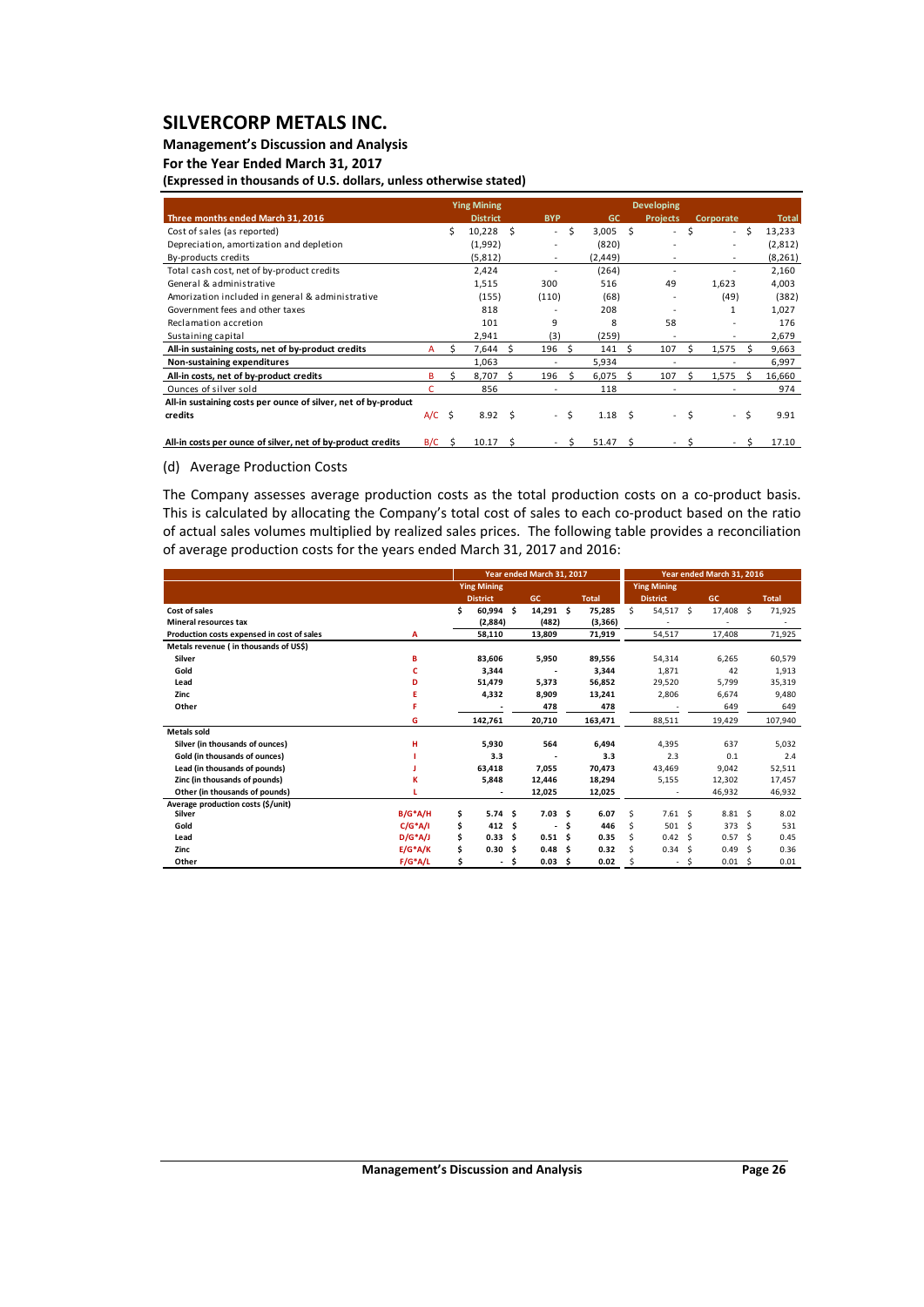## **Management's Discussion and Analysis**

**For the Year Ended March 31, 2017**

**(Expressed in thousands of U.S. dollars, unless otherwise stated)**

|                                            |            |    |                          |     | Three months ended March 31, 2017 |     |              | Three months ended March 31, 2016 |                    |      |                 |      |              |  |  |  |
|--------------------------------------------|------------|----|--------------------------|-----|-----------------------------------|-----|--------------|-----------------------------------|--------------------|------|-----------------|------|--------------|--|--|--|
|                                            |            |    | <b>Ying Mining</b>       |     |                                   |     |              |                                   | <b>Ying Mining</b> |      |                 |      |              |  |  |  |
|                                            |            |    | <b>District</b>          |     | <b>GC</b>                         |     | <b>Total</b> | <b>District</b>                   |                    |      | GC.             |      | <b>Total</b> |  |  |  |
| Cost of sales                              |            | Ś  | $12,175$ \$              |     | $1,585$ \$                        |     | 13,760       | \$                                | $10,228$ \$        |      | $3,005$ \$      |      | 13,233       |  |  |  |
| <b>Mineral resources tax</b>               |            |    | (916)                    |     | (60)                              |     | (976)        |                                   |                    |      |                 |      |              |  |  |  |
| Production costs expensed in cost of sales | A          |    | 11,259                   |     | 1,525                             |     | 12,784       |                                   | 10,228             |      | 3,005           |      | 13,233       |  |  |  |
| Metals revenue (in thousands of US\$)      |            |    |                          |     |                                   |     |              |                                   |                    |      |                 |      |              |  |  |  |
| Silver                                     | B          |    | 17,653                   |     | 682                               |     | 18,335       |                                   | 10,021             |      | 1,144           |      | 11,165       |  |  |  |
| Gold                                       | c          |    | 662                      |     |                                   |     | 662          |                                   | 262                |      |                 |      | 262          |  |  |  |
| Lead                                       | D          |    | 12,756                   |     | 717                               |     | 13,473       |                                   | 5,091              |      | 1,169           |      | 6,260        |  |  |  |
| Zinc                                       |            |    | 1,024                    |     | 395                               |     | 1,419        |                                   | 459                |      | 1,175           |      | 1,634        |  |  |  |
| Other                                      |            |    |                          |     | 175                               |     | 175          |                                   |                    |      | 105             |      | 105          |  |  |  |
|                                            | G          |    | 32,095                   |     | 1,969                             |     | 34,064       |                                   | 15,833             |      | 3,593           |      | 19,426       |  |  |  |
| <b>Metals sold</b>                         |            |    |                          |     |                                   |     |              |                                   |                    |      |                 |      |              |  |  |  |
| Silver (in thousands of ounces)            | н          |    | 1,255                    |     | 53                                |     | 1,308        |                                   | 857                |      | 118             |      | 975          |  |  |  |
| Gold (in thousands of ounces)              |            |    | 0.7                      |     |                                   |     | 0.7          |                                   | 0.3                |      |                 |      | 0.3          |  |  |  |
| Lead (in thousands of pounds)              |            |    | 13,520                   |     | 818                               |     | 14,338       |                                   | 7,379              |      | 1,970           |      | 9,349        |  |  |  |
| Zinc (in thousands of pounds)              | к          |    | 1,033                    |     | 455                               |     | 1,488        |                                   | 999                |      | 2,576           |      | 3,575        |  |  |  |
| Other (in thousands of pounds)             |            |    |                          |     | 3,446                             |     | 3,446        |                                   | ٠                  |      | 8,027           |      | 8,027        |  |  |  |
| Average production costs (\$/unit)         |            |    |                          |     |                                   |     |              |                                   |                    |      |                 |      |              |  |  |  |
| Silver                                     | $B/G^*A/H$ | \$ | 4.93 <sub>5</sub>        |     | 9.97                              | \$. | 5.26         | Ś.                                | 7.54S              |      | $8.11 \quad$ \$ |      | 7.80         |  |  |  |
| Gold                                       | $C/G^*A/I$ | \$ | 332                      | \$. | $\overline{\phantom{a}}$          | \$. | 355          | Ś.                                | 517                | - \$ | ٠               | Ś    | 595          |  |  |  |
| Lead                                       | $D/G^*A/J$ | \$ | 0.33                     | - Ś | 0.68                              | Ŝ   | 0.35         | Ś.                                | 0.45               | - \$ | 0.50            | Ŝ.   | 0.46         |  |  |  |
| Zinc                                       | $E/G^*A/K$ | \$ | 0.35                     | Ŝ.  | 0.67                              | \$. | 0.36         | Ś                                 | 0.33               | - Ś  | 0.38            | -Ŝ   | 0.31         |  |  |  |
| Other                                      | $F/G^*A/L$ | Ś  | $\overline{\phantom{0}}$ | Ŝ   | 0.04                              | -\$ | 0.02         |                                   | ٠                  | -\$  | 0.01            | - \$ | 0.01         |  |  |  |

#### (e) Production Costs per Tonne

| Year ended March 31, 2017                             |           |     | <b>Ying Mining</b> |     |           |     |                          |      |                     |
|-------------------------------------------------------|-----------|-----|--------------------|-----|-----------|-----|--------------------------|------|---------------------|
|                                                       |           |     | <b>District</b>    |     | GC.       |     | Other                    |      | <b>Consolidated</b> |
| Cost of sales                                         |           | \$  | 60,994 \$          |     | 14,291 \$ |     | ÷.                       | \$   | 75,285              |
| Less: mineral resrouces tax                           |           |     | (2,884)            |     | (482)     |     |                          |      | (3,366)             |
| Less: stockpile and concentrate inventory - Beginning |           |     | (4,729)            |     | (135)     |     | (869)                    |      | (5,733)             |
| Add: stockpile and concentrate inventory - Ending     |           |     | 24,223             |     | 89        |     | 805                      |      | 25,117              |
| Adjustment for foreign exchange movement              |           |     | (20, 505)          |     | 1,309     |     | 64                       |      | (19, 132)           |
| <b>Total production costs</b>                         |           | \$. | 57,099 \$          |     | 15,072    | \$  |                          | - \$ | 72,171              |
| Non-cash mining costs                                 | A         |     | 14,166             |     | 2,067     |     |                          |      | 16,233              |
| Non-cash milling costs                                | в         |     | 1,424              |     | 796       |     | ä,                       |      | 2,220               |
| Total non-cash production costs                       |           | \$  | 15,590 \$          |     | 2,863     | \$  | $\sim$                   | \$   | 18,453              |
| Cash mining costs                                     | c         |     | 32,978             |     | 8,371     |     |                          |      | 41,349              |
| <b>Shipping costs</b>                                 | D         |     | 2,466              |     |           |     |                          |      | 2,466               |
| Cash milling costs                                    | Е         |     | 6,065              |     | 3,839     |     | $\overline{\phantom{a}}$ |      | 9,904               |
| <b>Total cash production costs</b>                    |           | \$  | 41,509             | s.  | 12,210    | \$. | $\sim$                   | Ŝ    | 53,719              |
| Ore mined ('000s)                                     | я         |     | 636.760            |     | 260.746   |     |                          |      | 897.506             |
| Ore shipped ('000s)                                   | G         |     | 636.373            |     | 260.746   |     |                          |      | 897.119             |
| Ore milled ('000s)                                    | н         |     | 638.211            |     | 260.696   |     |                          |      | 898.907             |
| <b>Per tonne Production costs</b>                     |           |     |                    |     |           |     |                          |      |                     |
| Non-cash mining costs (\$/tonne)                      | $I = A/F$ |     | 22.25              |     | 7.93      |     |                          |      | 18.09               |
| Non-cash milling costs (\$/tonne)                     | J=B/H     |     | 2.23               |     | 3.05      |     |                          |      | 2.47                |
| Non-cash production costs (\$/tonne)                  | $K=H+J$   | \$  | 24.48 <sup>5</sup> |     | 10.98     | Ś.  | $\sim$                   | \$   | 20.56               |
| Cash mining costs (\$/tonne)                          | $L = C/F$ |     | 51.79              |     | 32.10     |     |                          |      | 46.07               |
| Shipping costs (\$/tonne)                             | $M=D/G$   |     | 3.88               |     |           |     |                          |      | 2.75                |
| Cash milling costs (\$/tonne)                         | $N=E/H$   |     | 9.50               |     | 14.73     |     |                          |      | 11.02               |
| Cash production costs (\$/tonne)                      | $0=L+M+N$ | \$  | 65.17              | - Ś | 46.83     | \$. | $\sim$                   | \$.  | 59.84               |
| Total production costs (\$/tonne)                     | $P=K+O$   | \$  | 89.65 \$           |     | 57.81     | \$  | $\overline{\phantom{0}}$ | \$   | 80.40               |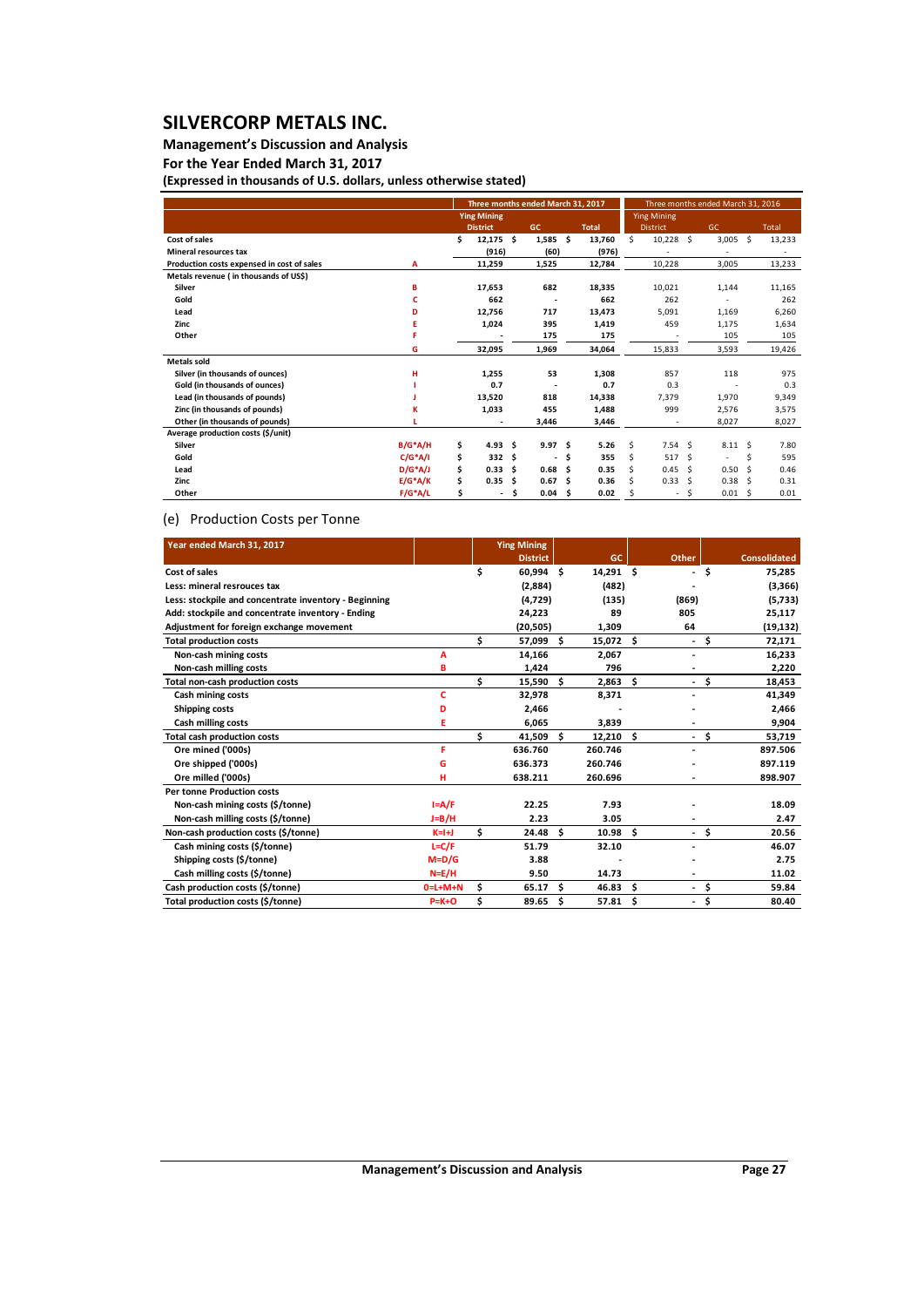### **Management's Discussion and Analysis**

## **For the Year Ended March 31, 2017**

**(Expressed in thousands of U.S. dollars, unless otherwise stated)**

| Year ended March 31, 2016                             |             |    | <b>Ying Mining</b> |    |           |    |                          |         |              |
|-------------------------------------------------------|-------------|----|--------------------|----|-----------|----|--------------------------|---------|--------------|
|                                                       |             |    | <b>District</b>    |    | <b>GC</b> |    | Other                    |         | Consolidated |
| Cost of sales                                         |             | \$ | 54,517 \$          |    | 17,408 \$ |    | $\overline{\phantom{a}}$ | \$      | 71,925       |
| Less: stockpile and concentrate inventory - Beginning |             |    | (1, 195)           |    | (926)     |    | (904)                    |         | (3,025)      |
| Add: stockpile and concentrate inventory - Ending     |             |    | 4,953              |    | 137       |    | 643                      |         | 5,733        |
| Adjustment for foreign exchange movement              |             |    | (11)               |    | 57        |    | 261                      |         | 307          |
| <b>Total production costs</b>                         |             | \$ | 58,264             | Ŝ. | 16,676    | \$ | $\overline{\phantom{a}}$ | $\zeta$ | 74,940       |
| Non-cash mining costs                                 | A           |    | 13,582             |    | 2,128     |    |                          |         | 15,710       |
| Non-cash milling costs                                | B           |    | 1,510              |    | 645       |    | ä,                       |         | 2,155        |
| Total non-cash production costs                       |             | Ś  | 15,092             | Ŝ. | 2,773     | Ŝ. | $\overline{\phantom{a}}$ | \$      | 17,865       |
| Cash mining costs                                     | c           |    | 33,557             |    | 9,847     |    | $\overline{a}$           |         | 43,404       |
| Shipping costs                                        | D           |    | 2,365              |    |           |    |                          |         | 2,365        |
| Cash milling costs                                    | E           |    | 7,250              |    | 4,056     |    | ÷,                       |         | 11,306       |
| Total cash production costs                           |             | \$ | 43,172             | Ŝ. | 13,903    | \$ | $\overline{\phantom{a}}$ | \$      | 57,075       |
| Ore mined ('000s)                                     | F           |    | 589.766            |    | 257.575   |    |                          |         | 847.341      |
| Ore shipped ('000s)                                   | G           |    | 589.766            |    | 257.575   |    |                          |         | 847.341      |
| Ore milled ('000s)                                    | н           |    | 587.450            |    | 256.862   |    |                          |         | 844.312      |
| Per tonne Production costs                            |             |    |                    |    |           |    |                          |         |              |
| Non-cash mining costs (\$/tonne)                      | $I = A/F$   |    | 23.03              |    | 8.26      |    |                          |         | 18.53        |
| Non-cash milling costs (\$/tonne)                     | $J=B/H$     |    | 2.57               |    | 2.51      |    | $\overline{\phantom{a}}$ |         | 2.55         |
| Non-cash production costs (\$/tonne)                  | $K=H$       | \$ | 25.60              | Ŝ. | 10.77     | Ŝ. | $\overline{\phantom{a}}$ | \$      | 21.08        |
| Cash mining costs (\$/tonne)                          | $L = C/F$   |    | 56.90              |    | 38.23     |    |                          |         | 51.22        |
| Shipping costs (\$/tonne)                             | $M = D/G$   |    | 4.01               |    |           |    |                          |         | 2.79         |
| Cash milling costs (\$/tonne)                         | $N=E/H$     |    | 12.34              |    | 15.79     |    |                          |         | 13.38        |
| Cash production costs (\$/tonne)                      | $0=L+M+N$   | \$ | 73.25              | Ŝ. | 54.02     | Ŝ. | $\overline{\phantom{a}}$ | \$      | 67.39        |
| Total production costs (\$/tonne)                     | $P = K + O$ | \$ | 98.85              | \$ | 64.79     | \$ | $\overline{a}$           | \$      | 88.47        |

| Three months ended March 31, 2017                     |             |    | <b>Ying Mining</b> |     |            |    |                          |      |                     |
|-------------------------------------------------------|-------------|----|--------------------|-----|------------|----|--------------------------|------|---------------------|
|                                                       |             |    | <b>District</b>    |     | <b>GC</b>  |    | Other                    |      | <b>Consolidated</b> |
| Cost of sales                                         |             | \$ | 12,175             |     | $1,585$ \$ |    |                          | - \$ | 13,760              |
| Less: mineral resources tax                           |             |    | (916)              |     | (60)       |    |                          |      | (976)               |
| Less: stockpile and concentrate inventory - Beginning |             |    | (5,982)            |     | (208)      |    | (840)                    |      | (7,030)             |
| Add: stockpile and concentrate inventory - Ending     |             |    | 24,223             |     | 89         |    | 805                      |      | 25,117              |
| Adjustment for foreign exchange movement              |             |    | (21, 564)          |     | 1,417      |    | 35                       |      | (20, 112)           |
| <b>Total production costs</b>                         |             | Ś  | 7,936 \$           |     | 2,823      | Ŝ. |                          | - \$ | 10,759              |
| Non-cash mining costs                                 | A           |    | 396                |     | 300        |    |                          |      | 696                 |
| Non-cash milling costs                                | B           |    | 343                |     | 197        |    |                          |      | 540                 |
| Total non-cash production costs                       |             | Ś  | 739                | Ŝ.  | 497        | Ś. | $\sim$                   | \$.  | 1,236               |
| <b>Cash mining costs</b>                              | c           |    | 5.637              |     | 1,525      |    |                          |      | 7,162               |
| <b>Shipping costs</b>                                 | D           |    | 433                |     |            |    |                          |      | 433                 |
| Cash milling costs                                    | Е           |    | 1,127              |     | 801        |    |                          |      | 1,928               |
| <b>Total cash production costs</b>                    |             | Ś  | 7,197              | Ŝ.  | 2.326      | Ś. | $\overline{\phantom{a}}$ | Ś.   | 9,523               |
| Ore mined ('000s)                                     | F           |    | 112.755            |     | 40.224     |    |                          |      | 152.979             |
| Ore shipped ('000s)                                   | G           |    | 110.324            |     | 40.224     |    |                          |      | 150.547             |
| Ore milled ('000s)                                    | н           |    | 108.051            |     | 39.929     |    |                          |      | 147.980             |
| <b>Per tonne Production costs</b>                     |             |    |                    |     |            |    |                          |      |                     |
| Non-cash mining costs (\$/tonne)                      | $I = A/F$   |    | 3.51               |     | 7.46       |    |                          |      | 4.55                |
| Non-cash milling costs (\$/tonne)                     | $J=B/H$     |    | 3.17               |     | 4.93       |    |                          |      | 3.65                |
| Non-cash production costs (\$/tonne)                  | $K=H+J$     | Ś  | 6.68               | Ŝ.  | 12.39      | Ŝ. |                          | $-5$ | 8.20                |
| Cash mining costs (\$/tonne)                          | $L = C/F$   |    | 49.99              |     | 37.91      |    |                          |      | 46.82               |
| Shipping costs (\$/tonne)                             | $M=D/G$     |    | 3.92               |     |            |    |                          |      | 2.88                |
| Cash milling costs (\$/tonne)                         | $N=E/H$     |    | 10.43              |     | 20.06      |    |                          |      | 13.03               |
| Cash production costs (\$/tonne)                      | $0=L+M+N$   | \$ | $64.34$ \$         |     | 57.97      | Ŝ. | ٠                        | \$   | 62.73               |
| Total production costs (\$/tonne)                     | $P = K + O$ | Ś  | 71.02              | .\$ | 70.36      | \$ | ٠                        | \$   | 70.93               |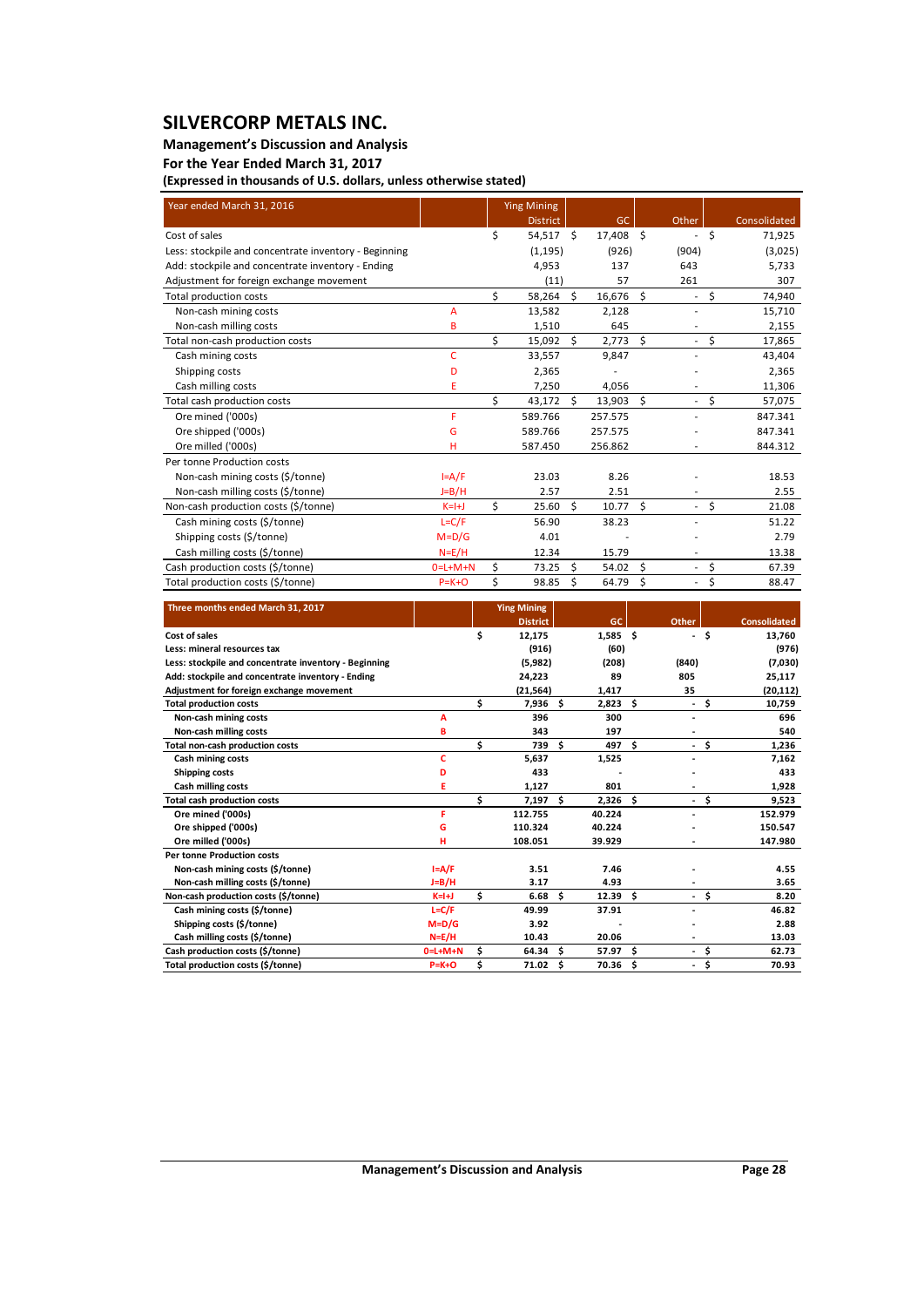#### **Management's Discussion and Analysis**

**For the Year Ended March 31, 2017**

**(Expressed in thousands of U.S. dollars, unless otherwise stated)**

| Three months ended March 31, 2016                     |             |    | <b>Ying Mining</b> |    |            |    |                          |                    |              |
|-------------------------------------------------------|-------------|----|--------------------|----|------------|----|--------------------------|--------------------|--------------|
|                                                       |             |    | <b>District</b>    |    | GC         |    | Other                    |                    | Consolidated |
| Cost of sales                                         |             | Ś. | 10,228             |    | $3,005$ \$ |    | $\overline{\phantom{a}}$ | Ś.                 | 13,233       |
| Less: stockpile and concentrate inventory - Beginning |             |    | (4,596)            |    | (366)      |    | (863)                    |                    | (5,825)      |
| Add: stockpile and concentrate inventory - Ending     |             |    | 4,953              |    | 137        |    | 643                      |                    | 5.733        |
| Adjustment for foreign exchange movement              |             |    | (231)              |    | (2)        |    | 220                      |                    | (13)         |
| <b>Total production costs</b>                         |             | Ś. | 10,354             | Ś. | 2,774      | Ŝ. | $\overline{\phantom{a}}$ | \$                 | 13,128       |
| Non-cash mining costs                                 | A           |    | 2,844              |    | 426        |    | $\overline{\phantom{a}}$ |                    | 3,270        |
| Non-cash milling costs                                | B           |    | 365                |    | 184        |    | $\overline{\phantom{a}}$ |                    | 549          |
| Total non-cash production costs                       |             | Ś. | 3,209              | Ś. | 610        | Ŝ. |                          | $-5$               | 3,819        |
| Cash mining costs                                     | C           |    | 5,431              |    | 1,312      |    | ٠                        |                    | 6.743        |
| Shipping costs                                        | D           |    | 355                |    |            |    |                          |                    | 355          |
| Cash milling costs                                    | E           |    | 1,359              |    | 852        |    |                          |                    | 2,211        |
| Total cash production costs                           |             | \$ | 7,145              | Ś. | 2,164      | \$ |                          | $-5$               | 9,309        |
| Ore mined ('000s)                                     | F           |    | 99.415             |    | 50.014     |    |                          |                    | 149.429      |
| Ore shipped ('000s)                                   | G           |    | 99.415             |    | 50.014     |    |                          |                    | 149.429      |
| Ore milled ('000s)                                    | н           |    | 99.203             |    | 50.124     |    |                          |                    | 149.327      |
| Per tonne Production costs                            |             |    |                    |    |            |    |                          |                    |              |
| Non-cash mining costs (\$/tonne)                      | $I = A/F$   |    | 28.61              |    | 8.52       |    |                          |                    | 21.88        |
| Non-cash milling costs (\$/tonne)                     | $J=B/H$     |    | 3.68               |    | 3.68       |    |                          |                    | 3.68         |
| Non-cash production costs (\$/tonne)                  | $K=H+J$     | \$ | 32.29              | Ś. | 12.20      | Ŝ. | ٠                        | \$                 | 25.56        |
| Cash mining costs (\$/tonne)                          | $L = C/F$   |    | 54.63              |    | 26.24      |    |                          |                    | 45.13        |
| Shipping costs (\$/tonne)                             | $M = D/G$   |    | 3.57               |    |            |    |                          |                    | 2.38         |
| Cash milling costs (\$/tonne)                         | $N = E/H$   |    | 13.70              |    | 16.99      |    |                          |                    | 14.81        |
| Cash production costs (\$/tonne)                      | $0=L+M+N$   | Ś. | 71.90              | Ŝ. | 43.23      | Ś  | $\sim$                   | \$                 | 62.32        |
| Total production costs (\$/tonne)                     | $P = K + O$ | \$ | 104.19             | \$ | 55.43      | \$ | $\overline{\phantom{a}}$ | $\mathsf{\hat{S}}$ | 87.88        |

#### **12. Critical Accounting Policies and Estimates**

The preparation of financial statements in conformity with IFRS requires management to make estimates and assumptions that affect the amounts reported on the consolidated financial statements. These critical accounting estimates represent management estimates that are uncertain and any changes in these estimates could materially impact the Company's consolidated financial statements. Management continuously reviews its estimates and assumptions using the most current information available. The Company's critical accounting policies and estimates are described in Note 2 of the audited consolidated financial statements for the year ended March 31, 2017.

#### (i) Ore reserve and mineral resource estimates

Ore reserves are estimates of the amount of ore that can be economically and legally extracted from the Company's mining properties. The Company estimates its ore reserves and mineral resources based on information compiled by appropriately qualified persons relating to the geological and technical data on the size, depth, shape and grade of the ore body and suitable production techniques and recovery rates. Such an analysis requires complex engineering and geological judgements to interpret the data. The estimation of recoverable reserves is based upon factors such as estimates of foreign exchange rates, commodity prices, future capital requirements, and production costs along with engineering and geological assumptions and judgements made in estimating the size and grade of the ore body.

The Company estimates ore reserves in accordance with National Instrument 43‐101, "Standards of Disclosure for Mineral Projects", issued by the Canadian Securities Administrators. There are numerous assumptions including:

- Future production estimates which include proved and probable reserves, resource estimates and committed expansions;
- Expected future commodity prices, based on current market price, forward prices and the Company's assessment of the long‐term average price; and
- Future cash costs of production, capital expenditure and rehabilitation obligations.

As the economic assumptions change and as additional geological information is produced during the operation of a mine, estimates of reserves may change. Such changes may impact the Company's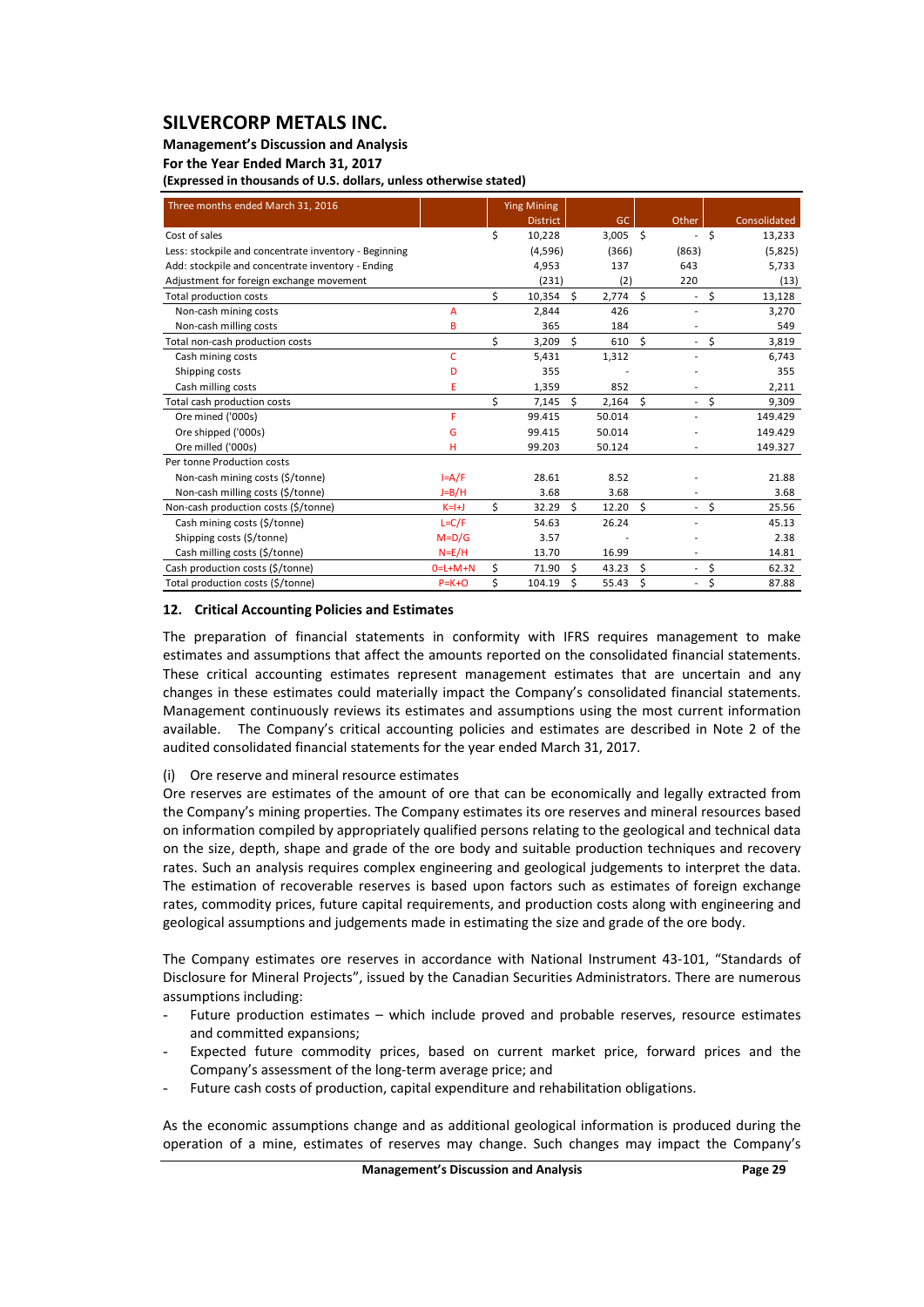#### **Management's Discussion and Analysis For the Year Ended March 31, 2017 (Expressed in thousands of U.S. dollars, unless otherwise stated)**

reported financial position and results which include:

- The carrying value of mineral rights and properties and plant and equipment may be affected due to changes in estimated future cash flows;
- Depreciation and depletion charges in net income may change where such charges are determined using the units of production method, or where the useful life of the related assets change; and
- The recognition and carrying value of deferred income tax assets may change due to changes in the judgements regarding the existence of such assets and in estimates of the likely recovery of such assets.
- (ii) Impairment of assets

Where an indicator of impairment exists, a formal estimate of the recoverable amount is made, which is determined as the higher of the fair value less costs to sell and value in use. These assessments require the use of estimates and assumptions such as long‐term commodity prices (considering current and historical prices, price trends and related factors), discount rates, operating costs, future capital requirements, closure and rehabilitation costs, exploration potential, reserves and operating performance (which includes production and sales volumes). These estimates and assumptions are subject to risk and uncertainty. Therefore, there is a possibility that changes in circumstances will impact these projections, which may impact the recoverable amount of assets and/or CGUs. Fair value is determined as the amount that would be obtained from the sale of the asset in an arm's length transaction between knowledgeable and willing parties. Fair value for mineral assets is generally determined as the present value of estimated future cash flows arising from the continued use of the asset, which includes estimates such as the cost of future expansion plans and eventual disposal, using assumptions that an independent market participant may take into account. Cash flows are discounted to their present value using a discount rate that reflects current market assessments of the time value of money and the risks specific to the asset.

### **13. Changes in Accounting Standards**

**IFRS 15 –** *Revenue from contracts with customers,* the standard on revenue from contacts with customers was issued in September 2015 and may be effective for annual reporting periods beginning on or after January 1, 2018 for public entities with early adoption permitted. Entities have the option of using either a full retrospective or a modified retrospective approach to adopt the guidance. In April 2016, the IASB issued targeted amendments to IFRS 15 related to identifying performance obligations, principal vs agent consideration, licensing and transitional relief for modified contracts and completed contracts. The Company is assessing the impact of this standard and related amendment.

**IFRS 9 (2014) –** *Financial Instruments (amended 2014)***:** In July 2014, the IASB issued the final version of IFRS 9 – *Financial Instruments ("IFRS 9")*. The Company adopted IFRS 9 (2010) – Financial Instruments effective April 1, 2011. The Company is currently evaluating the impact this amended standard is expected to have on its consolidated financial statements.

**IAS 7 ‐**  *Statement of Cash Flows* has been revised to incorporate amendments issued by the International Accounting Standards Board ("IASB") in January 2016. The amendments require entities to provide disclosures that enable users of financial statements to evaluate changes in liabilities arising from financing activities. The amendments are effective for annual periods beginning on or after January 1, 2017 with early adoption permitted. The Company doesn't expect any material impact arising from the application of this standard.

**IAS 12 ‐** *Income Taxes* has been revised to incorporate amendments issued by the IASB in January 2016. The amendments clarify how to account for deferred tax assets related to debt instruments measured at fair value. The amendments are effective for annual periods beginning on or after January 1, 2017 with early adoption permitted. The application of this standard is not expected to have a material impact on the income taxes of the Company.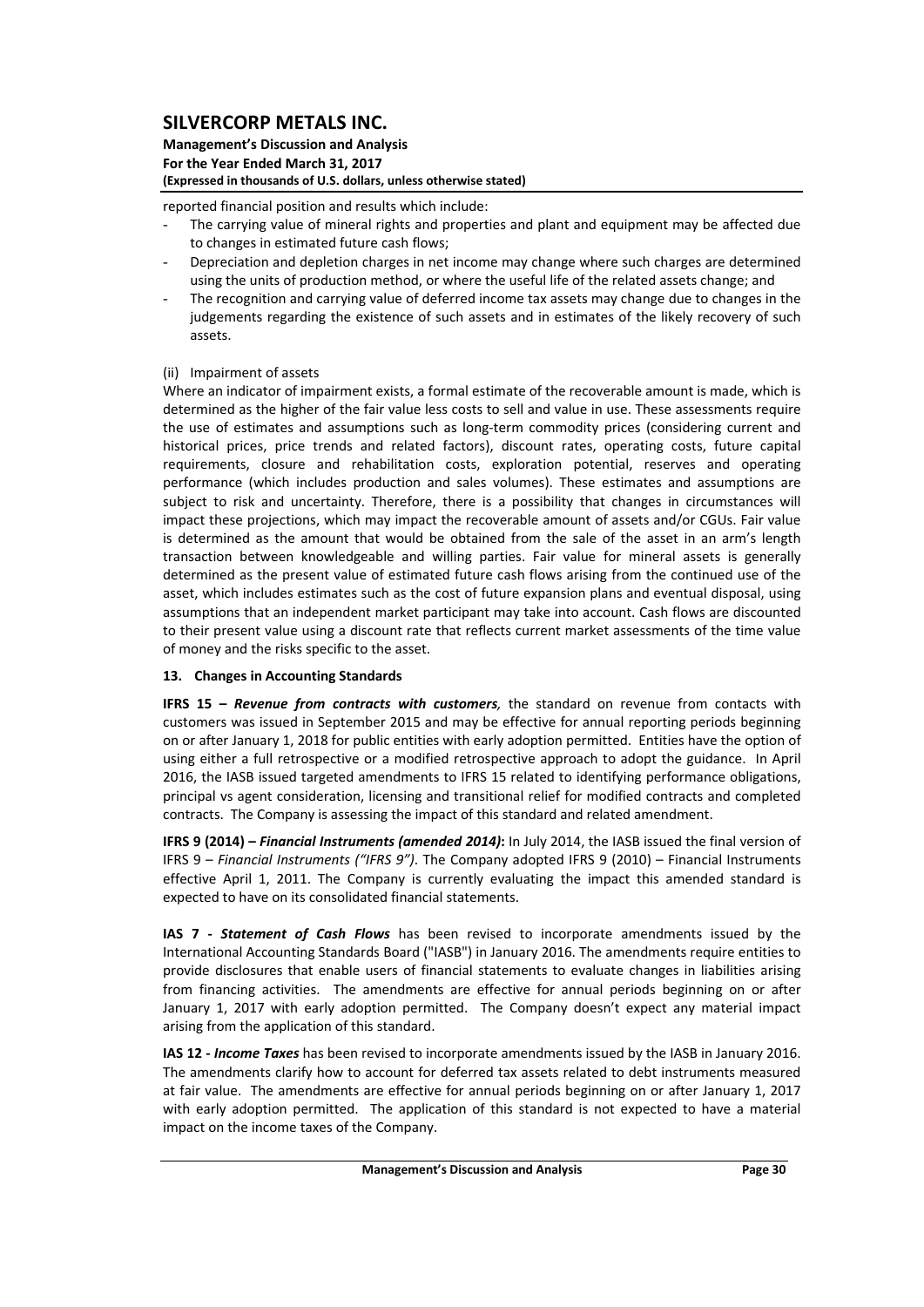#### **Management's Discussion and Analysis For the Year Ended March 31, 2017 (Expressed in thousands of U.S. dollars, unless otherwise stated)**

**IFRS 16** - Leases was issued by the IASB and will replace Leases ("IAS 17"). IFRS 16 requires most leases to be reported on a company's balance sheet as assets and liabilities. IFRS 16 is effective for annual periods beginning on or after January 1, 2019 with early application permitted for companies that also apply IFRS 15 ‐ Revenue from Contracts with Customers. The Company is currently assessing the impact of this new standard.

**Amendments to IFRS 2 ‐**  *Share‐based payment***.** On June 20, 2016, the IASB issued amendments to IFRS 2, Share‐based Payment, regarding accounting for cash‐settled share‐based payment transactions that include a performance condition, classification of share‐based payment transactions with net settlement features and accounting for modifications of share-based payment transactions from cashsettled to equity-settled. The amendments are effective for annual periods beginning on or after January 1, 2018 with early adoption permitted. The Company is assessing the impact of this amendment.

**IFRIC 22 ‐** *Foreign currency transactions and advance consideration.* On December 8, 2016, the IASB published IFRIC 22, Foreign Currency Transactions and Advance Consideration to clarify the exchange rate that should be used for transactions that include the receipt or payment of advance consideration in a foreign currency. IFRIC 22 is effective for annual periods beginning on or after January 1, 2018 with early adoption permitted. The Company is assessing the impact of this standard.

#### **14. Other MD&A Requirements**

Additional information relating to the Company:

- (a) may be found on SEDAR at www.sedar.com;
- (b) may be found at the Company's web‐site www.silvercorpmetals.com;
- (c) may be found in the Company's Annual Information Form; and,
- (d) is also provided in the Company's annual audited consolidated financial statements as of March 31, 2017.

#### **15. Outstanding Share Data**

- As at the date of this MD&A, the following securities were outstanding:
- (a) Share Capital

Authorized ‐ unlimited number of common shares without par value

Issued and outstanding – **167,889,636** common shares with a recorded value of **\$232.2 million**

Shares subject to escrow or pooling agreements ‐ \$nil.

- (b) Options
- As at the date of this report, the outstanding options comprise the following: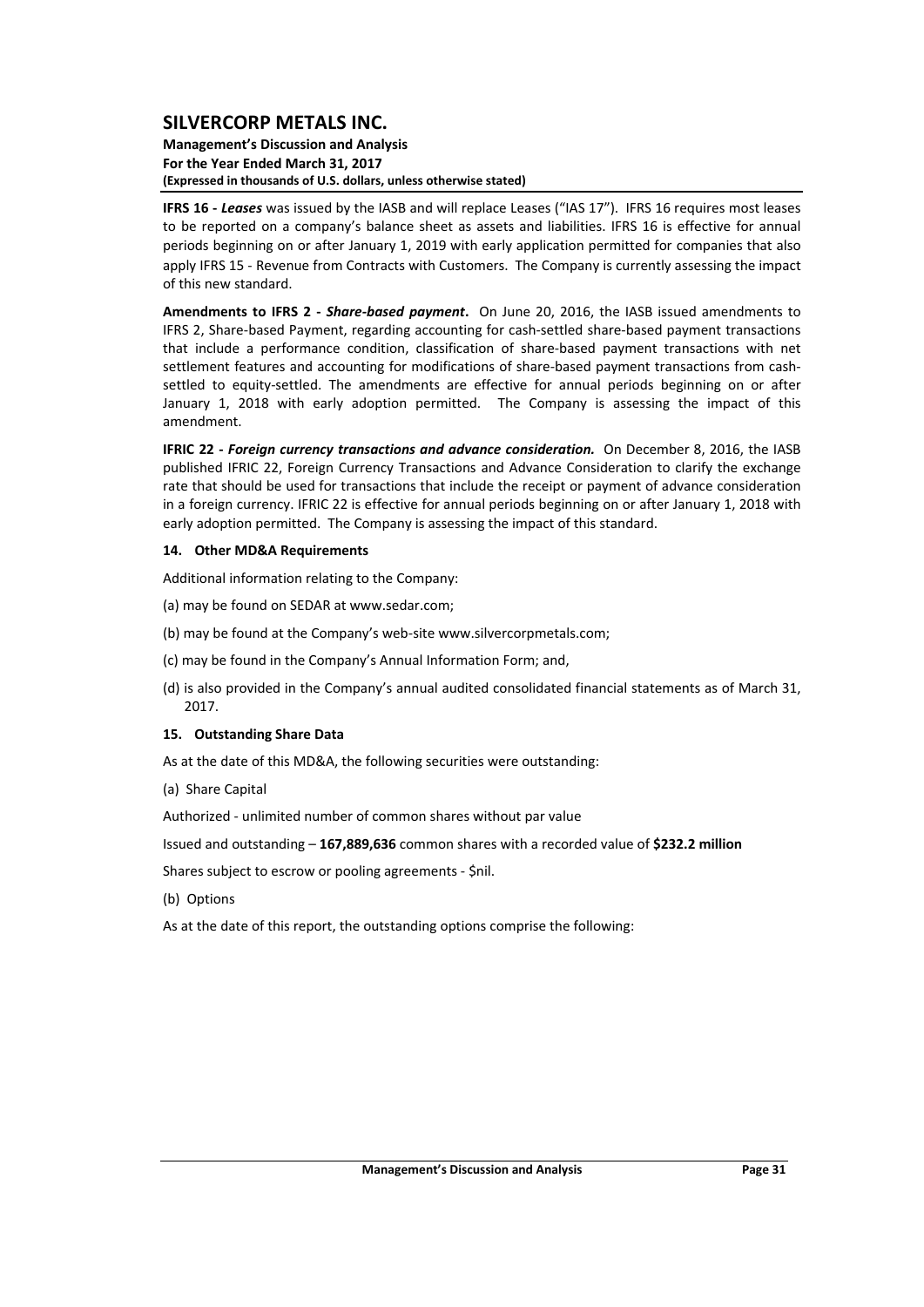**Management's Discussion and Analysis For the Year Ended March 31, 2017 (Expressed in thousands of U.S. dollars, unless otherwise stated)**

| <b>Number of Options</b> | <b>Exercise Price (CAD\$)</b> | <b>Expiry Date</b> |
|--------------------------|-------------------------------|--------------------|
| 141,000                  | 6.53                          | 6/17/2017          |
| 30,000                   | 5.58                          | 2/24/2020          |
| 180,000                  | 5.35                          | 8/8/2017           |
| 184,000                  | 5.40                          | 12/3/2017          |
| 143,000                  | 4.34                          | 9/18/2019          |
| 167,562                  | 3.91                          | 3/7/2018           |
| 1,000,000                | 3.63                          | 2/18/2020          |
| 168,375                  | 3.25                          | 6/2/2018           |
| 266,124                  | 3.41                          | 9/12/2018          |
| 133,250                  | 2.98                          | 1/21/2019          |
| 378,375                  | 1.75                          | 5/29/2019          |
| 248,272                  | 1.76                          | 10/14/2019         |
| 1,523,469                | 1.43                          | 6/2/2020           |
| 3,116,080                | 0.66                          | 12/30/2018         |
| 7,679,507                |                               |                    |

#### **16. Risks and Uncertainties**

The Company is exposed to many risks in conducting its business, including but not limit to: metal price risk as the Company derives its revenue from the sale of silver, lead, zinc, and gold; credit risk in the normal course of dealing with other companies and financial institutions; foreign exchange risk as the Company reports its financial statements in USD whereas the Company operates in jurisdictions that utilize other currencies; equity price risk and interest rate risk as the Company has investments in marketable securities that are traded in the open market or earn interest at market rates that are fixed to maturity or at variable interest rates; inherent risk of uncertainties in estimating mineral reserves and mineral resources; political risks; and environmental risk.

Management and the Board of Directors continuously assess risks that the Company is exposed to, and attempt to mitigate these risks where practical through a range of risk management strategies.

These and other risks are described in the Company's Annual Information Form and NI 43‐101 technical reports, which are available on SEDAR at www.sedar.com; Form 40‐F; Audited Consolidated Financial Statements; and Management's Discussion and Analysis for the year ended March 31, 2017. Readers are encouraged to refer to these documents for a more detailed description of some of the risks and uncertainties inherent to Silvercorp's business.

Metal Price Risk

The Company's sales prices for lead and zinc pounds are fixed against the Shanghai Metals Exchange as quoted at www.shmet.com; gold ounces are fixed against the Shanghai Gold Exchange as quoted at www.sge.com.cn and silver ounces are fixed against the Shanghai White Platinum & Silver Exchange as quoted at www.ex‐silver.com.

The Company's revenues, if any, are expected to be in large part derived from the mining and sale of silver, lead, zinc, and gold contained in metal concentrates. The prices of those commodities have fluctuated widely, particularly in recent years, and are affected by numerous factors beyond the Company's control including international and regional economic and political conditions; expectations of inflation; currency exchange fluctuations; interest rates; global or regional supply and demand for jewellery and industrial products containing silver and other metals; sale of silver and other metals by central banks and other holders, speculators and producers of silver and other metals; availability and costs of metal substitutes; and increased production due to new mine developments and improved mining and production methods. The price of base and precious metals may have a significant influence on the market price of the Company's shares and the value of the project. The effect of these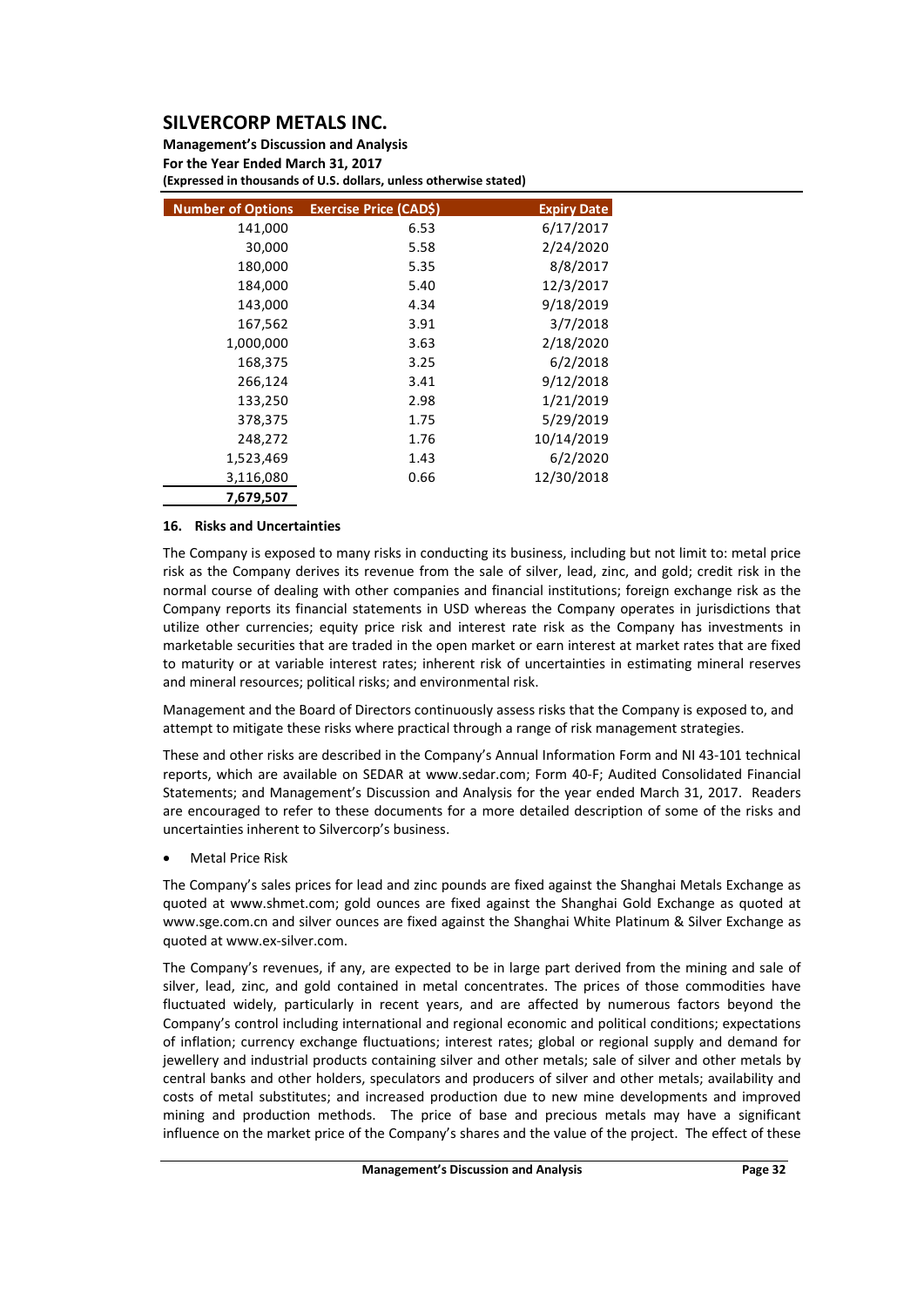**Management's Discussion and Analysis For the Year Ended March 31, 2017 (Expressed in thousands of U.S. dollars, unless otherwise stated)**

factors on the price of base and precious metals, and therefore the viability of the Company's exploration projects and mining operations, cannot be accurately predicted.

If silver and other metals prices were to decline significantly or for an extended period of time, the Company may be unable to continue operations, develop its projects, or fulfil obligations under agreements with the Company's joint venture partners or under its permits or licenses.

Permits and licenses

All mineral resources and mineral reserves of the Company's subsidiaries are owned by their respective governments, and mineral exploration and mining activities may only be conducted by entities that have obtained or renewed exploration or mining permits and licenses in accordance with the relevant mining laws and regulations. No guarantee can be given that the necessary exploration and mining permits and licenses will be issued to the Company or, if they are issued, that they will be renewed, or if renewed under reasonable operational and/or financial terms, or in a timely manner, or that the Company will be in a position to comply with all conditions that are imposed.

Nearly all mining projects require government approval. There can be no certainty that approvals necessary to develop and operate mines on the Company's properties will be granted or renewed in a timely and/or economical manner, or at all.

Title to properties

With respect to the Company's Chinese properties, while the Company has investigated title to all of its mineral claims and to the best of its knowledge, title to all of its properties is in good standing, the properties may be subject to prior unregistered agreements or transfers and title may be affected by undetected defects. There may be valid challenges to the title of the Company's properties which, if successful, could impair development and/or operations. The Company cannot give any assurance that title to its properties will not be challenged. Title insurance is generally not available for mineral properties and the Company's ability to ensure that it has obtained secure claim to individual mineral properties or mining concessions may be severely constrained. The Company's mineral properties in China have not been surveyed, and the precise location and extent thereof may be in doubt.

Operations and political conditions

All the properties in which the Company has an interest are located in China, which has different regulatory and legal standards than those in North America. Even when the Company's mineral properties are proven to host economic reserves of metals, factors such as political instability, terrorism, opposition and harassment from local miners, or governmental expropriation or regulation may prevent or restrict mining of any such deposits or repatriation of profits.

All the Company's operations are located in China. These operations are subject to the risks normally associated with conducting business in China. Some of these risks are more prevalent in countries which are less developed or have emerging economies, including uncertain political and economic environments, as well as risks of war and civil disturbances or other risks which may limit or disrupt a project, restrict the movement of funds or result in the deprivation of contractual rights or the taking of property by nationalization or expropriation without fair compensation, risk of adverse changes in laws or policies, increases in foreign taxation or royalty obligations, license fees, permit fees, delays in obtaining or the inability to obtain necessary governmental permits, limitations on ownership and repatriation of earnings, and foreign exchange controls and currency devaluations.

In addition, the Company may face import and export regulations, including export restrictions, disadvantages of competing against companies from countries that are not subject to similar laws, restrictions on the ability to pay dividends offshore, and risk of loss due to disease and other potential endemic health issues. Although the Company is not currently experiencing any significant or extraordinary problems in China arising from such risks, there can be no assurance that such problems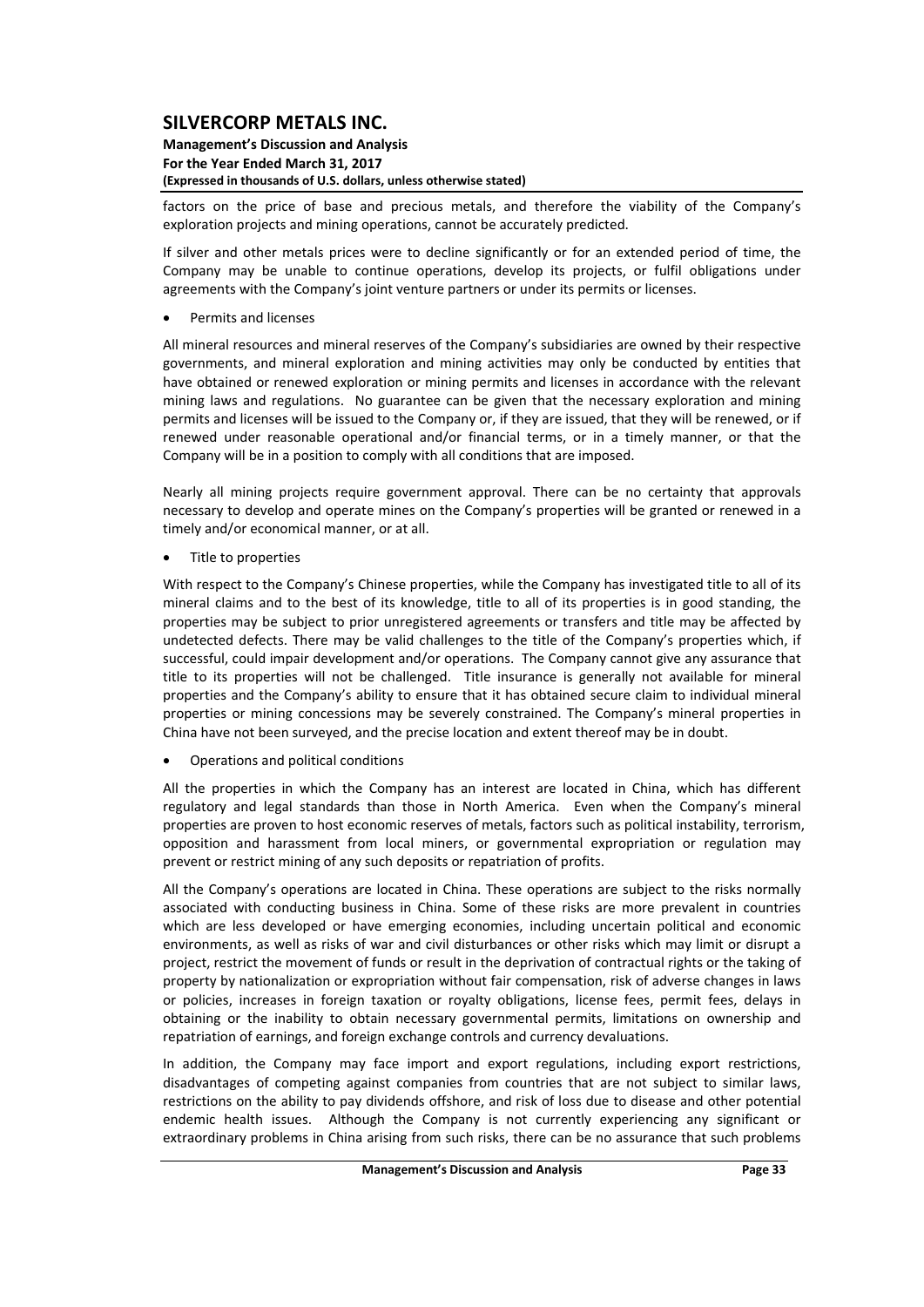#### **Management's Discussion and Analysis For the Year Ended March 31, 2017 (Expressed in thousands of U.S. dollars, unless otherwise stated)**

will not arise in the future. The Company currently does not carry political risk insurance coverage. The Company's interests in its mineral properties are held through joint venture companies established under and governed by the laws of China. The Company's joint venture partners in China include statesector entities and, like other state-sector entities, their actions and priorities may be dictated by government policies instead of purely commercial considerations. Additionally, companies with a foreign ownership component operating in China may be required to work within a framework which is different from that imposed on domestic Chinese companies. The Chinese government currently allows foreign investment in certain mining projects under central government guidelines. There can be no assurance that these guidelines will not change in the future.

#### Regulatory environment in China

The Company conducts operations in China. The laws of China differ significantly from those of Canada and all such laws are subject to change. Mining is subject to potential risks and liabilities associated with pollution of the environment and disposal of waste products occurring as a result of mineral exploration and production.

Failure to comply with applicable laws and regulations may result in enforcement actions and may also include corrective measures requiring capital expenditures, installation of additional equipment or remedial actions. Parties engaged in mining operations may be required to compensate those suffering loss or damage by reason of mining activities and may have civil or criminal fines or penalties imposed for violations of applicable laws and regulations.

New laws and regulations, amendments to existing laws and regulations, administrative interpretation of existing laws and regulations, or more stringent enforcement of existing laws and regulations could have a material adverse impact on future cash flow, results of operations and the financial condition of the Company.

Environmental risks

The Company's activities are subject to extensive laws and regulations governing environmental protection and employee health and safety, including environmental laws and regulations in China. These laws address emissions into the air, discharges into water, management of waste, management of hazardous substances, protection of natural resources, antiquities and endangered species, and reclamation of lands disturbed by mining operations.

There are also laws and regulations prescribing reclamation activities on some mining properties. Environmental legislation in many countries including China is evolving and the trend has been toward stricter standards and enforcement, increased fines and penalties for non-compliance, more stringent environmental assessments of proposed projects and increasing responsibility for companies and their officers, directors and employees. Compliance with environmental laws and regulations may require significant capital outlays on behalf of the Company and may cause material changes or delays in the Company's intended activities. There can be no assurance that the Company has been or will be at all times in complete compliance with current and future environmental and health and safety laws and permits will not materially adversely affect the Company's business, results of operations or financial condition. It is possible that future changes in these laws or regulations could have a significant adverse impact on some portion of the Company's business, causing the Company to re-evaluate those activities at that time. The Company's compliance with environmental laws and regulations entail uncertain costs.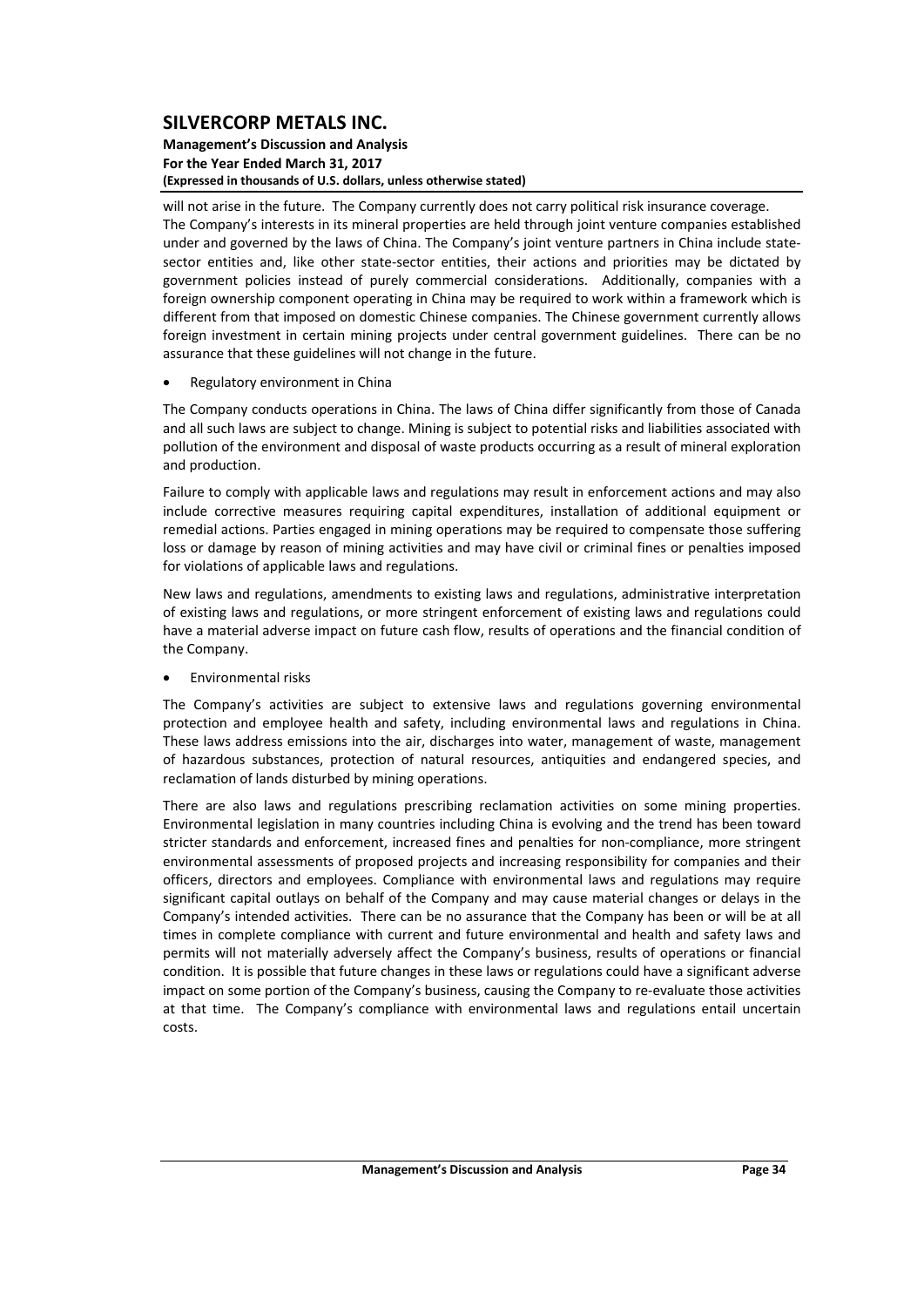#### **Management's Discussion and Analysis For the Year Ended March 31, 2017 (Expressed in thousands of U.S. dollars, unless otherwise stated)**

#### Risks and hazards of mining operations

Mining is inherently dangerous and the Company's operations are subject to a number of risks and hazards including, without limitation:

- (i) environmental hazards;
- (ii) discharge of pollutants or hazardous chemicals;
- (iii) industrial accidents;
- (iv) failure of processing and mining equipment;
- (v) labour disputes;
- (vi) supply problems and delays;
- (vii) encountering unusual or unexpected geologic formations or other geological or grade problems;

(viii)encountering unanticipated ground or water conditions;

- (ix) cave‐ins, pit wall failures, flooding, rock bursts and fire;
- (x) periodic interruptions due to inclement or hazardous weather conditions;
- (xi) equipment breakdown;
- (xii) other unanticipated difficulties or interruptions in development, construction or production; and

(xiii)other acts of God or unfavourable operating conditions.

Such risks could result in damage to, or destruction of, mineral properties or processing facilities, personal injury or death, loss of key employees, environmental damage, delays in mining, monetary losses and possible legal liability. Satisfying such liabilities may be very costly and could have a material adverse effect on the Company's future cash flow, results of operations and financial condition.

#### **17. Disclosure Controls and Procedures**

Disclosure controls and procedures are designed to provide reasonable assurance that material information is gathered and reported to senior management, including the Chief Executive Officer ("CEO") and the Chief Financial Officer ("CFO"), as appropriate to allow for timely decision about public disclosure.

Management, including the CEO and CFO, has evaluated the effectiveness of the design and operation of the Company's disclosure controls and procedures as at March 31, 2017, as defined in the rules of the U.S. Securities and Exchange Commission and Canadian Securities Administration. The evaluation included documentation review, enquiries and other procedures considered by management to be appropriate in the circumstances. Based on this evaluation, management concluded that the disclosure controls and procedures (as defined in Rule 13a‐15(e) under Securities Exchange Act of 1934) are effective in providing reasonable assurance that the information required to be disclosed in annual filings, interim filings, and other reports we filed or submitted under United States and Canadian securities legislation was recorded, processed, summarized and reported within the time periods specified in those rules.

#### **18. Management's Report on Internal Control over Financial Reporting**

Management of the Company is responsible for establishing and maintaining an adequate system of internal control over financial reporting, and used the Internal Control – Integrated Framework (2013) issued by the Committee of Sponsoring Organizations of the Treadway Commission ("COSO") to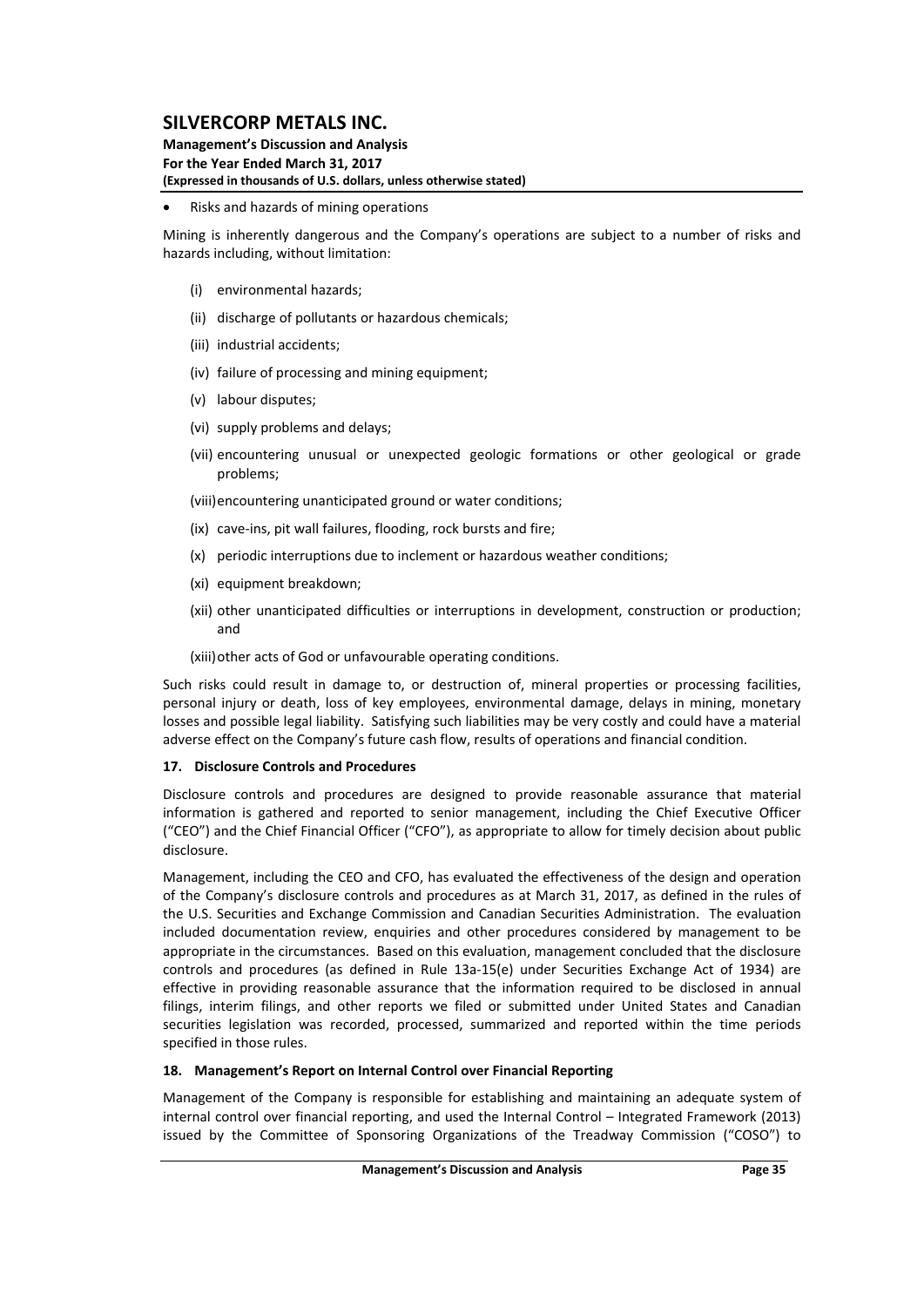#### **Management's Discussion and Analysis For the Year Ended March 31, 2017 (Expressed in thousands of U.S. dollars, unless otherwise stated)**

evaluate the effectiveness of internal controls in fiscal year 2017. The Company's internal control over financial reporting includes:

- maintaining records, that in reasonable detail, accurately and fairly reflect our transactions and dispositions of the assets of the Company;
- providing reasonable assurance that transactions are recorded as necessary for preparation of our consolidated financial statements in accordance with generally accepted accounting principles;
- providing reasonable assurance that receipts and expenditures are made in accordance with authorizations of management and the directors of the Company; and
- providing reasonable assurance that unauthorized acquisition, use or disposition of company assets that could have a material effect on the Company's consolidated financial statements would be prevented or detected on a timely basis.

Based on this evaluation, management concluded that our internal control over financial reporting based on the criteria set forth in Internal Control – Integrated Framework (2013) issued by COSO was effective as of March 31, 2017 and provided a reasonable assurance of the reliability of our financial reporting and preparation of the financial statements.

No matter how well it's designed, however, any system of internal control has inherent limitations. Even systems determined to be effective can provide only reasonable assurance of the reliability of financial statement preparation and presentation. Also, controls may become inadequate in the future because of changes in conditions or deterioration in the degree of compliance with the Company's policies and procedures.

The effectiveness of the Company's internal control over financial reporting as of March 31, 2017 has been audited by Deloitte LLP, the Company's independent registered public accounting firm, who have also issued a report on the internal controls over financial reporting based on the criteria established in the Internal Control – Integrated Framework (2013) issued by COSO.

#### **19. Changes in Internal Control over Financial Reporting**

There was no change in the Company's internal control over financial reporting that occurred during the year that has materially affected or is reasonably likely to materially affect, its internal control over financial reporting.

#### **20. Directors and Officers**

As at the date of this report, the Company's Directors and Officers are as follows:

| <b>Directors</b>                 | <b>Officers</b>                                                                       |
|----------------------------------|---------------------------------------------------------------------------------------|
| Dr. Rui Feng, Director, Chairman | Rui Feng, Chief Executive Officer                                                     |
| Yikang Liu, Director             | Derek Liu, Chief Financial Officer                                                    |
| Paul Simpson, Director           | Lorne Waldman, Senior Vice President, Corporate Secretary &<br><b>General Counsel</b> |
| David Kong, Director             | Alex Zhang, Vice President, Exploration                                               |
| Malcolm Swallow, Director        | Luke Liu, Vice President, China Operations                                            |
|                                  | Gordon Neal, Vice President Corporate Development                                     |

Mr. Alex Zhang, P.Geo., Vice President, Exploration of the Company, is a Qualified Person for Silvercorp under NI 43‐101 and has reviewed and given consent to the technical information contained in this MD&A.